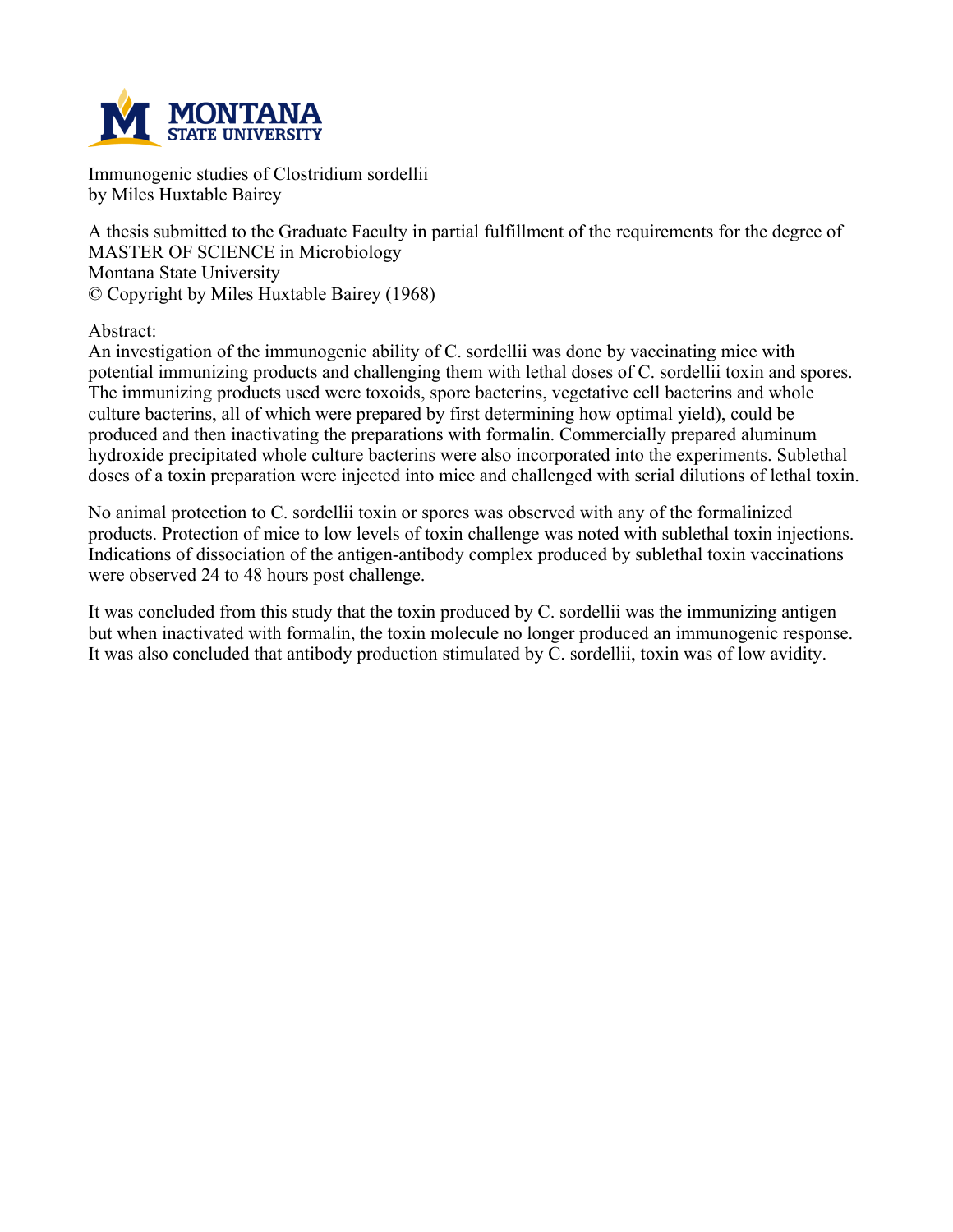# IMMUNOGENIC STUDIES OF CLOSTRIDIUM SORDELLII

 $\mu$ ly

by

# MILES HUXTABLE BAIREY

A thesis submitted to the Graduate Faculty in partial fulfillment of the requirements for the degree

οf

# MASTER OF SCIENCE

in

Microbiology

Approved:

W. g.Walter by Klew ¢

Chairman, Examining Committee

1)<br>Bermig Graduate Dean

MONTANA STATE UNIVERSITY Bozeman, Montana

December, 1968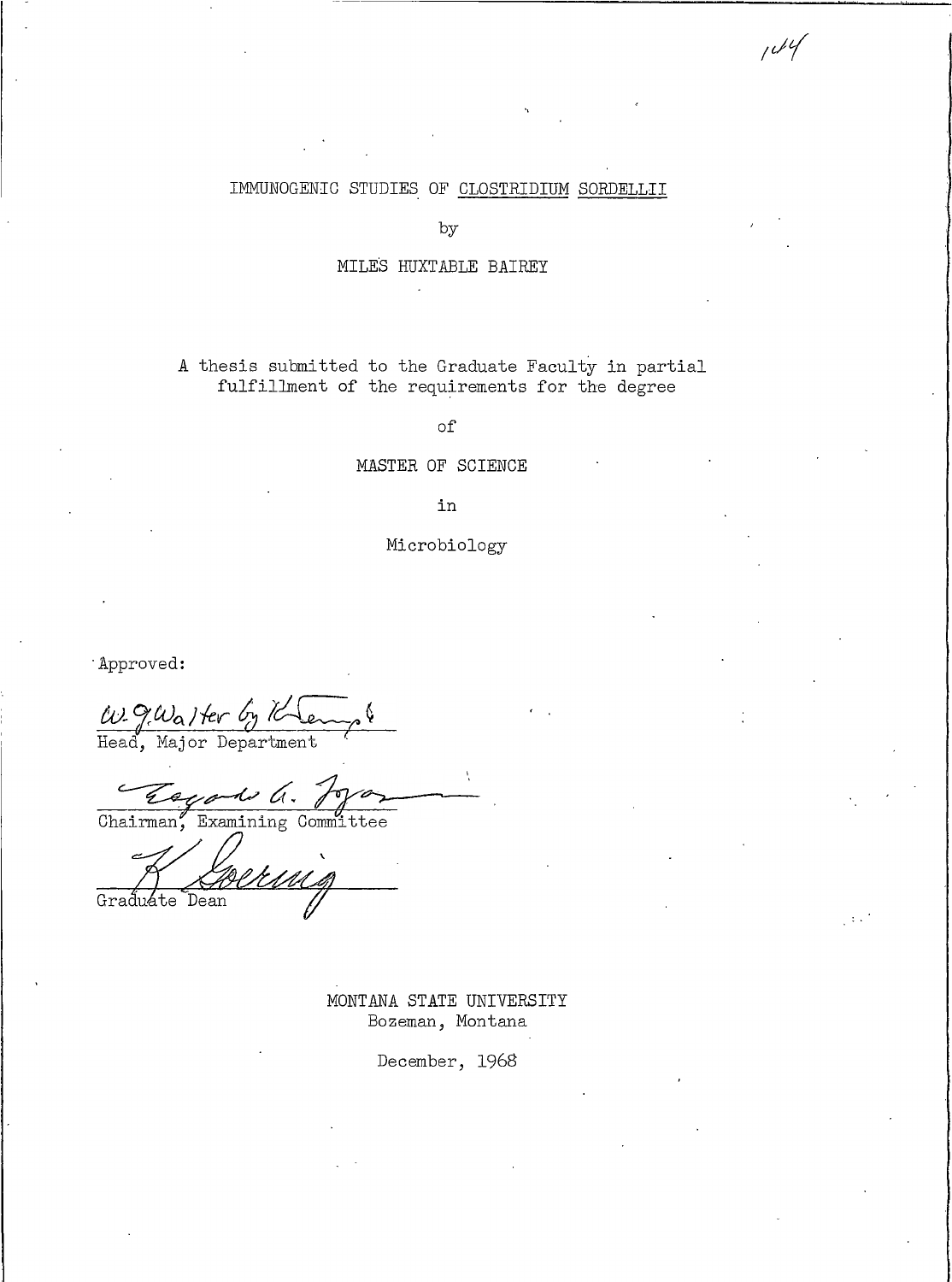# ACKNOWLEDGMENTS

The author wishes to express his appreciation to the Veterinary Biologics Division of the Agricultural Research Service, U. S. D. A. for making his studies at Montana State University possible.

Special acknowledgment is made to Dr. Louis DS. Smith for advice and initial guidance; to Dr. E. A. Lozano for his continuing guidance and constructive criticism; and to my wife Janice, for understanding and encouragement.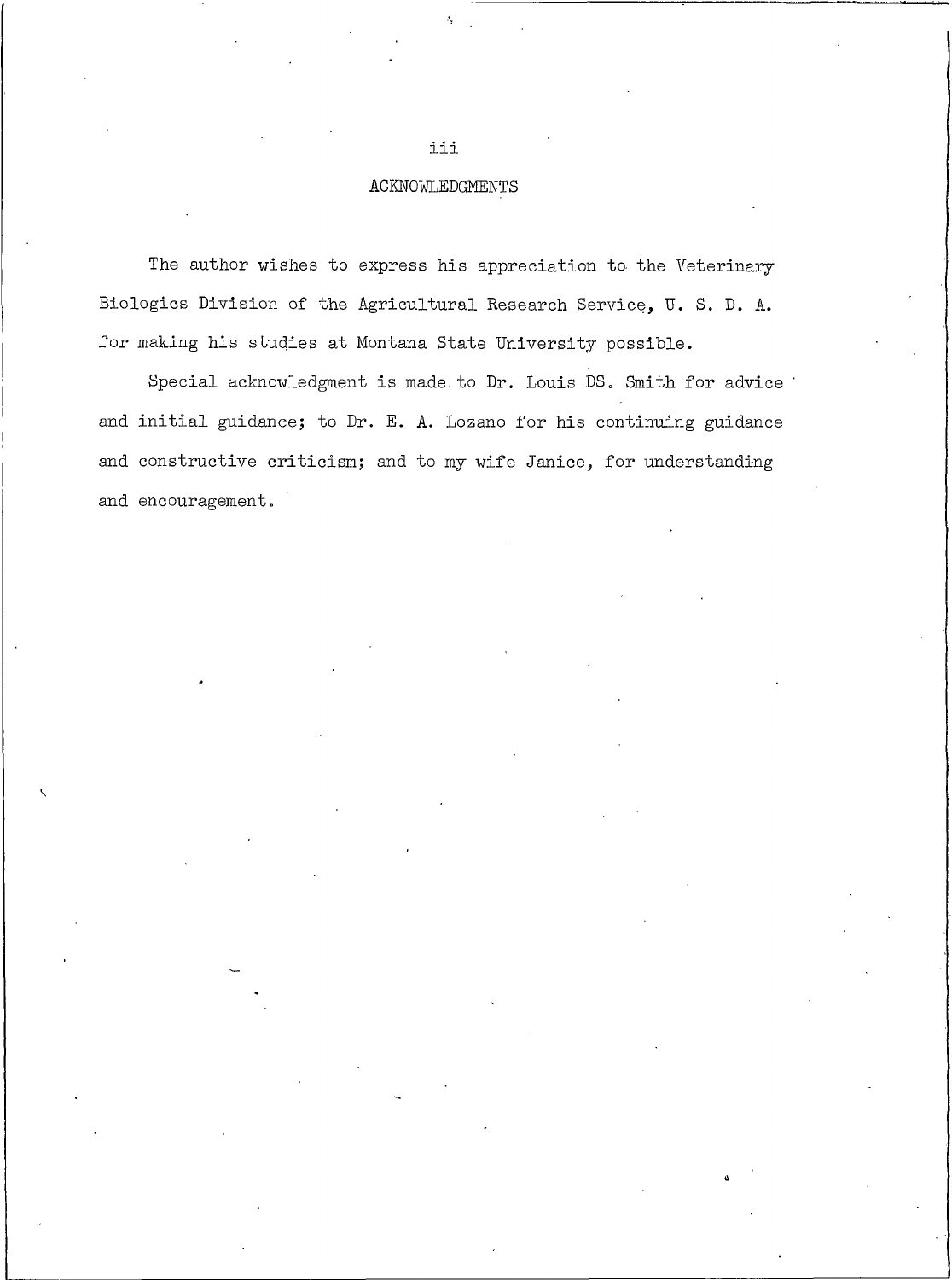# TABLE OF CONTENTS

|                                                                                                                                                                            | rage         |
|----------------------------------------------------------------------------------------------------------------------------------------------------------------------------|--------------|
|                                                                                                                                                                            | ii           |
|                                                                                                                                                                            | iii          |
|                                                                                                                                                                            | iv           |
|                                                                                                                                                                            | vii          |
|                                                                                                                                                                            | viii         |
|                                                                                                                                                                            | ı            |
|                                                                                                                                                                            | $\mathbf{2}$ |
| $\verb!MATERIALS \hspace{0.1cm} AND \hspace{0.1cm} METHODS \hspace{0.1cm} \dots \dots \dots \dots \dots \dots \dots \dots \dots \dots \dots \dots \dots \dots \dots \dots$ | 16           |
|                                                                                                                                                                            | 16           |
|                                                                                                                                                                            | 16           |
|                                                                                                                                                                            | 18           |
| Growth culture medium                                                                                                                                                      | 18           |
| Method for determining effect of length of incubation                                                                                                                      | 18           |
| Method of estimating effect of growth temperature<br>on toxin production                                                                                                   | 19           |
| Method for studying effect of peptone concentration                                                                                                                        | 19           |
| Method for studying effect of glucose concentration                                                                                                                        | 20           |
| Toxin production medium                                                                                                                                                    | 20           |
| Spore production medium                                                                                                                                                    | 20           |

iv<sub>-</sub>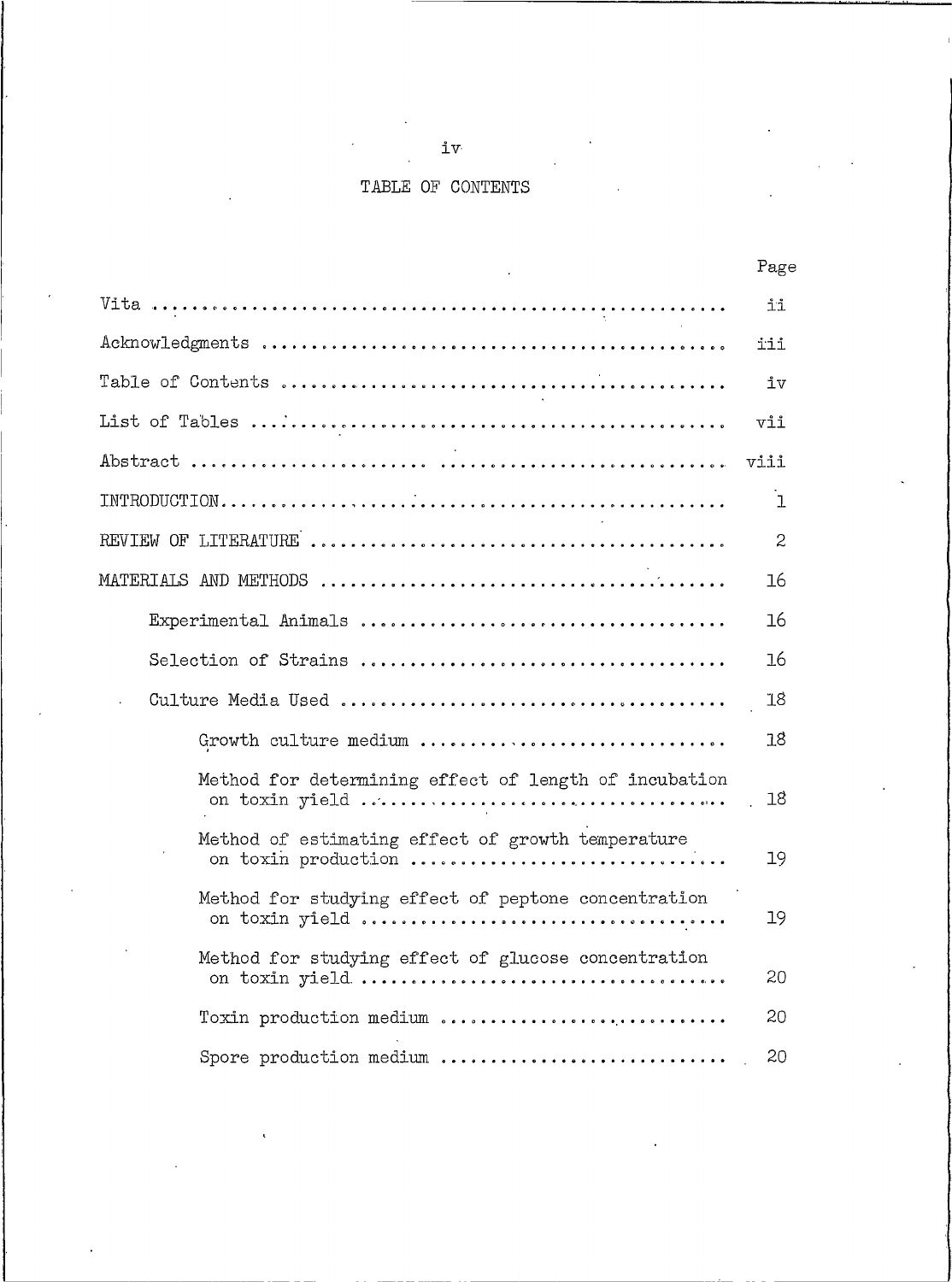| v                                                    |            |
|------------------------------------------------------|------------|
| Method of Preparation and Storage of Toxic Materials | Page<br>21 |
|                                                      | 21         |
| Semi-purified toxin                                  | 21         |
|                                                      | 22         |
| Methods of Determining Toxigencity and Pathogenicity | 23         |
|                                                      | 23         |
|                                                      | 23         |
|                                                      | 23         |
| Method of Preparing Immunizing Materials             | 24         |
|                                                      | 24         |
|                                                      | 24         |
| Vegetative cell bacterins                            | 25         |
| Whole culture bacterins                              | 26         |
| Method for Heat Inactivation                         | 26         |
|                                                      | 27         |
|                                                      | 28         |
|                                                      | 28         |
| Factors affecting toxin yield                        | 28         |
|                                                      | 29         |
| Inactivation of toxins                               | 32         |
| Preparation of Spore Bacterins                       | 32         |
| Spore suspension production                          | 32         |
| Spore suspension titrations                          | 32         |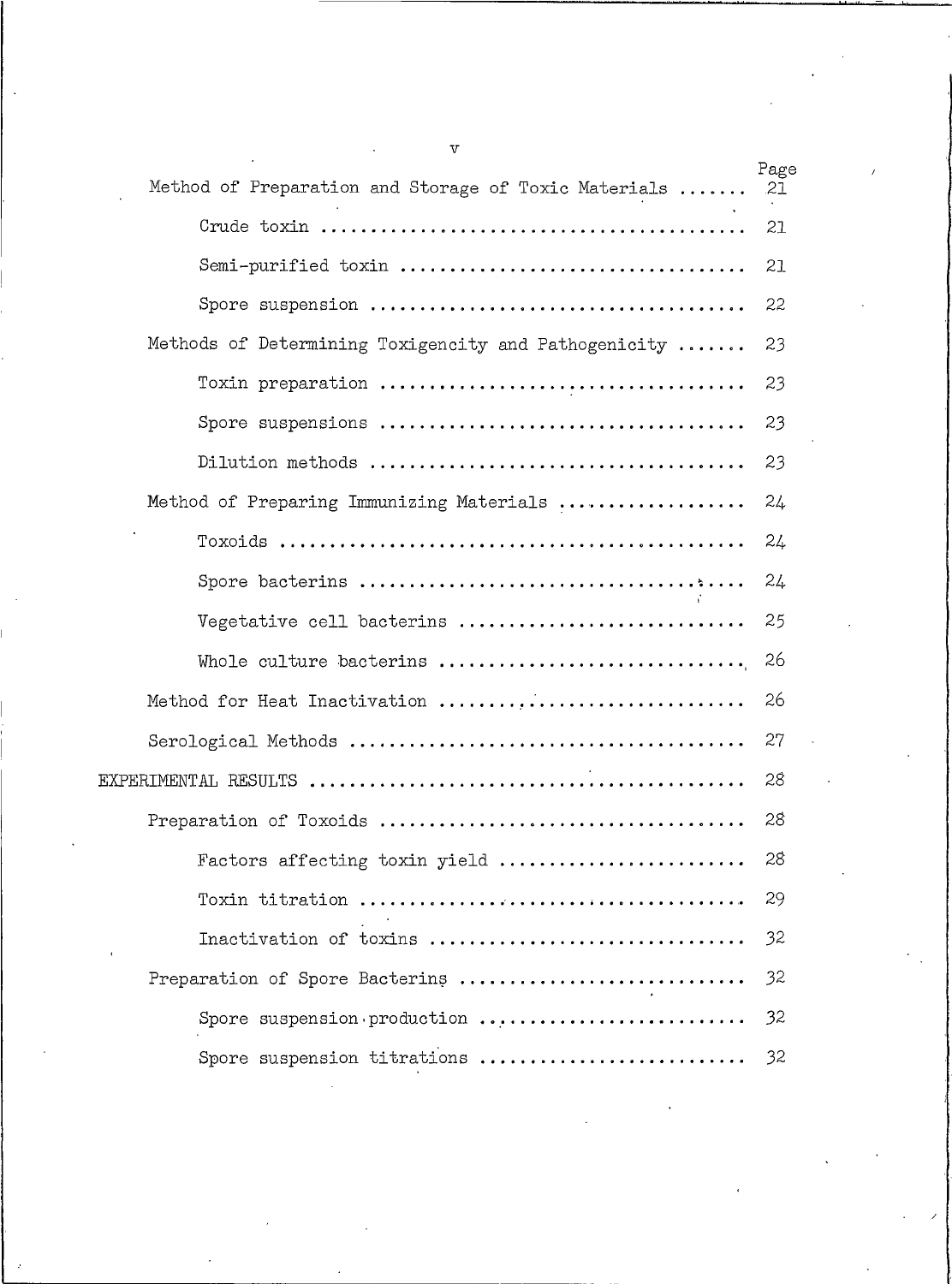| Preparation of Vegetative Cell Bacterins                         | Page<br>35 |
|------------------------------------------------------------------|------------|
| Vegetative cell titrations                                       | 35         |
| Preparation of Whole Culture Bacterins                           | 37         |
| Whole culture production                                         | 37         |
| Whole culture titrations                                         | 37         |
| Comparison Studies of Immunizing Ability of C. sordellii         | 38         |
| Toxin challenge determinations                                   | 39         |
| Spore challenge determinations                                   | 39         |
| First animal protection trial                                    | 41         |
| Second animal protection trial                                   | 43         |
| Third animal protection trial                                    | 44         |
| Experimentation with a variable challenge $\ldots \ldots \ldots$ | 48         |
| Heat inactivation experiment                                     | 49         |
| . Attempt to induce immunity with sublethal doses of             | 49         |
|                                                                  |            |
|                                                                  | 59         |
|                                                                  |            |

 $\mathtt{v}\mathtt{i}$ 

l,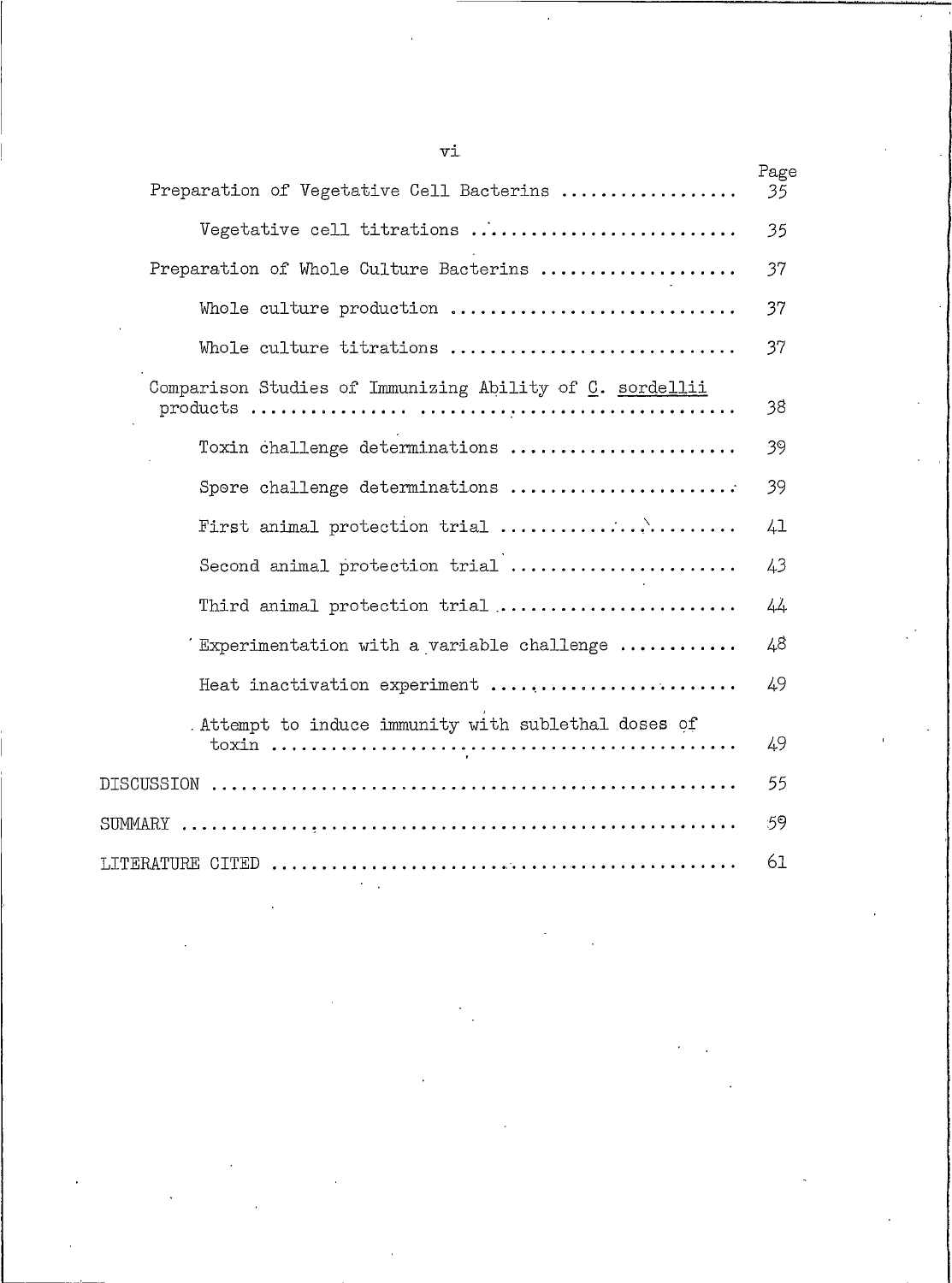# vii

 $\overline{\phantom{a}}$ 

# LIST OF TABLES

 $\frac{1}{2}$ 

| Table  |                                                        | Page |
|--------|--------------------------------------------------------|------|
| I.     | Effects of peptone concentration on toxin yield        | 29   |
| II.    | Effects of dextrose concentration on toxin yield       | 30   |
| III.   | Preliminary toxin titration                            | 31   |
| IV.    | Effect of dosage and calcium chloride on pathogenicity | 33   |
| V.     | Effect of dosage volume on pathogenicity of spore      | 35   |
| VI.    | C. sordellii spore suspension titrations               | 36   |
| VII.   | Lethality titrations of vegetative cell preparations   | 37   |
| VIII.  | Lethality titrations of whole culture $C$ . sordellii  | 38   |
| IX.    | Intraperitoneal and intravenous titrations of toxin    | 40   |
| Х.     | First animal protection experiment                     | 42   |
| XI.    | Comparison of 2 spore suspension challenges            | 43   |
| XII.   | Second animal protection experiment                    | 45   |
| XIII.  | Third animal protection experiment                     | 47   |
| XIV.   | Animal protection trial against variable toxin         | 50   |
| $XV$ . | Sublethal toxin induced immunity experiment            | 52   |
| XVI.   | Post challenge deaths of experimental mice             | .53  |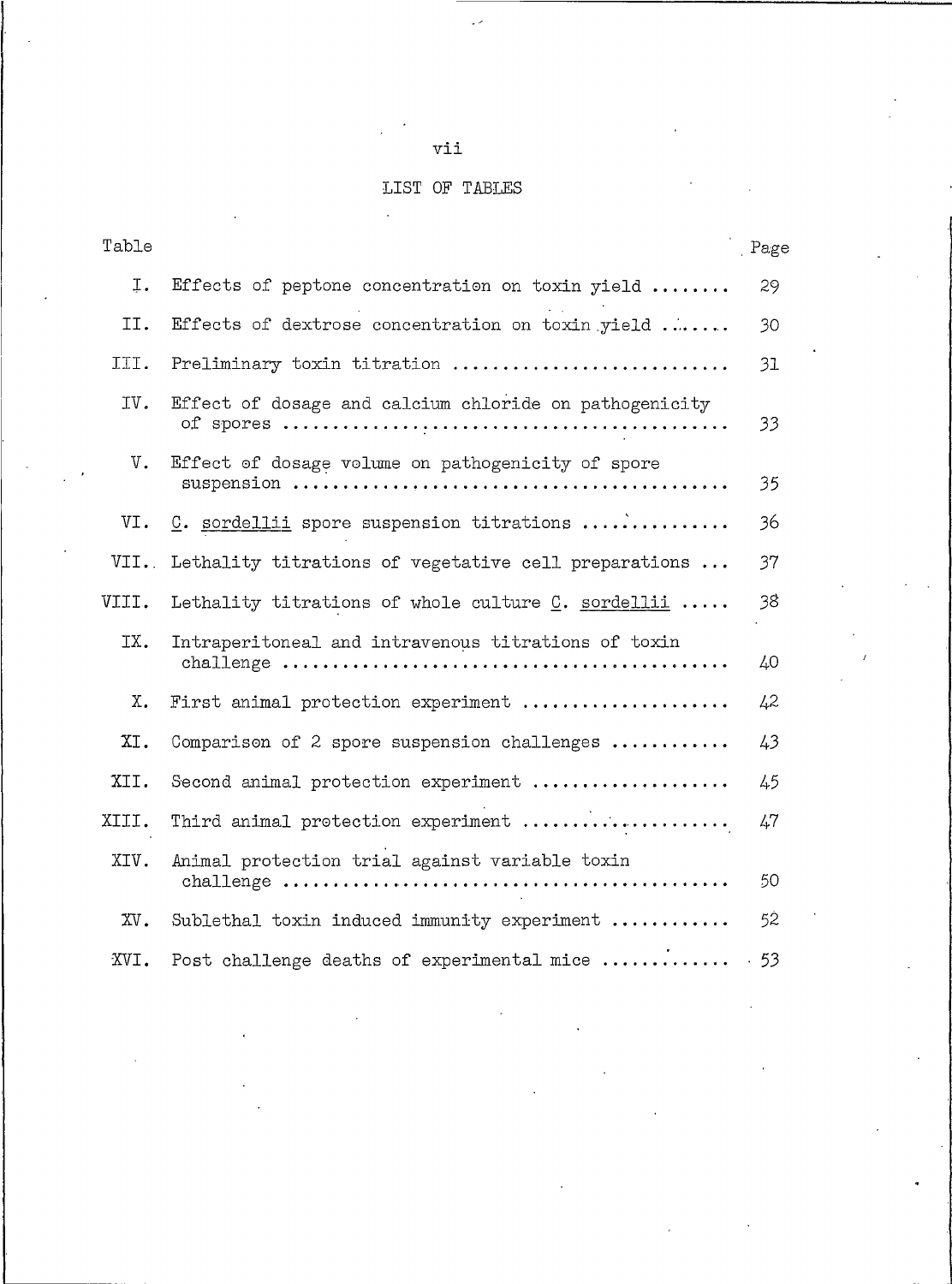#### **ABSTRACT**

viii

An investigation of the immunogenic ability of C. sordellii was done by vaccinating mice with potential immunizing products and challenging them with lethal doses of C. sordellii toxin and spores. The immunizing products used were toxoids, spore bacterins, vegetative cell bacterins and whole culture bacterins, all of which were prepared by first determining how optimal yield could be produced and then inactivating the preparations with formalin. Commercially prepared aluminum hydroxide precipitated whole culture bacterins were also incorporated into the experiments. Sublethal doses of a toxin preparation were injected into mice and challenged with serial dilutions of lethal toxin.

No animal protection to C. sordellii toxin or spores was observed. with any of the formalinized products. Protection of mice to low levels of toxin challenge was noted with sublethal toxin injections. Indications of dissociation of the antigen-antibody complex produced by sublethal toxin vaccinations were observed  $24$  to  $48$  hours post challenge.

It was concluded from this study that the toxin produced by C. sordellii was the immunizing antigen but when inactivated with formalin, the toxin molecule no longer produced an immunogenic response. It was also concluded that antibody production stimulated by C. sordellii toxin was of low avidity.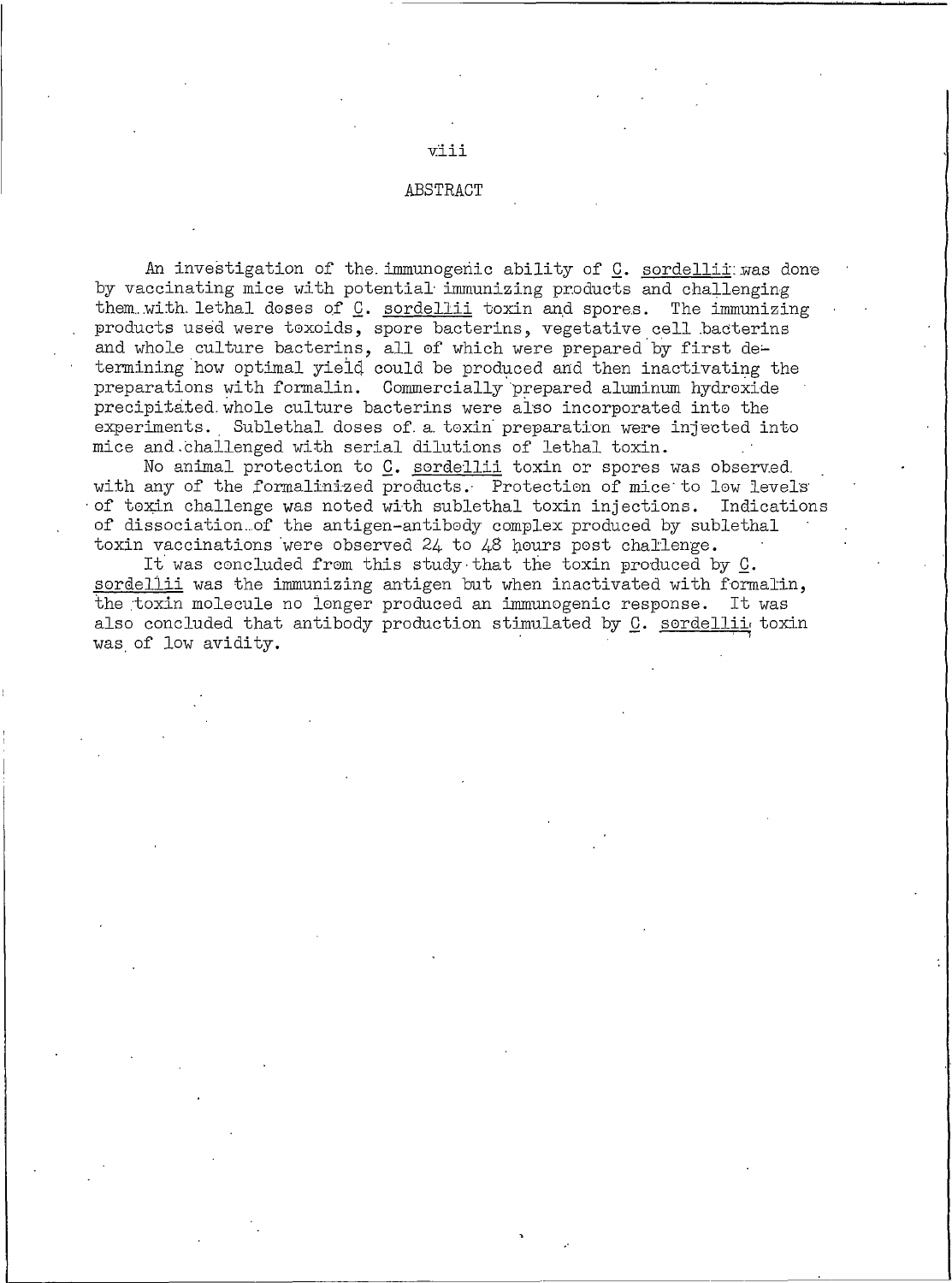#### INTRODUCTION

Clostridium sordellii was first isolated from a fatal wound infection in man (Sordelli, 1927). It was later isolated in conjunction with other clostridial infections of cattle (Hall, 1927) and Vawter isolated C. sordellii from dead sheep in 1942. Sordelli (1922) named the organism Bacillus oedematis sporogenes, and a similar organism was isolated and named Clostridium oedematoides by Meleney, Humphreys and Carp (1927). The isolated bacteria of Sordelli (1922) and Meleney et al (1927) were found to be identical (Humphreys and Meleney, 1928; Hall, Rymer and Jungherr, 1929) and the name Bacillus sordellii was proposed (Hall and Scott, 1927) to conform with the nomenclature used at that time.

Most work done on C. sordellii relates to morphologic and physiologic considerations in relation to other closely related bacteria, and little has been done on problems relating to antigenicity, immunity, characteristics of toxins, and mode of transmission. Although there are products on the market containing C. sordellii, there are no published data about their efficacy for producing immunity.

This investigation was designed to study the immunizing antigens of C. sordellii and to estimate the possible protection that can be expected from these antigens. Included in this work are the immunizing effects of toxoids, spore bacterins, vegetative cell bacterins, whole culture bacterins and sublethal doses of toxin.

In preparing the present manuscript several studies about taxonomic differentiation and identifications of C. sordellii and C. bifermentans were cited, but this thesis is not a taxonomic study.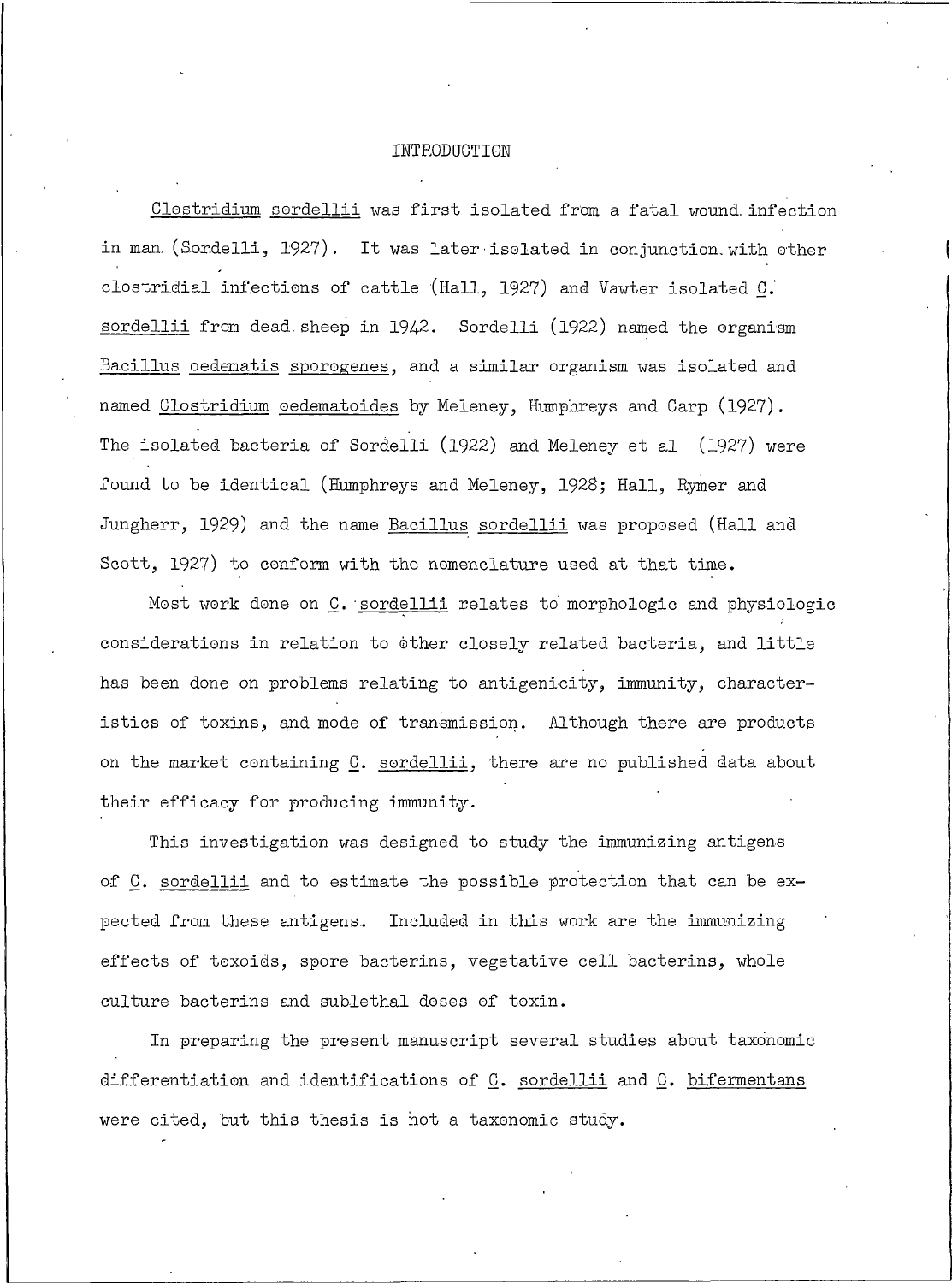#### REVIEW OF LITERATURE

In 1922, a French surgeon, A. Sordelli, observed an acute fatal edematous wound infection in a human postoperative patient in South. America. From this wound he isolated a gram positive, spore producing anaerobic organism. He found that filtrates of supernatant culture fluids were highly toxic to guinea pigs and rabbits and that fluids could not be neutralized by antisera prepared against organisms known at that time to produce gas gangrene. He gave this isolated organism the name Bacillus oedematis sporogenes.

Meleney, Humphreys, and Carp (1927) described a similar organism isolated from a postoperative wound infection and from catgut suture material. They produced 'an antitoxin in rabbits by injecting sublethal doses of 0.05 ml of toxic culture filtrate. This antitoxin would protect white mice against a 0.45 ml subcutaneous (S.C.) injection of toxin produced by this organism. Since they did not recognize that their isolate was identical to the organism isolated by Sordelli, they called their isolate Clostridium oedematoides.

During this same period of time, Hall and Scott (1927) studied Sordelli's isolate, performed cultural and pathological studies, renamed the isolate Bacillus sordelli, concluded that the lethal factor was a potent exotoxin and confirmed that Sordelli isolated a new species.

The identity of these 2 isolates then became the subject for additional studies. Humphreys and Meleney (1928) reported that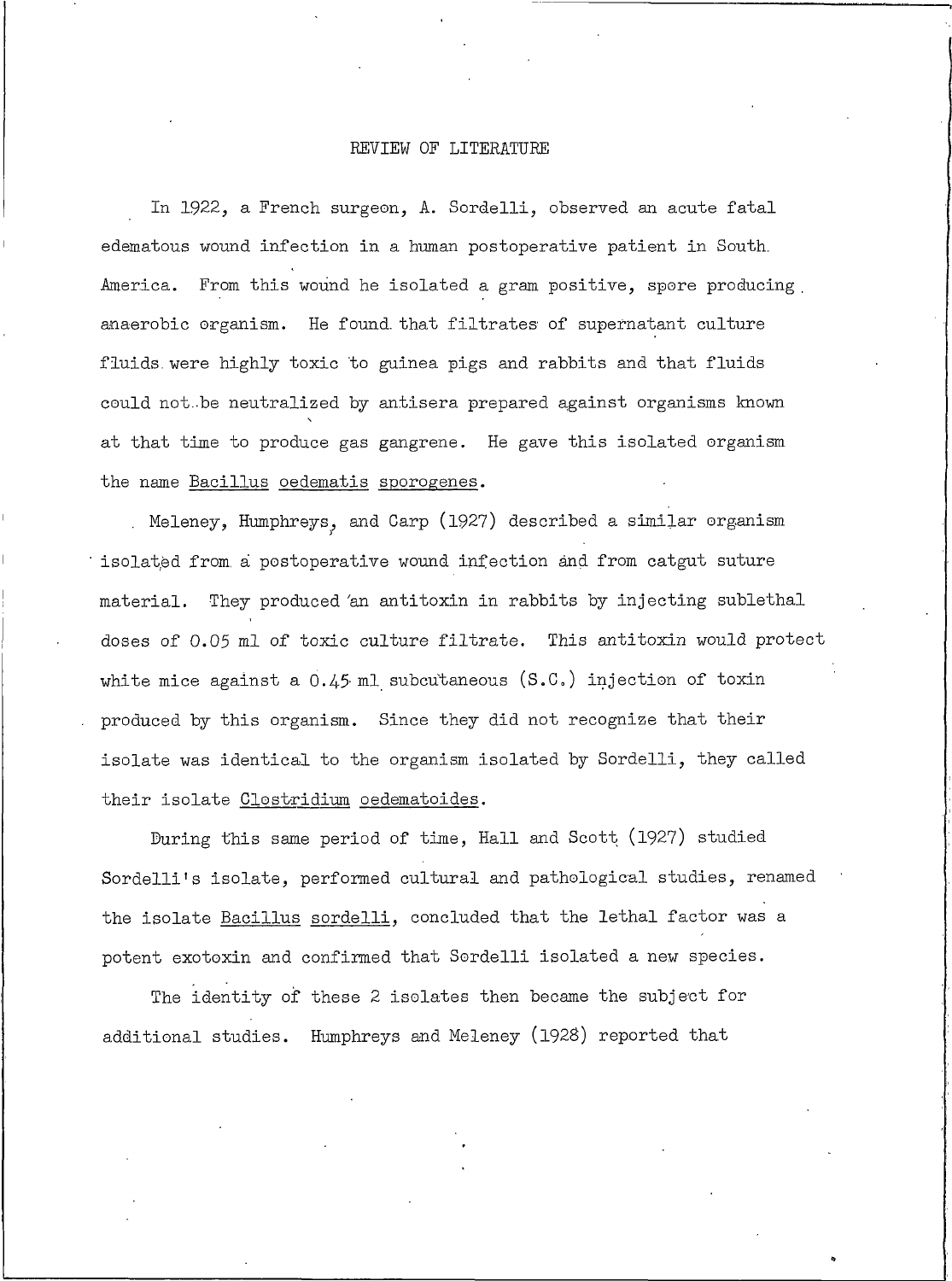Clostridium oedematoides and B. sordellii were one and the same species as determined by cross neutralization tests in mice. Their neutralization was done using rabbit antiserum for each culture. Hall, Rymer and Jungherr (1929) confirmed the results of Humphreys and Meleney, but used antiserum prepared by injecting both whole culture material and a sterile filtered toxin S.C. into rabbits. This was the first description of the antigenicity of the toxin. At this time, Hall (1929) was working with some cultures that he had received from Vawter in Nevada. Vawter had collected these isolates in 1919 and 1921 from cattle that demonstrated the signs of bacillary hemoglobinuria. Hall concluded that these isolates were serologically different from Clostridium hemolyticum but were identical to Sordelli's isolate from South America and Humphreys, Meleney, and Carp's isolate from New York.

Subsequently little work was done with this organism until Clark and Hall (1937) in a comparative study of Bacillus bifermentans and Bacillus centrosporogenes, the latter organism being described by Hall in 1922, included B. sordellii in some additional comparison work of closely related proteolytic anaerobes. They concluded after extensive morphological, cultural, physiological and serological work, that they could not find sufficient evidence to separate these 2 species. This was in agreement with the work of McCoy and McClung (1936) who reported that the H and 0 factors of the antigenic complex of 2 strains of Clostridium bifermentans and one strain of Clostridium centrosporogenes were identical by reciprocal agglutination absorption experiments. The latter workers concluded that

 $-3-$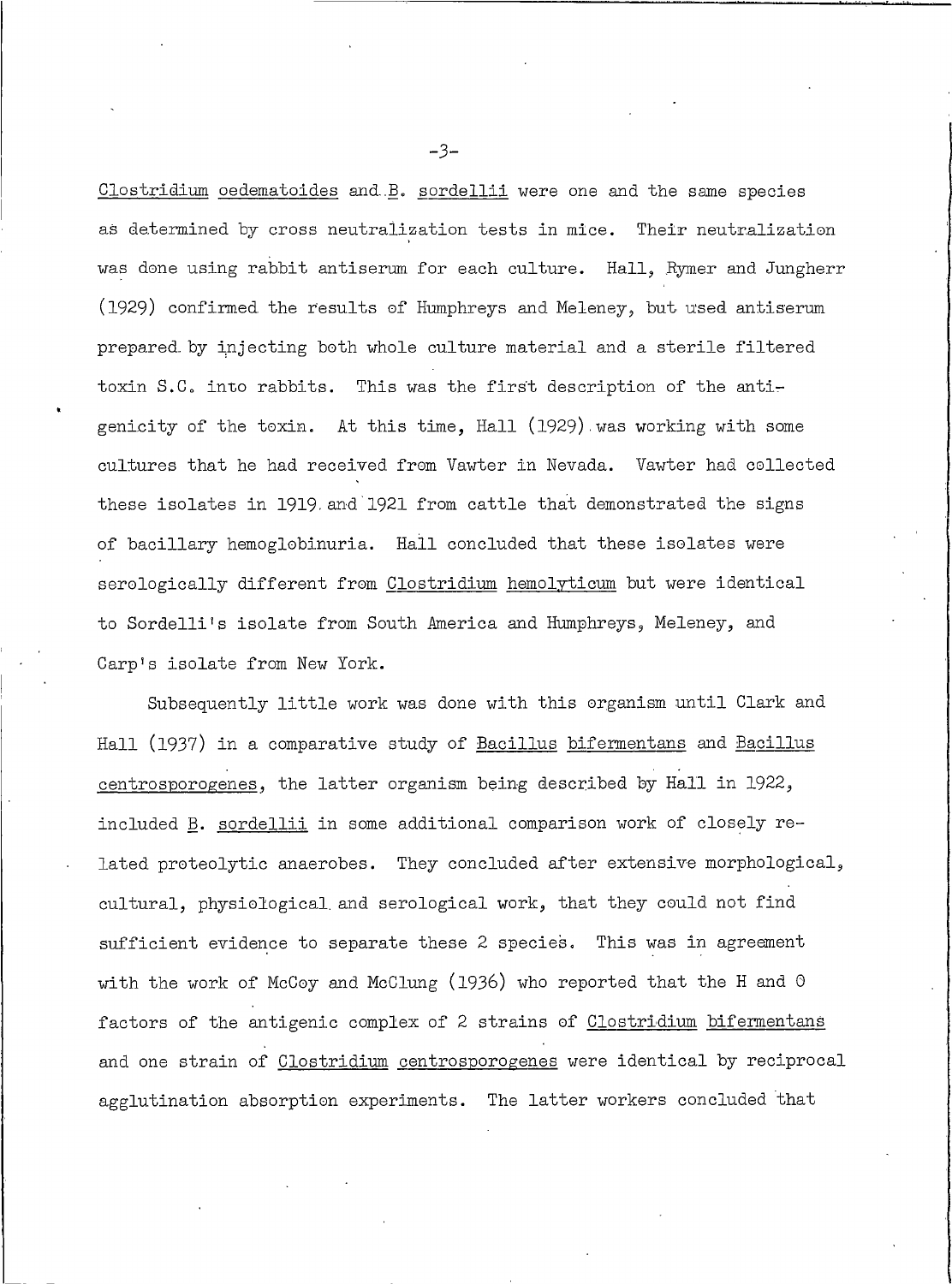the 2 species could be combined into a single species, C. bifermentans. While Clark and Hall (1937) described **B**. bifermentans as a distinctly different species from Bacillus sporogenes, Bacillus tyrosinogenes, Bacillus subterminalis, and Bacillus flabelliferum, they could find no distinct cultural or morphological difference between B. bifermentans, and  $\underline{B}$ . sordellii. But because  $\underline{B}$ . sordellii was pathogenic and  $\underline{B}$ . bifermentans was not, they did not feel that they should be consolidated. However, they did observe an antigenic relationship between these 2 organisms in a weak cross-agglutination reaction. Serum from some rabbits that had been immunized against B. bifermentans produced a passive immunity in guinea pigs challenged against either whole cultures or toxic filtrates of B. sordellii. To confirm their findings they actively immunized rabbits against B. bifermentans, B. sporogenes and B. subterminalis and challenged them with B. sordellii culture. Thev observed that animals vaccinated against B. bifermentans would withstand 5 to 10 challenge doses more than those animals vaccinated with  $\underline{B}$ . sporogenes, B. subterminalis or those that were retained as unvaccinated controls.

While standardizing Clostridium sordellii antitoxin at the National Institutes of Health in 1938, Stewart observed a relationship between C. sordellii and C. bifermentans. She prepared a dried toxin and a dried antitoxin of C. sordellii, and a serum free of antitoxin of C. bifermentans. She observed that antisera produced against C. bifermentans would protect , the mice against intravenous (I.V.) challenge with 2 to 5 minimal lethal

 $-4-$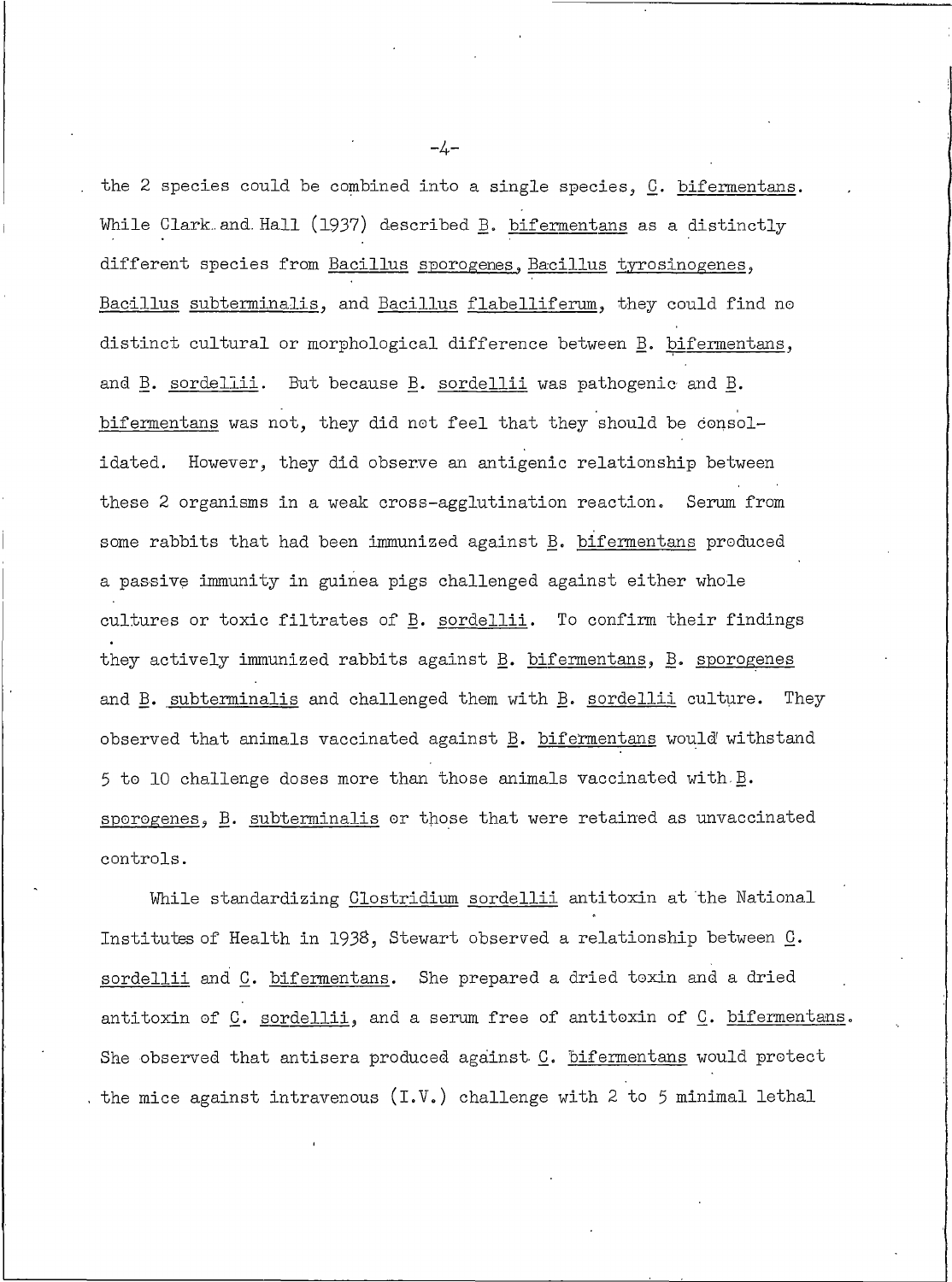doses (M.L.D.) toxin. In further studies Stewart learned that the 2 strains possessed identical morphology, colony formation and biochemical reactions, as well as cross-agglutination and cross-precipitation reactions. She concluded from her studies that the 2 species were identical and should be combined under the name of C. bifermentans.

Lillie (1938) reported on the gross and histological pathology produced by artificially infecting mice and other laboratory animals and comparing them to observations in natural infections in man.

Prevot and Cordier (1941) reported that the toxin of C. sordellii was the third most potent toxin produced by a member of the genus They observed that Clostridium botulinum was 20 times more Clostridium. lethal and Clostridium tetani was 4 times more lethal than C. sordellii. Included in this work was a study on antigens shared by C. sordellii and C. bifermentans. They concluded that there were enough differences to separate the 2 organisms by species.

Field isolations of 6 cultures of C. sordellii were reported by Vawter (1942) in Nevada. Of these six,  $\mu$  were isolated from cattle along with other Clostridia, one was from a post-vaccinated calf and one was from a sheep; the latter was reported as being non-pathogenic. After studying the cultural, biochemical and serological properties of these isolated organisms, Vawter (1942) concluded that C. sordellii produced a potent moderately stable, filterable toxin in culture fluids. He also reported that the toxin could be inactivated in 20 min at 70 C and would become "anatoxic" when exposed to 0.25% formalin for 2 days at 37.5 C.

 $-5-$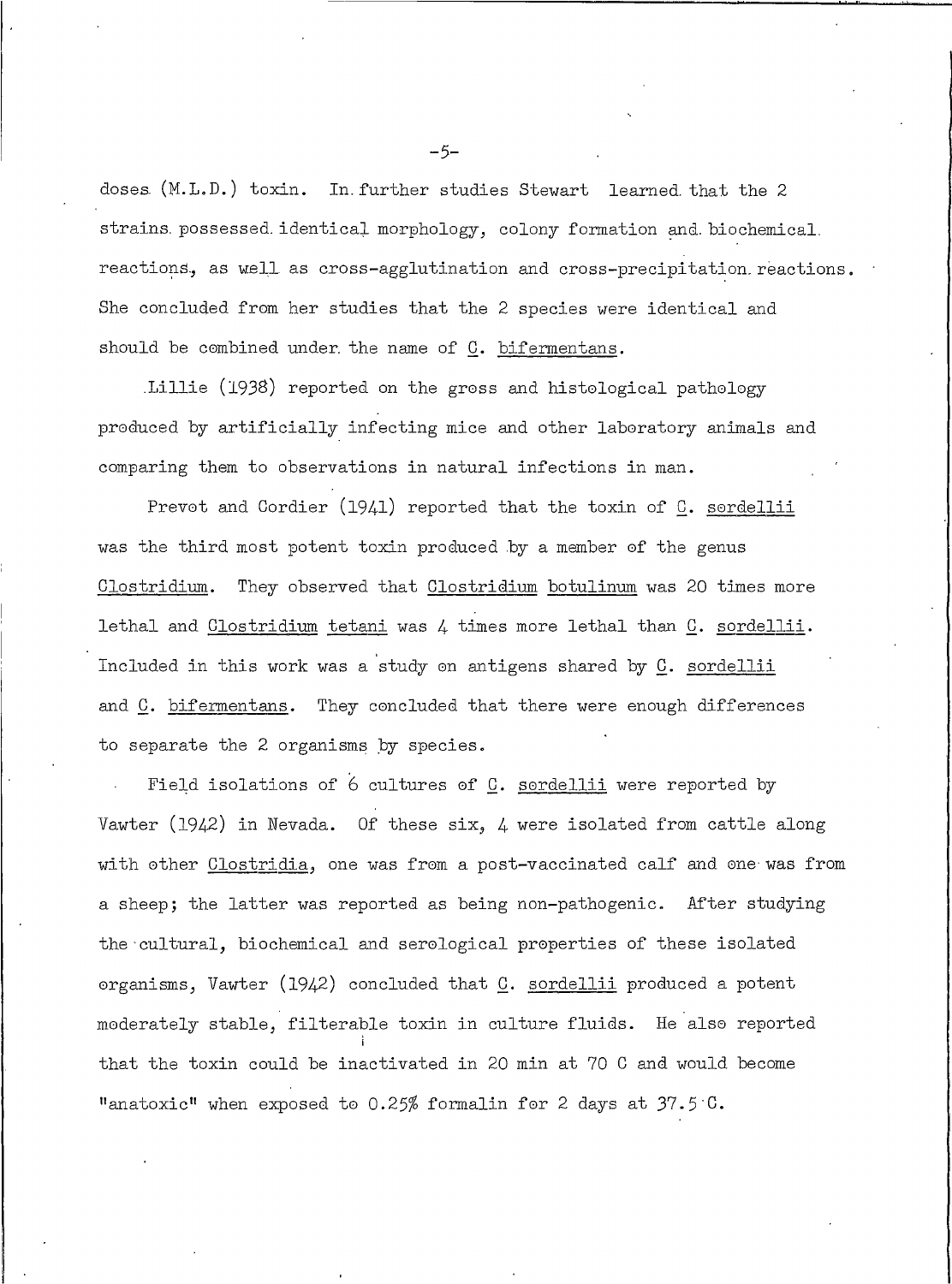He also stated that: "the formalinized cultures were antigenic". He found that filtrates of culture or culture fluids were toxic to horses and that antitoxin could be produced in either rabbits or horses by injecting formalinized cultures. In the cross-agglutination work that was done with these strains, it was seen that  $C$ . sordellii was antigenically "monovalent". Cross-agglutination occurred not only with these animal strains but also with the human strains that had been isolated in South America. It was also observed that sporulating forms could withstand heating at 90 C and freezing at -70 C as well as dehydration for several years.

A report similar to Vawter's (1942) was made by Pesce-De-Fagonde and Marti-Vidal in 1967 when they isolated C. sordellii from cattle in Argentina that died of icterohemoglobinuria. This bacterium was isolated along with Fasciola hepatica infestation of the liver was also C. hemolyticum. observed.

Other isolations of C. sordellii were reported by Vawter and Smith (1963) in cattle of California feedlots. They reported that these infections appeared to be predisposed to by stress factors such as change in temperature, dust and upper respiratory infection.

The work of Vawter (1942) was supported, as was the work of Stewart (1938), by Michael and McClung (1947) when the latter did extensive studies on the flagellar and somatic agglutination of a number of strains of C. bifermentans and of C. sordellii isolated by Hall (1929), Sordelli (1922)

 $-6-$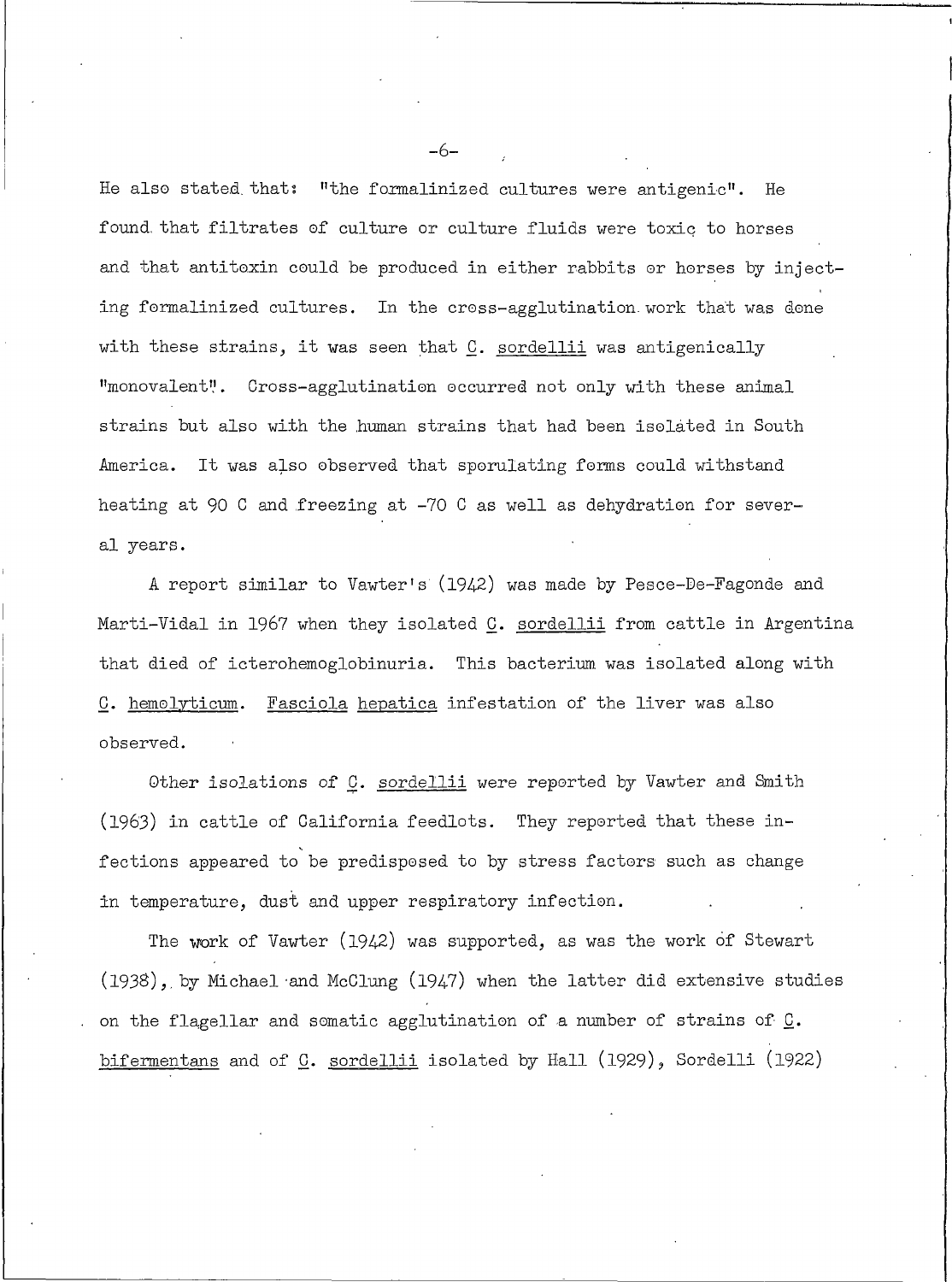and Meleney et al (1927). They reported that all strains of both species were serologically identical.

Miles and Miles (1947) confirmed the reports of Clark and Hall (1937) and of Stewart (1938) that C. sordellii, C. centrosporogenes, and  $C$ . bifermentans were identical and that C. sordellii was but a toxigenic variety. However, after preparing an anti-lecithinase to C. bifermentans they found that this serum would neutralize neither the lecithinase nor the lethal toxin of C. sordellii.

A method for extraction of the C. sordellii toxin from cells was described by Saissac, Renee, and Raynaud (1951). Using this method they reported that the amount of toxin that can be extracted from the cell is of the same magnitude as that found in the broth when grown in a They concluded that this could not be attributed to fluid medium. traces of toxic broth that might be retained by the cells, and that the toxin must be located either inside the cell or on its surface.

Tardieux and Nisman (1952) studied the immunochemical relationship of these 2 organisms. They extracted the polysaccharide fractions from the cells and reacted them with specific antiserum. They found that when subjected to either the "agglutination test" or the precipitation test the polysaccharide fractions would react to high dilutions with homologous antisera. When "cross-agglutination tests" between the 2 species were attempted, there appeared to be no cross-reaction. When gel-diffusion precipitation tests were done against both homologous and heterologous serums, it was found that C. sordellii antiserum would

 $-7-$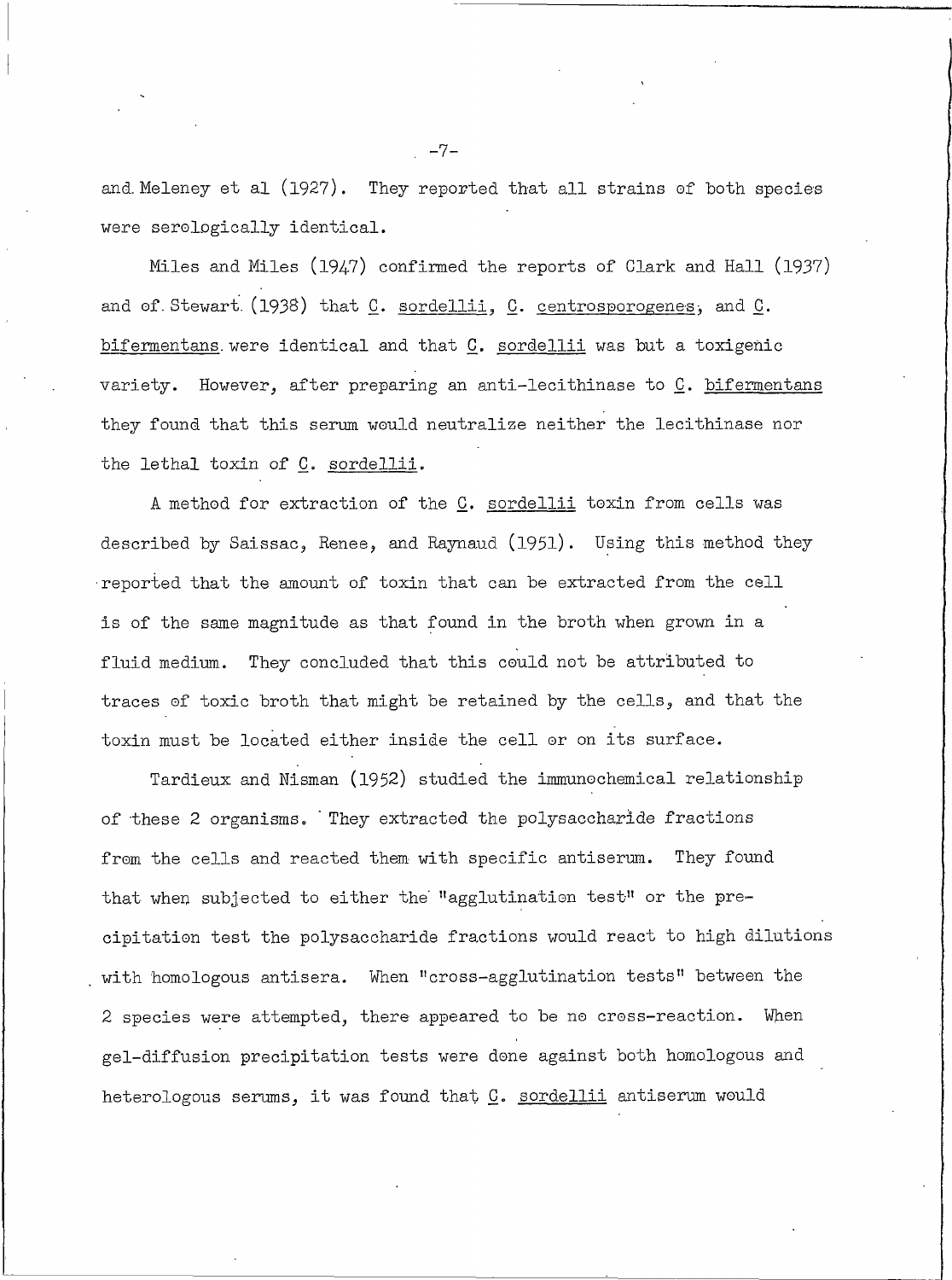precipitate the polysaccharide fraction from the cells of both C. sordellii and C. bifermentans whereas C. bifermentans antiserum would. precipitate only the homologous extract. They concluded that while there is an immunological relationship between the 2 organisms, they are nevertheless antigenically distinct.

Huet and Aladone first used the urease test in 1952 by testing 200 anaerobic cultures, these represented 176 species of 26 genera. They reported that only 2 species gave an immediate reaction, C. sordellii and Neisseria vulvovaginitis. This produced a differentiating tool which could be readily utilized by workers attempting to classify C. sordellii and C. bifermentans.

Tataki and Huet (1953) used all of the cultures of C. sordellii and C. bifermentans that were in the collection of the Anaerobic Service of the Pasteur Institute in urease studies, and reported that all their cultures of C. sordellii were urease positive. On the other hand, some of the cultures that had been classified as  $\underline{B}$ . bifermentans, because of nonpathogenicity, were also urease positive. Upon submitting these cultures to agglutination reactions they observed that anti-C. sordellii serum would agglutinate not only suspensions of C. sordellii bacteria but also the urease positive strains of C. bifermentans. They also observed that this serum would agglutinate only weakly and intermittently the urease negative strains. However, they also observed that the anti-C. bifermentans serum reacted about the same with all strains indicating that while there were C. sordellii specific antigens, there was also some antigenic similarity.

-8-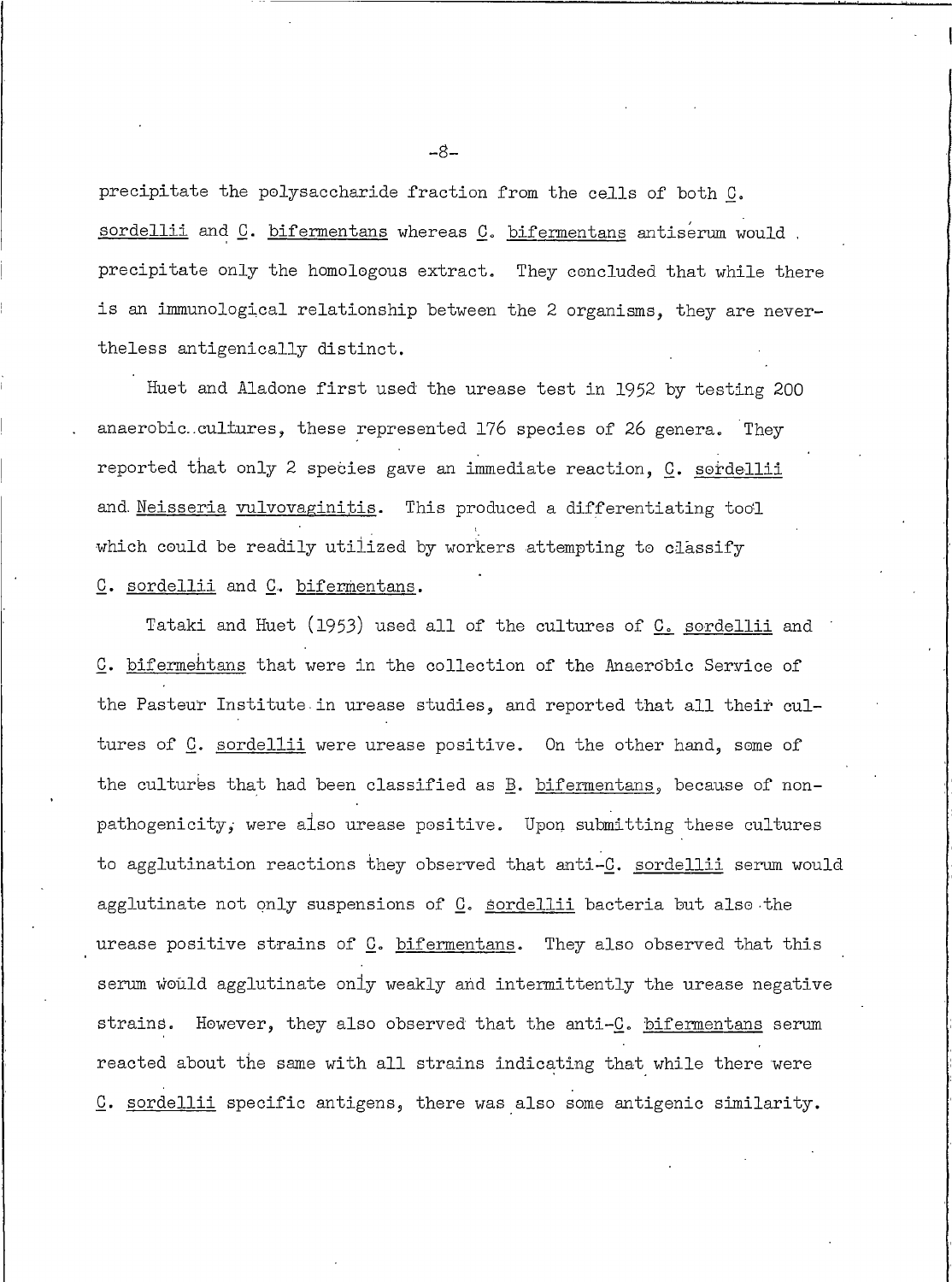These authors postulated that since the species had previously been. differentiated by toxigenicity only, some reports of cross-serological reactions could have been due to the use of non-pathogenic strains of C. sordellii.

Smith (1955) in a review of the species considered that the serological similarities between the 2 organisms were such that C. sordellii should be considered as a pathogenic variety of C. bifermentans.

Brooks and Sterne (1956) reported isolating an organism that resembled C. sordellii culturally and biochemically from the intestinal contents of a calf dead from enterotoxemia. When filtered intestinal contents were injected into guinea pigs, the gross pathology was also similar to that found with C. sordellii. The toxin isolated could be neutralized with both the American and the World Health Organization standard C. sordellii antitoxin. This was the first reported isolation of this organism in England or the continent of Europe. Whereas the filtered toxin from the intestinal contents of the dead calf was highly toxic for guinea pigs, filtrates of the cultures grown from the isolation when reinjected into calves produced no pathogenicity.

This same year, Meisel (1956) worked with the toxins of C. sordellii and observed that the amount of toxin produced by a culture could be increased by incorporating glucose into the medium. These studies showed a cross-reaction with  $C$ . welchii  $(C.$  perfringens) antitoxin and it was observed that this antitoxin neutralized the lecithinase of. C. sordellii.

 $-9-$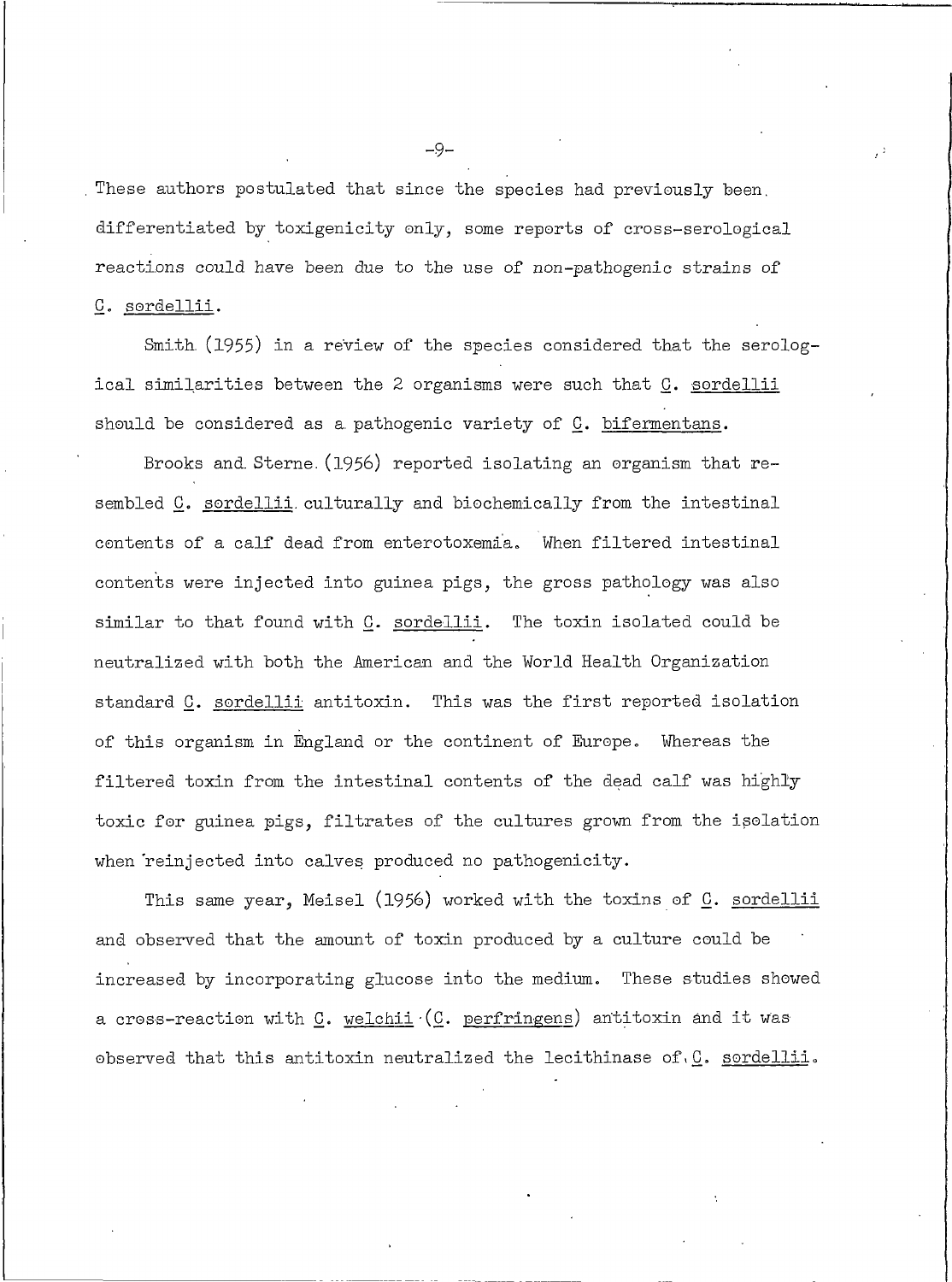It was from this work that Meisel reported that in addition to lecithinase and hemolysin, C. sordellii contained a necrotic and lethal toxin.

Meisel and Rymkiewicz (1958) hypothesized that endospores of proteolytic clostridia contained not only the spore antigen, but also the H and O antigens of the vegetative cells. To prove this theory, they treated endospores of C. tetani and C. sporogenes with lysozyme, desoxyribonuclease and trypsin. These enzyme treated spores were then autoclaved for 40 min at 120 C, injected into rabbits and an antiserum pro-The antiserum agglutinated not only the spore antigen, but also duced. H and O vegetative antigens. By comparison, antiserum to either H or O vegetative antigens would not agglutinate this suspension. They concluded that the endospore was not an H or 0 antigen but could stimulate the production of specific antibodies in the rabbit.

Brooks and Epps (1958) collected 62 different strains from various sources. Using the differentiating criteria of pathogenicity and urease production, they found that they had 24 non-pathogenic, urease negative strains which they called C. bifermentans; 13 strains that were pathogenic and urease positive, classified as  $C$ . sordellii  $(P)$ ; and 25 strains that were non-pathogenic but were urease positive and considered to be  $\underline{G}$ . sordellii (N-P). When these cultures were inoculated into glucose, fructose, maltose, mannose, glycerol, sorbitol and salicin these workers observed that the C. bifermentans fermented all of them with the exception of one strain not fermenting sorbitol and one not fermenting salicin.

 $-10-$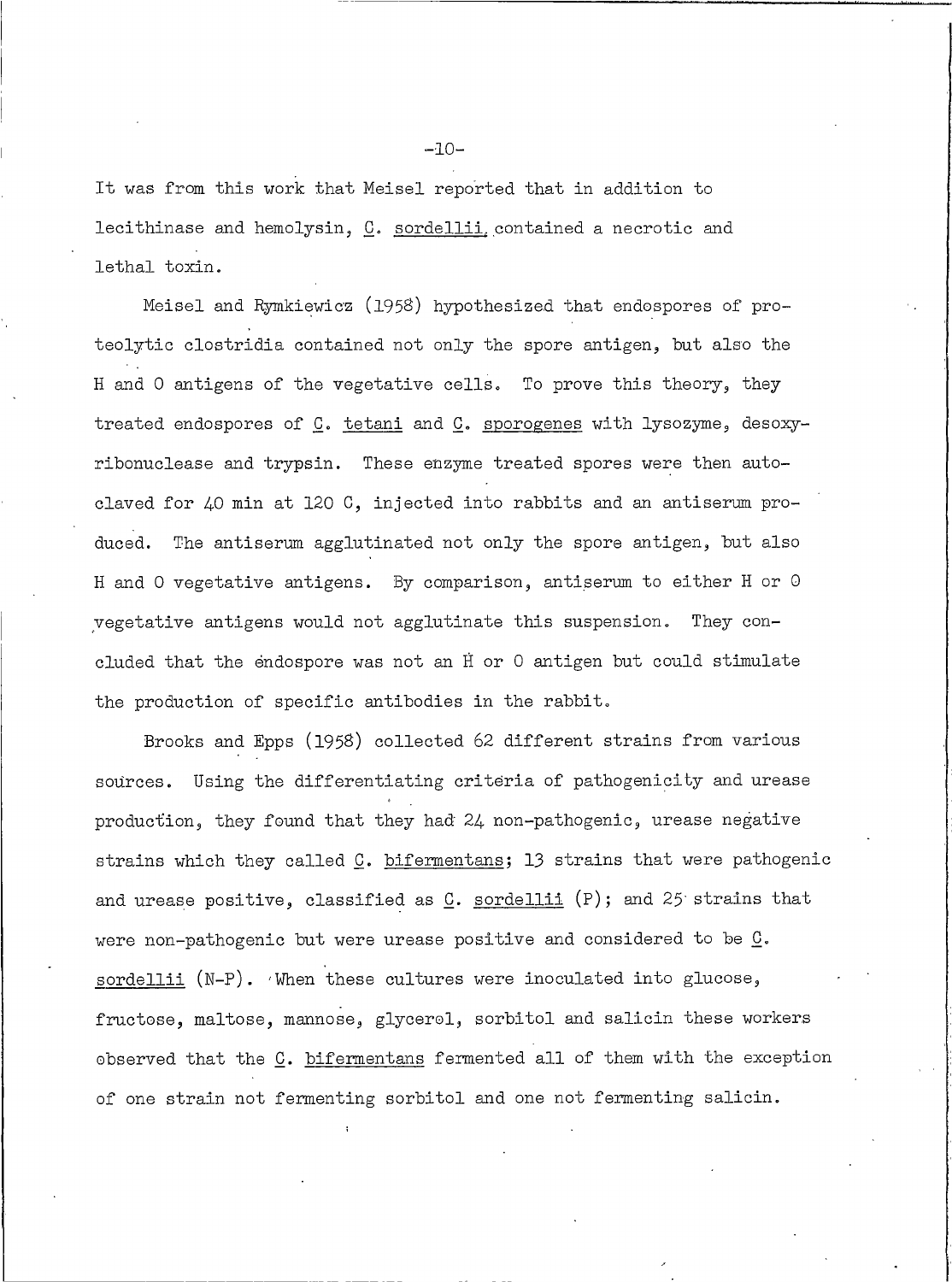Both C. sordellii (P) and C. sordellii (N-P) fermented glucose, fructose, maltose and glycerol but none of the other sugars. This resulted in a differentiation of the 2 species by sugar fermentations. These strains were also submitted to chromatographic examination and it was observed that C. sordellii produced large amounts of histidine while C. bifermentans strains produced none. It was their conclusion that the 2 species could be separated on toxigenicity, urease production and ability to ferment mannose, salicin, and sorbitol.

In 1960, Norris and Wolf studied several strains and species of the genus Bacillus and observed that antiserum produced against unheated spores would agglutinate unheated spore antigen, autoclaved spore antigen, and vegetative H antigen but not the vegetative O antigen. Antiserum produced against autoclaved spores would agglutinate autoclaved and unheated spore antigen but neither vegetative H nor O antigen. However, antiserum to vegetative H antigen would agglutinate unheated spore antigen but not autoclaved spore antigen. In no instance would antiserum produced against vegetative O antigen agglutinate a spore antigen. Injection of H antigen into rabbits would stimulate the production of both H and O antibodies. It was interesting to note that these workers reported that antiserum produced against spores treated with formalin would not agglutinate either H or O antigen.

Crane and Poulos (1962) reported that C. sordellii was isolated from feedlot cattle in pure culture in California. These authors postulated

 $-11-$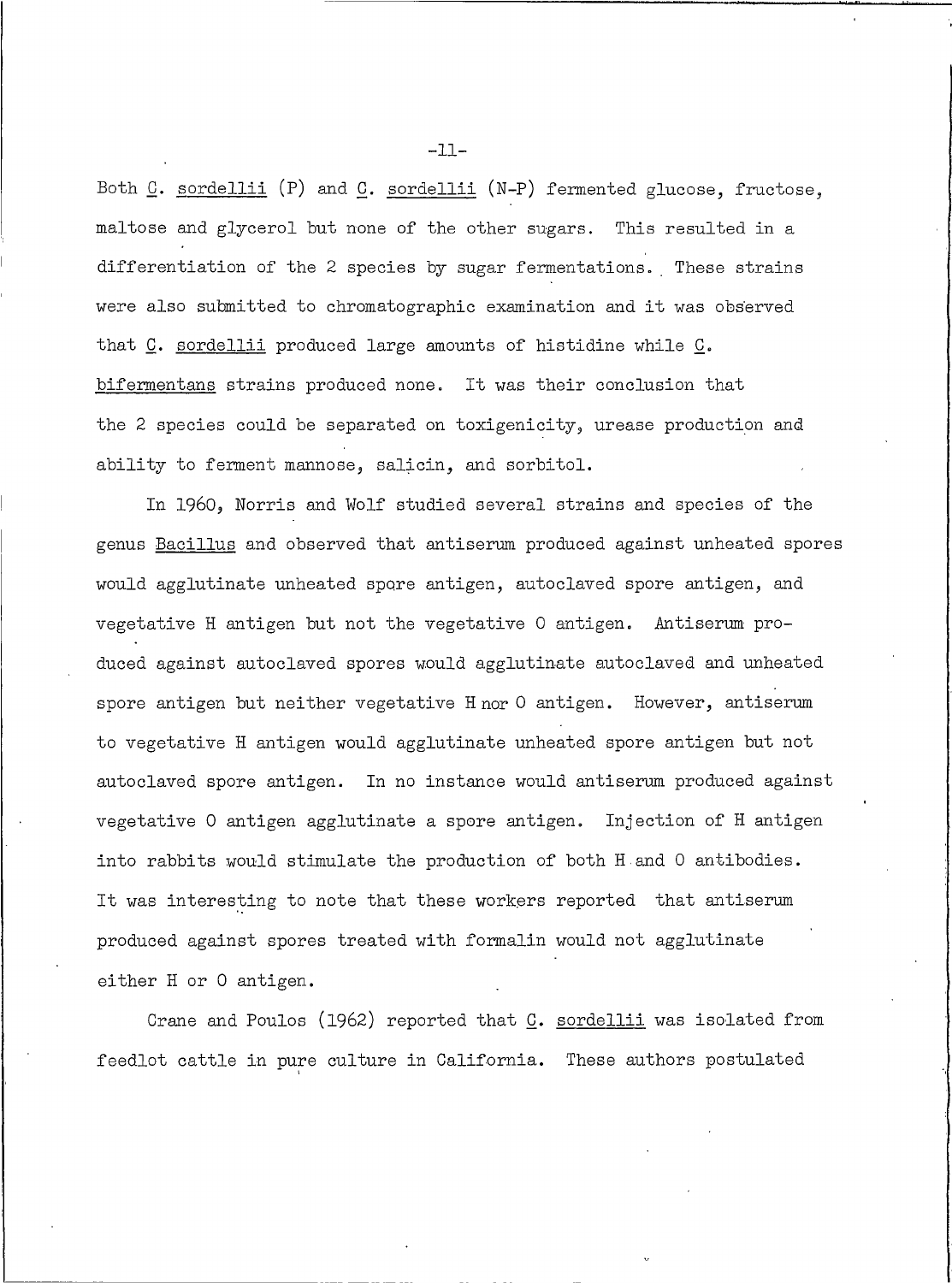that this organism may be a normal inhabitant of the ruminant digestive tract.

Two isolations of C. sordellii from sheep were reported by Smith, Safford, and Hawkins (1962). The first isolation was made from a ram that died 10 days after being sheared and the second was from 2 rams which had edematous heads and necks. It appeared to these authors that the pathogenesis of this organism may have been due to a wound infection in the first instance and to tissue traumatization as a result of fighting in the latter case. Whereas the isolation of C. sordellii from affected tissue was accomplished easily, it could not be isolated from the soil. Soil sample isolations produced only non-pathogenic, urease negative, C. bifermentans.

Walker (1963) studied spore suspensions of  $C$ . sordellii and  $C$ . bifermentans that were produced by growing the organism for  $3$  to  $4$ days at 37 C, washing the culture in distilled water and centrifuging at 3,000 r.p.m. 6 times, resuspending in water and shaking vigorously, recentrifuging, removing the supernatant fluid and diluting to a Brown opacity standard number 8. After microscopic examination for purity, the spores were autoclaved for 20 min at 121 C to prevent germination and production of H and O antigens. Vegetative cell antigens were prepared by harvesting 12 to 16 hr cultures, centrifuging, washing and standardizing them in the same method as the spores were handled. The H antigen was prepared by submitting this vegetative cell preparation to incubation in 0.08% formaldehyde for 2 hrs at 37 C. The 0 antigen was

 $-12-$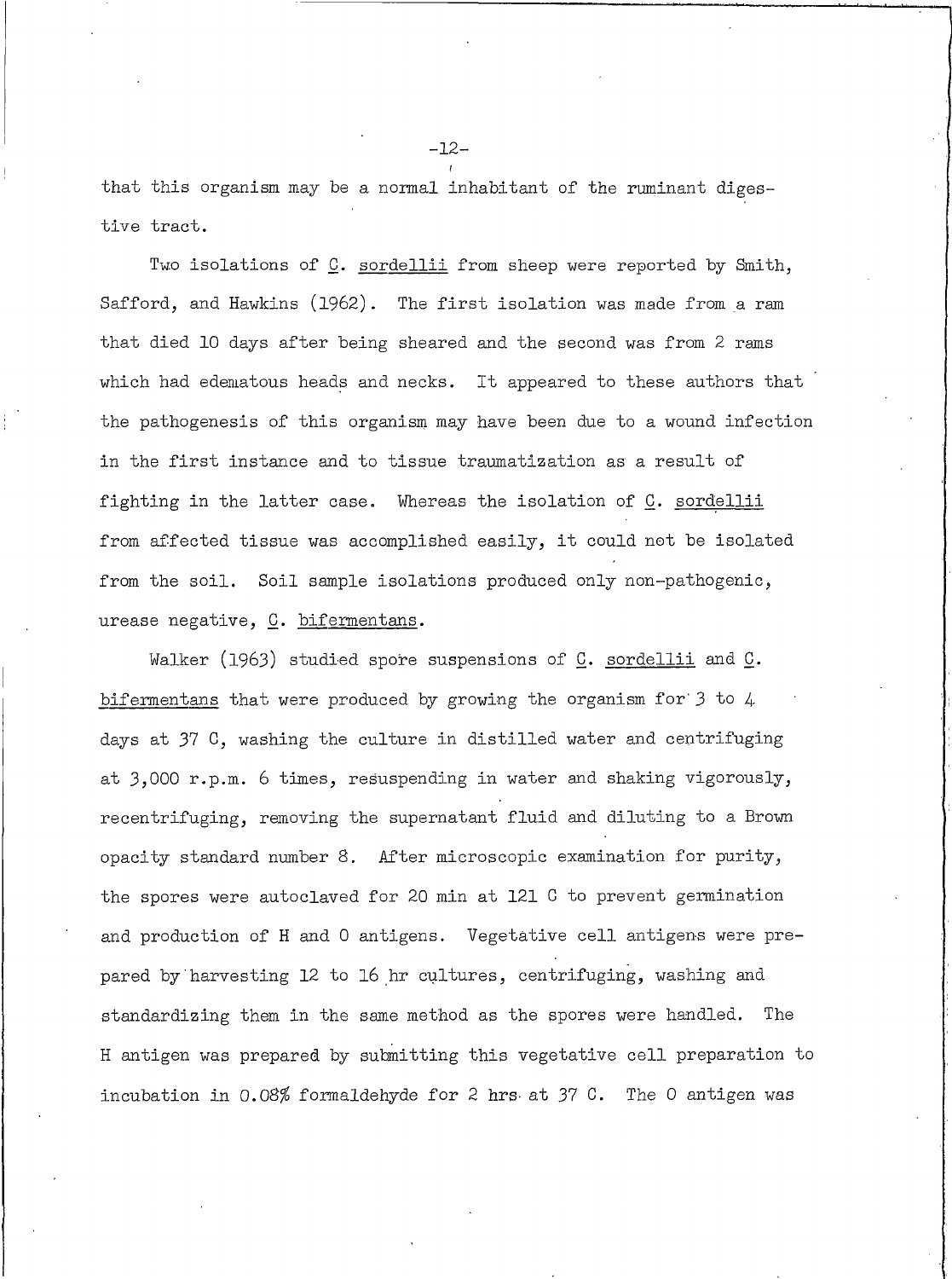prepared by steaming the suspension for one hr. Walker observed that C. sordellii and C. bifermentans could be differentiated on the basis of their spore agglutinins but not on their precipitins.

Six distinct antigens of C. bifermentans were determined by Ellner and Green  $(1963)$ ; 5 of these were common to all 4 of the strains used. Five antigens of non-pathogenic C. sordellii and 7 antigens of pathogenic C. sordellii were also found. Five of the latter were common to all of the 9 strains used. Agar-gel diffusion and antigen-antibody absorptions were the methods that were used to distinguish these antigens. These experiments clearly distinguished between pathogenic and non-pathogenic strains. These workers also found that there were  $\mu$  antigens common to both C. sordellii and C. bifermentans with the former having, in addition, 3 species specific antigens and the latter 2.

Nishida, Tamai and Yamagishi (1964) studied species differentiation between C. sordellii and C. bifermentans in a somewhat different manner. From previous work on C. perfringens, (Yamagishi, Ishida and Nishida,  $1964$ ), they postulated that the ability to sporulate was closely associated with toxigenesis. They observed that strains of the nonpathogenic C. bifermentans sporulated to a greater degree than did the pathogenic strains of C. sordellii. They identified their strains by toxigenicity and urease production and submitted them to heat treatments. They reported that 7 heat-resistant strains of pathogenic C. sordellii became non-toxigenic when exposed to 90 C or 100 C for 10 min. Some of these heat-resistant strains were urease positive and resembled

 $-13-$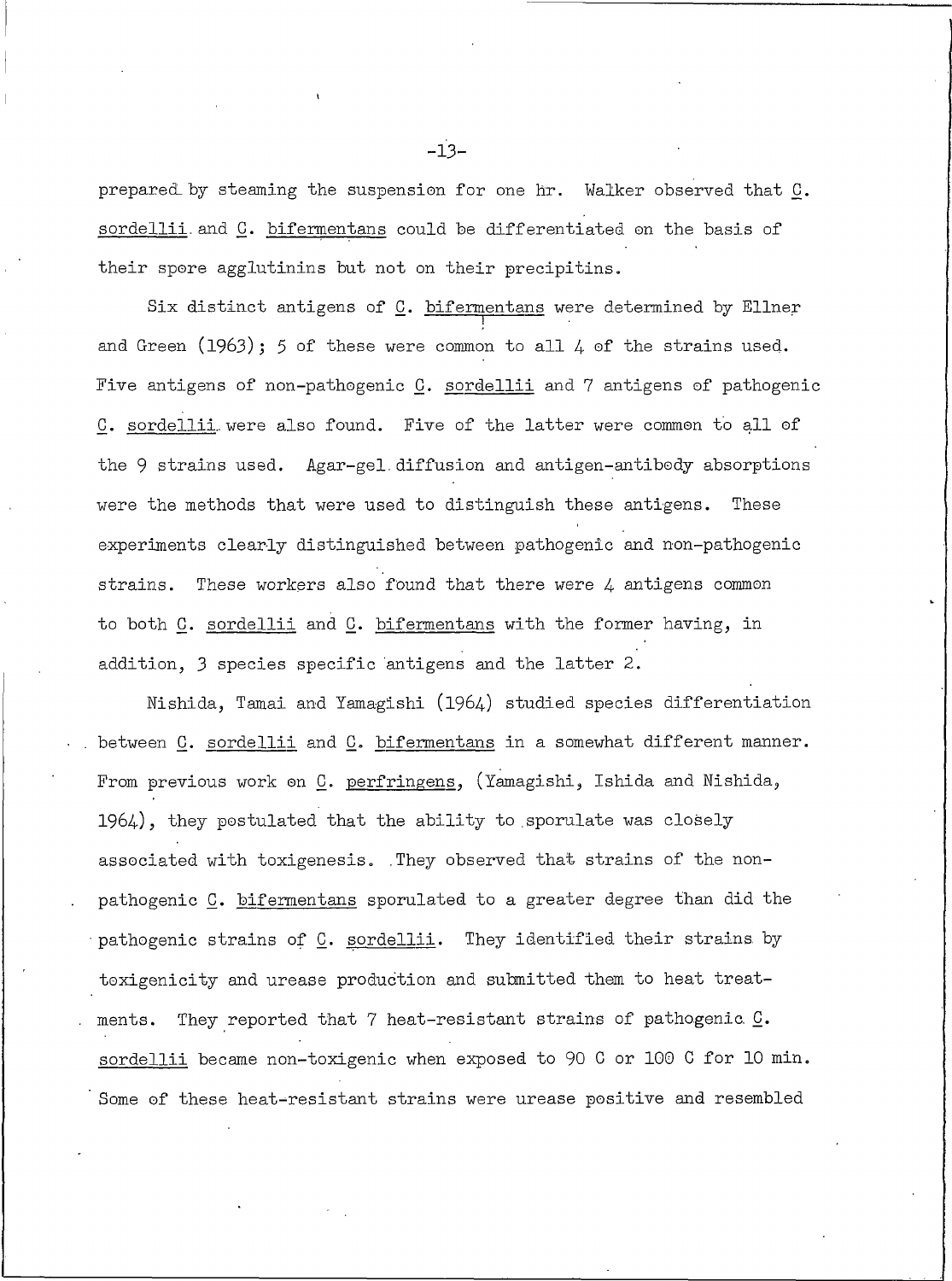non-pathogenic C. sordellii, while others became urease negative and resembled C. bifermentans. The sporulation of C. bifermentans was high, that of pathogenic C. sordellii was low and that of non-pathogenic C. sordellii was intermediate between the 2. Tamai and Nishida  $(1964)$ continued studies on effects of heat treatment. Two new strains of pathogenic C. sordellii were studied and in one strain, toxigenicity was lost after heat treating at 80 C for 30 min. In the original culture, urease activity was lost at this time also but in a substrain the'urease activity was not lost until it was heated at 90 C for 30 min. In another strain, a C. bifermentans-like substrain could not be obtained by heat selection. Huang, Tamai and Nishida (1965) continued this work and added the use of agglutination tests to support their They reported that the heat-resistant substrains of 3 evidence. pathogenic C. sordellii strains not only lost their toxigenic properties but also lost their species specific antigens and acquired the antigenic properties of C. bifermentans. They used cross-agglutination tests and. agglutination-absorption tests. These authors concluded that their work proved the close relationship of the 2 species. That they had converted a pathogenic C. sordellii organism into a C. bifermentans further proved the 2 species were actually one and the same.

Prevot (1966) in the first American edition of the Manual for the Classification and Determination of the Anaerobic Bacteria, classified C. sordellii as a variety under the subgenus Clostridium sporogenes

 $-14-$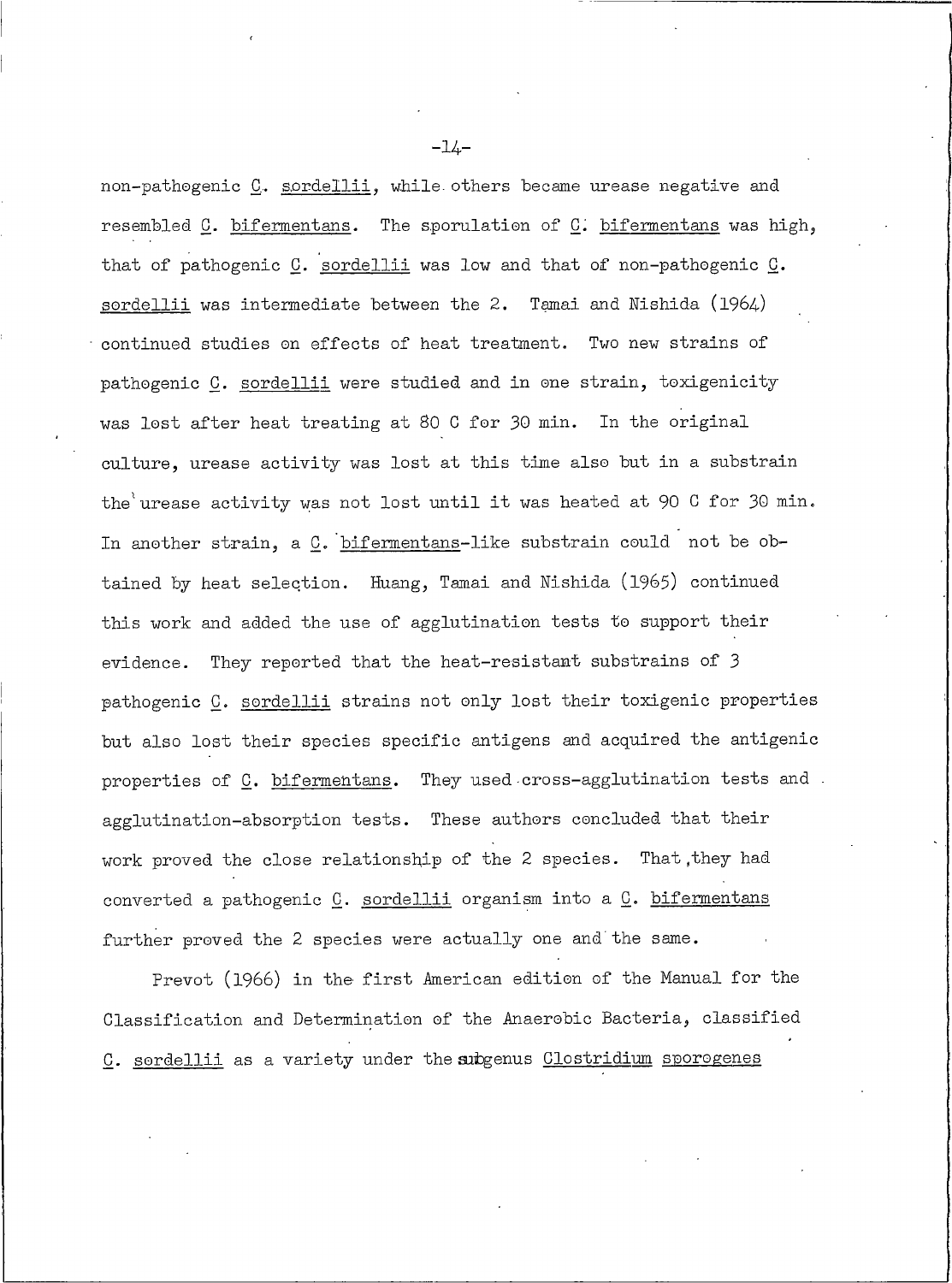and differentiated it from C. bifermentans on pathogenicity, urease production, sugar fermentation and growth products.

 $-15-$ 

The pathology, along with the pathogenesis of C. sordellii was again studied by Wren in 1968 in guinea pigs and cattle. He found that any parenteral route of administration would produce death in either species but oral administration by several methods would not. He did observe that guinea pigs allowed to drink contaminated water would. shed viable organisms for as long as 20 days, indicating the possibility of growth of the organism within the digestive tract without intoxicating the animal. Wren's studies bring up the possibility of carrier animals.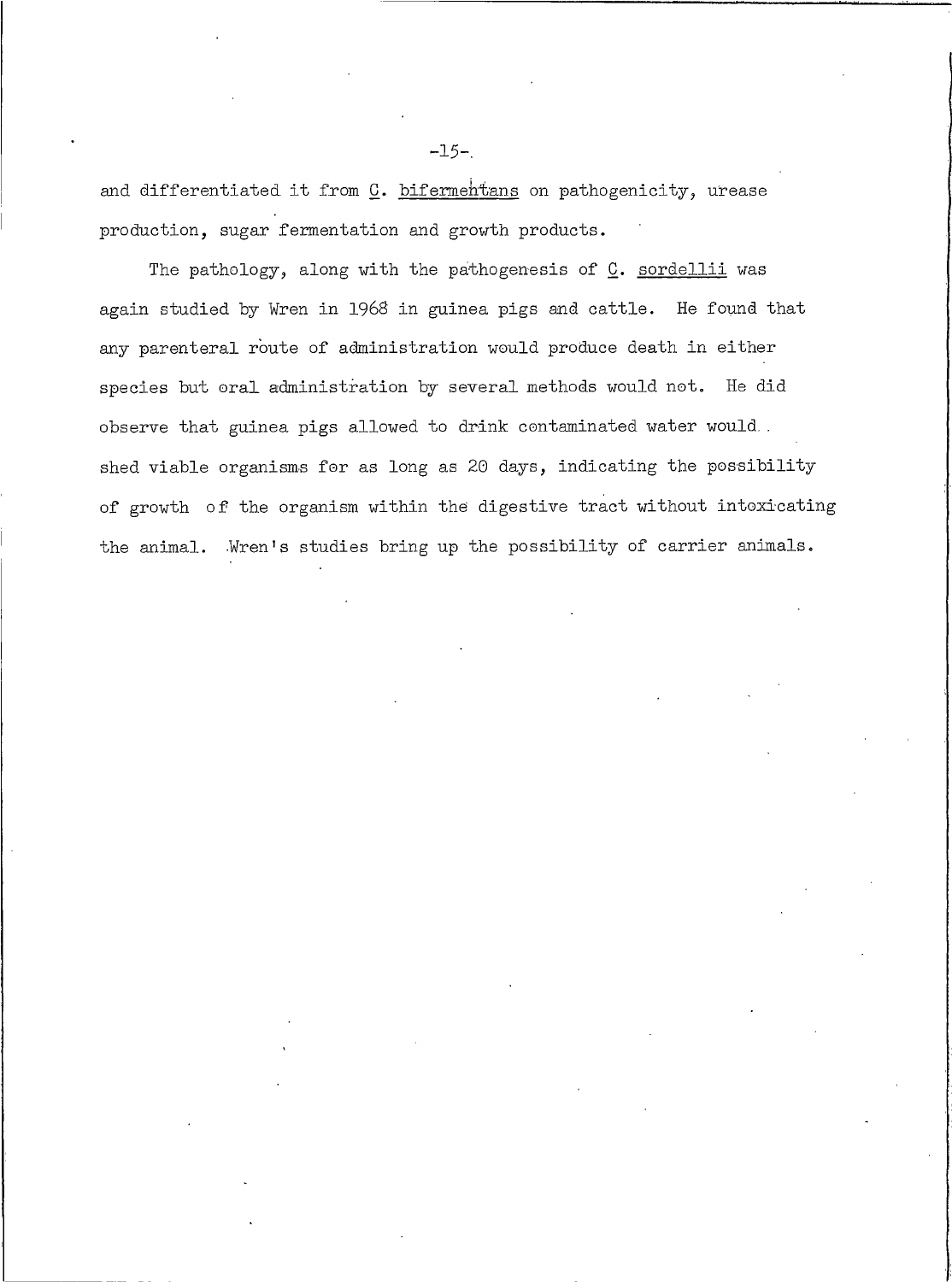# MATERIALS AND METHODS

# Experimental Animals.

White Swiss mice of both sexes weighing 18 to 22 g used in the various studies were obtained from the Veterinary Research Laboratory animal colony at Montana State University and from a commercial breeder (Carworth Inc. Portage, Michigan). Guinea pigs of both sexes weighing approximately 300 g were used for pathogenic determinations of  $C$ . sordellii strains. The guinea pigs were obtained from the animal colony at Montana State University.

#### Selection of Strains.

Several strains of C. sordellii were acquired from the Veterinary Biologics Division of the Agricultural Research Service at the National Animal Disease Laboratory in Ames, Iowa and from Dr. Louis DS. Smith at Montana State University, Bozeman, Montana. These strains were transferred from stock cultures to an anaerobic liver broth medium and incubated anaerobically at 37 C. After growth for 19 hrs stained smears of the organisms were observed microscopically for a preliminary determination of purity. Actively growing cultures were streaked on freshly poured bovine blood agar plates and egg yolk agar plates to observe colonial morphology and to establish hemolytic and lecithinase activity. These plates were incubated anaerobially in Brewer jars at 37 C for  $\lambda$  days as described by Smith (1955).

In order to determine carbohydrate fermentation, various sugars sterilized by filtration were added to tubes of freshly prepared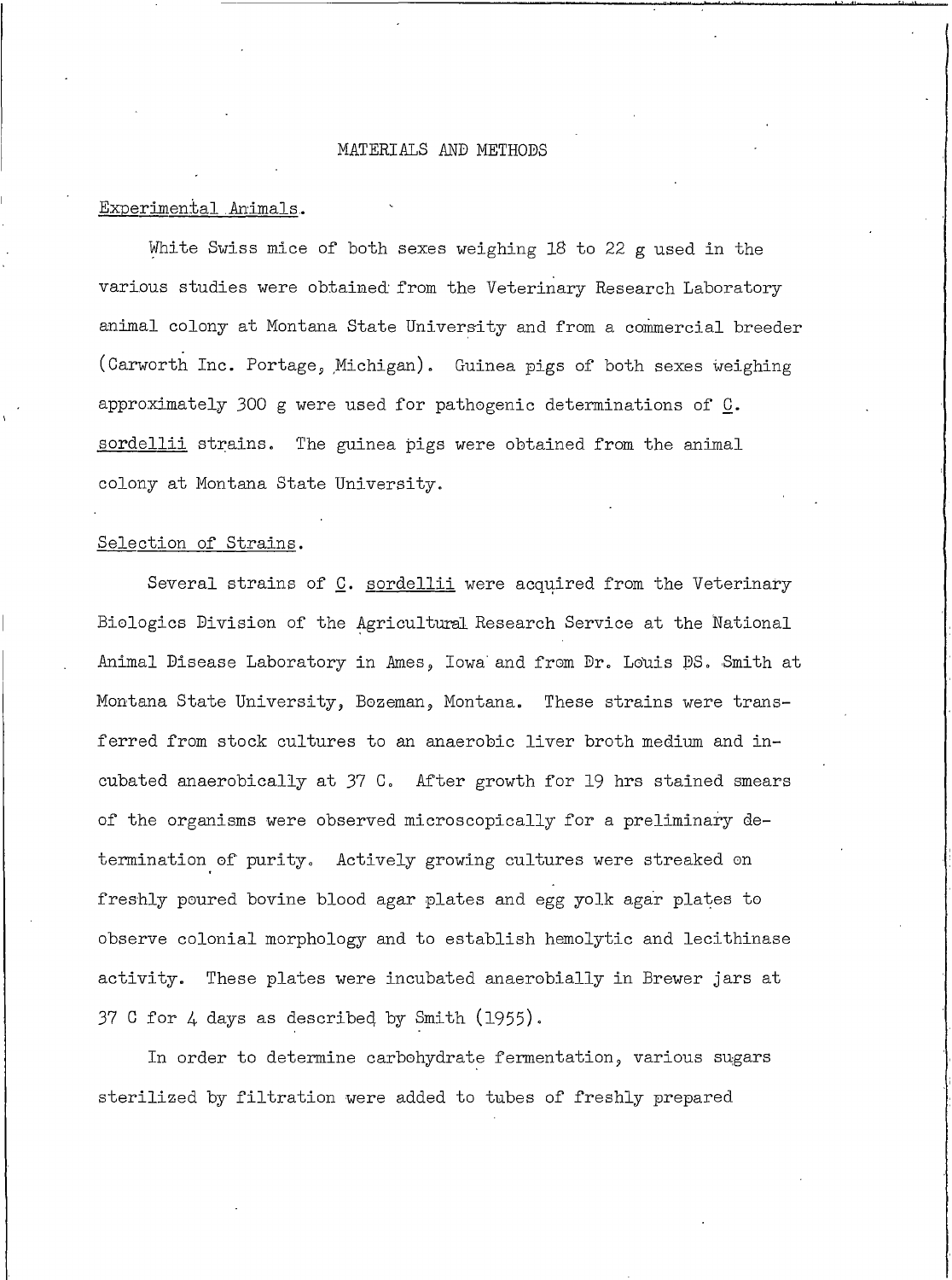thioglycollate medium to give a final concentration of 0.5%. These tubes were then boiled for a few minutes to drive off oxygen and to mix the added carbohydrates with the thioglycollate broth. The cooled tubes were inoculated with approximately 0.5 ml of broth culture, using sterile Pasteur pipettes fitted with rubber bulbs. The inoculated carbohydrate tubes were incubated aerobically at 37 C for 3 days and then observed for fermentation by the addition of a loopful of culture to a pH indicator (1% Brom Thymal Blue) placed on a spot plate. These cultures were re-incubated for an additional 4 days, and at that time the indicator solution was added to the culture for a final assay of carbohydrate fermentation.

The strains of C. sordellii were examined for urease production by inoculating a medium composed of a 31% Urea Broth (Difeo, 0272-02) solution mixed 1 to 8 with thioglycollate broth (BBL,  $411\,665$ ). A heavy inoculum acquired by scraping bacterial growth from a blood agar plate with a wire loop was used to inoculate this medium. These tubes were incubated aerobically at 37 C for 4 hrs.

Cultures were selected for toxigenicity by growing in anaerobic liver broth for 21 hrs, centrifuging to remove the meat particles, and treating the supernatant fluid with 100 mg of aqueous penicillin per ml. A volume of 0.2 ml fluid was injected intraperitoneally (I.P.) into white Swiss Whole culture material was mixed one to one with sterilized 5% mice.

 $-17-$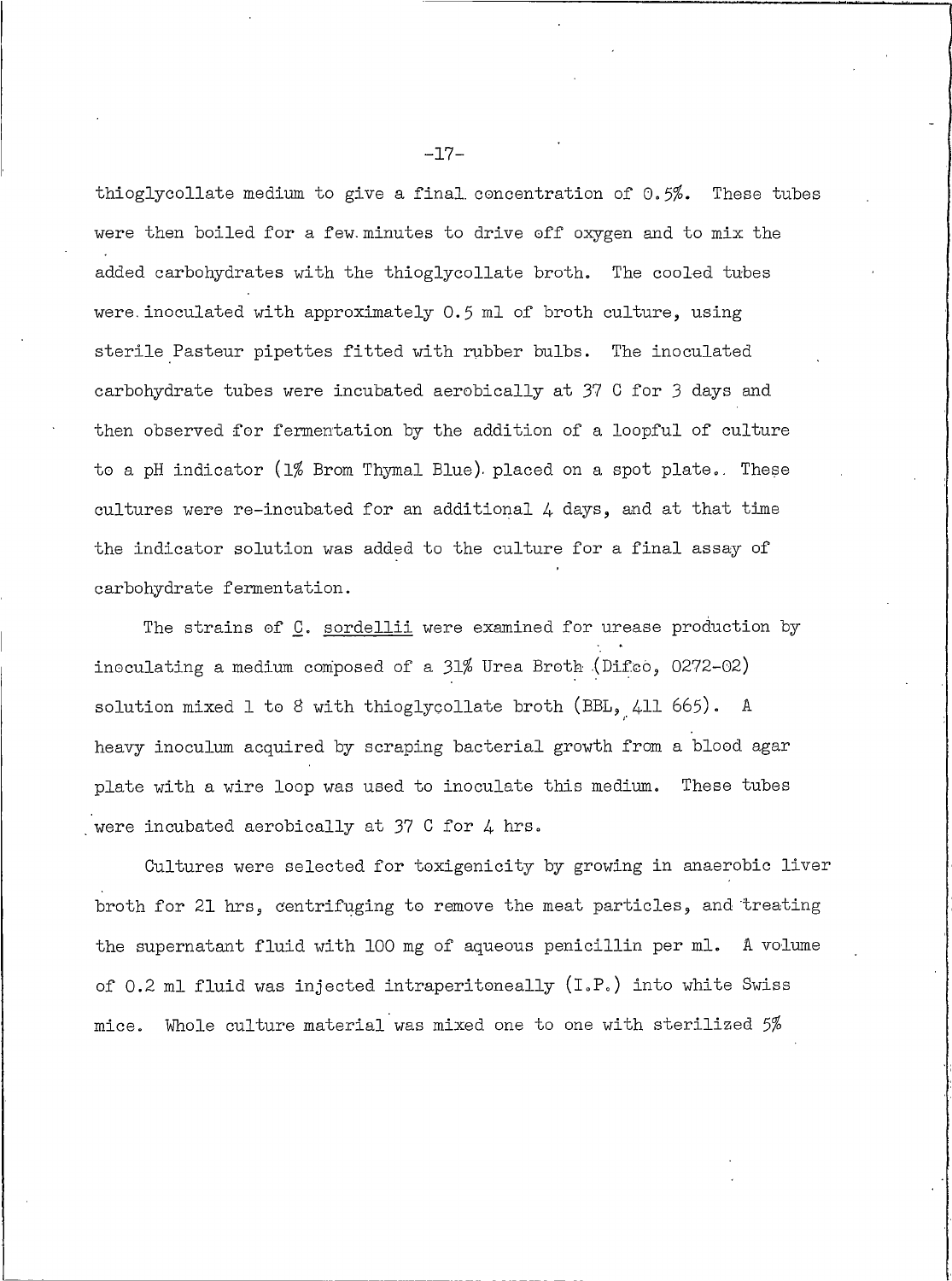calcium chloride solution and 2.5 ml was injected intramuscularly (I.M.). into guinea pigs to determine the pathogenicity of the strains.

Four strains that produced hemolysis on blood agar plates, fermented glucose, fructose, and maltose but not mannose, salicin or sorbitol were selected for further studies for toxin production. All were considered toxigenic because they killed mice within 24 hrs when injected I.P. with penicillin treated supernatant fluid of broth cultures. These 4 strains were pathogenic for guinea pigs, produced urease and with the exception of one strain, produced lecithinase. Throughout the rest of this manuscript these strains will be known as A-125, 831, 1732 and 3903. The latter strain did not produce lecithinase.

### Culture Media Used.

Growth culture medium. The medium selected for routine culture growth and used as a base for other media was a liver infusion broth to which was added  $1\%$  trypticase (BBL), 0.5% yeast extract (Difco), 0.5% dextrose and 0.01% magnesium sulfate (Lozano, 1965). Into 16 ml tubes were placed 8 ml of this medium and a small amount of dried, ground beef muscle and a pea-sized ball of steel wool. This medium was adjusted to a pH of  $7.4$ , and will hereafter be referred to as standard growth medium.

Method for determining effect of length of incubation on toxin yield. The medium used was the standard growth medium. On the first trial, the 4 strains of C. sordellii were incubated in 4 separate Brewer jars anaerobically at 37 C, 2 cultures of each strain per jar. The cultures

 $-18-$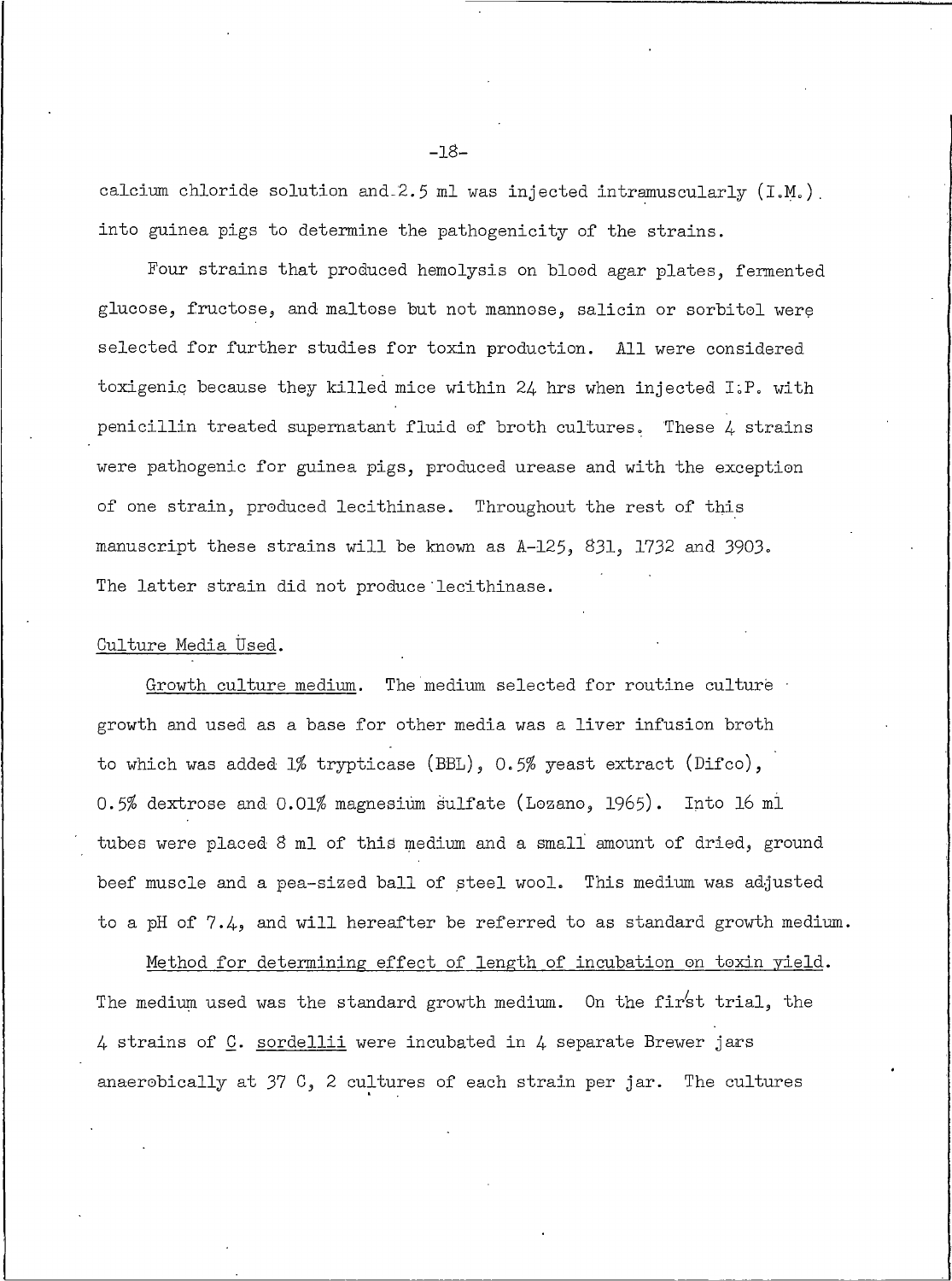were harvested at 6-hr intervals starting at 6 hrs after inoculation. The toxic fluids were prepared and injected into mice. On the second trial, the 6-hr growth period was eliminated and 30 and 36 hr periods were added.

Method of estimating effect of growth temperature on toxin production. The procedure was to inoculate cultures of each of 2 selected strains into standard growth medium, and place them under anaerobic conditions. The cultures were incubated in individual incubators (Napco 1000 series, Model 320) at either of the following temperatures 30  $C_2$ , 33  $C_3$ , 37  $C_4$  and 42 C. The cultures were removed at 18 hrs and the toxic fluids prepared and injected into mice. A second trial was conducted, eliminating the 2 lowest temperatures and adding one higher temperature, 45 C.

Method for studying effect of peptone concentration on toxin yield. To vary peptone concentration of the medium, standard growth medium had to be altered to eliminate the other components that would contribute peptones. The peptone variation broth used was made with  $0.5\%$  dextrose, 0.5% sodium phosphate and either  $2\%$ ,  $3\%$ ,  $4\%$  or 5% Bacto-tryptose (Difco) in distilled water. This preparation was autoclaved for 15 min at 121 C, and then the pH adjusted to  $7.4$ . Tubes of each of these peptone concentrations were inoculated with strain 1732 and incubated at 42 C and harvested at 18 hrs. Tubes were also inoculated with strain 3903 at each of these peptone concentrations, incubated anaerobically at 37 C and harvested at 18 hrs.

 $-19-$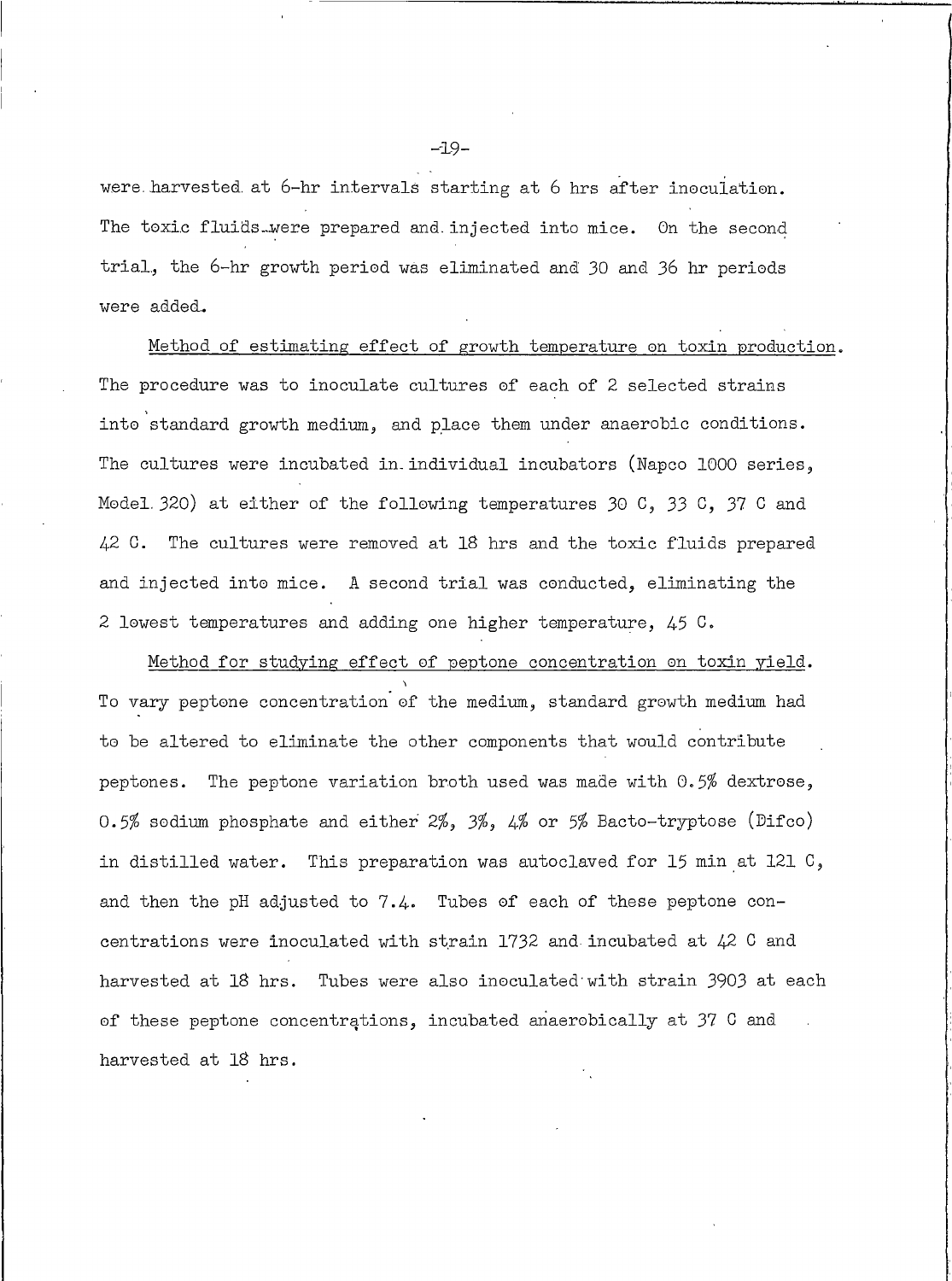Method for studying effect of dextrose concentration on toxin yield. The medium used for this determination was the same as the peptone variation procedure except that the peptone concentration was maintained at 4% and the dextrose concentration was varied. The dextrose concentrations used were 0.5%, 1.0%, 1.5%, 2.0% and 2.5%. Both strains were incubated anaerobically for 18 hrs before the toxic fluids were harvested and injected into mice. Strain 1732 was incubated at  $42\,$  C, whereas strain 3903 was incubated at 37 C.

Toxin production medium. Toxin production flasks were prepared by placing 16 g tryptose (4% peptone), 2 g dextrose (0.5%) and 2 g sodium phosphate (0.5%) into 5 liter Erlenmeyer flasks. Four liters of distilled water were added and mixed until all of the dry ingredients were in The preparation was autoclaved for 20 min at 121 C. solution. The pH was adjusted to 7.4 by the addition of 0.1 N sodium hydroxide.

Spore production medium. It had previously been described in the literature that when C. sordellii was grown on a solid medium for extended periods of time the colonies consisted predominantly of spores with few vegetative cells (Smith, 1955). By microscopic examination of Gram's stained smears of colonies, it was determined that after  $4$  days growth on a 5% bovine blood agar plate there was a predominance of free spores with only occasional vegetative cells.

 $-20-$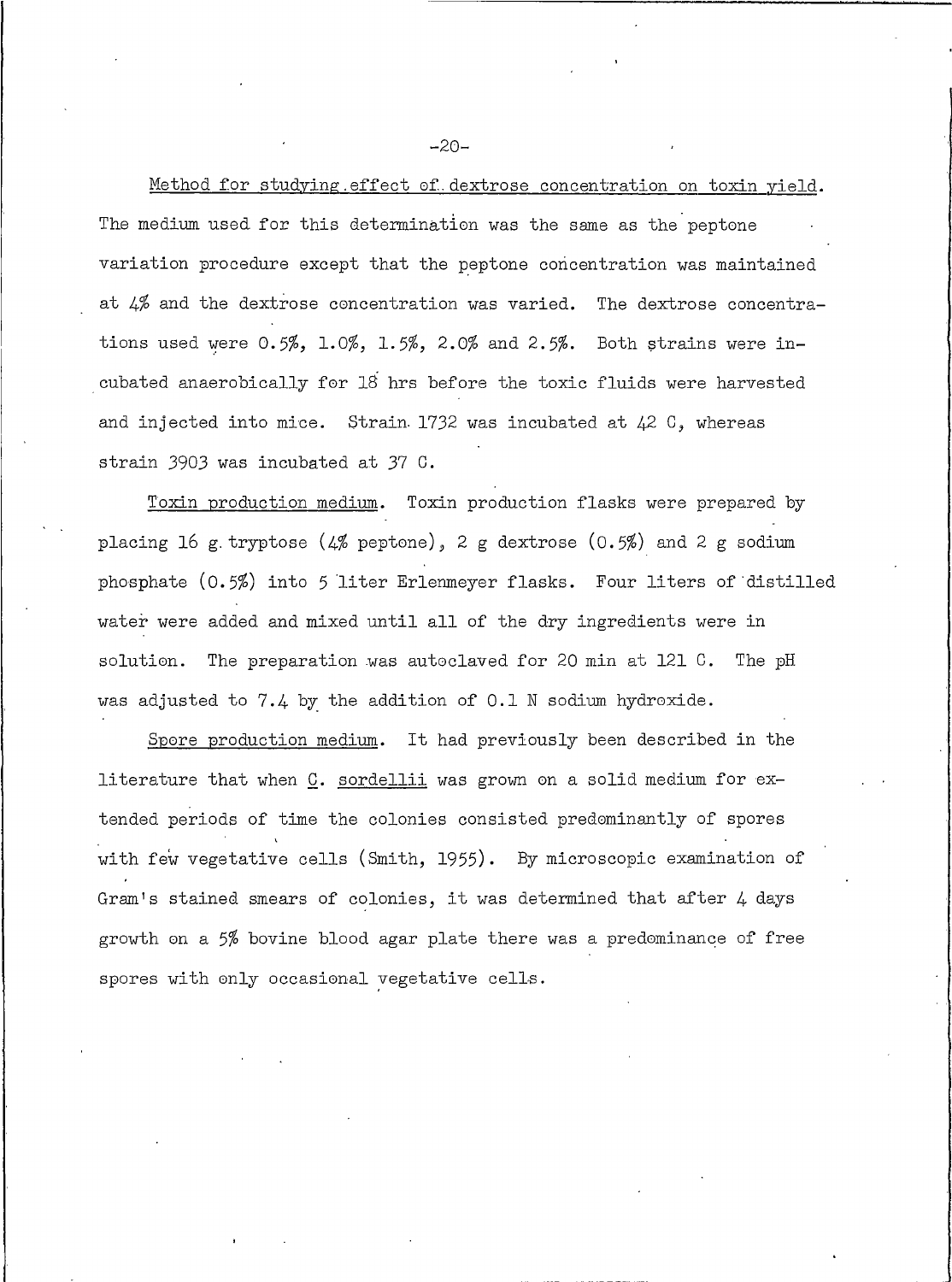# Method of Preparation and Storage of Toxic Materials.

This toxin was prepared as follows: Crude toxin. decanting toxic fluid from toxin production cultures, centrifuging (International Centrifuge Size 1, Type SB) at  $545$  X g, and filtering the supernatant fluid through a 0.45 y Millipore filter. Crude toxin preparations were discarded if not used immediately.

Semi-purified toxin. Five seed cultures containing 50 ml of standard growth medium were inoculated with strain 1732 and incubated anaerobically in Brewer jars for 20 hrs at 37 C.

Five production flasks were inoculated by transferring the contents of one seed culture tube into each production flask. The transfer was made after flaming the mouth of both the tube and the flask and passing the contents through sterile cheesecloth to remove the meat particles. The production flasks were then incubated at 42 C for 18 hrs.

The 20 liters of 18-hr growth was harvested by centrifuging (Sorvall SS3 Automatic Superspeed Centrifuge) at 1,000 X g for 20 min and decanting and combining the supernatant fluids in 2 sterile pans. Fifty per cent  $w/v$  of ammonium sulfate was mixed into the supernatant fluids. and stirring was continued until no more flotsam was formed. This procedure was carried out at  $4$  C. The toxin was recovered by skimming the flotsam that had risen to the top with a stainless steel screen and placed in 250 ml round bottom flasks. The contents in the round bottom flasks were shell frozen and lyophilized (Virtis Research Equipment).

 $-21-$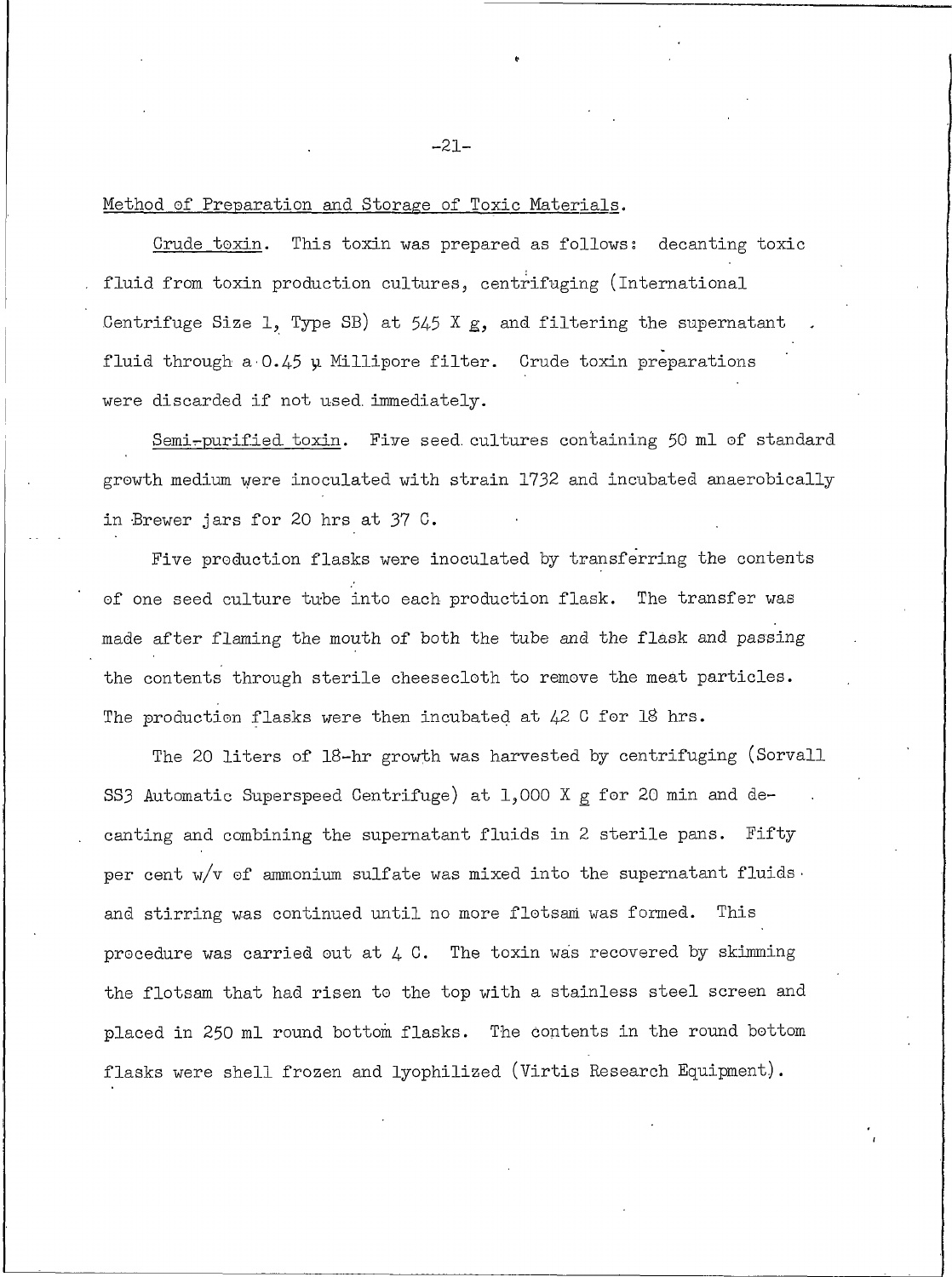The dried toxin was removed from the round bottom flasks, pooled into one container and placed in a desiccator jar containing sodium carbonate. Dried toxin inoculated into standard growth medium and incubated at 37 C anaerobically produced no growth and was considered to be free of viable organisms. This was considered to be a semi-purified preparation of C. sordellii toxin.

Spore suspension. Twenty-seven 5% bovine blood agar plates were heavily inoculated and incubated at 37 C anaerobically in Brewer jars for 4 days. Harvest of the spores was done by the method of Long and Williams (1958). The method consisted of scraping the colonies from the agar with a wire loop and washing the agar surface with 0.1 N sodium phosphate buffer. This suspension was centrifuged (Sorvall SS3) at 1885 X g for 30 min. The supernatant fluid containing the vegetative cells was decanted and the precipitated button was rewashed with 0.1 N sodium phosphate buffer and recentrifuged. This process was repeated The final suspension was aerated by shaking and refrigerating 4 times. overnight at  $\downarrow$  C to increase lysis of any vegetative cells which might be remaining. The following morning the spores were washed and centrifuged as before 5 more times and suspended in 60 ml of buffer solution. The spore suspension was examined several times microscopically and no vegetative cells were observed.

 $-22-$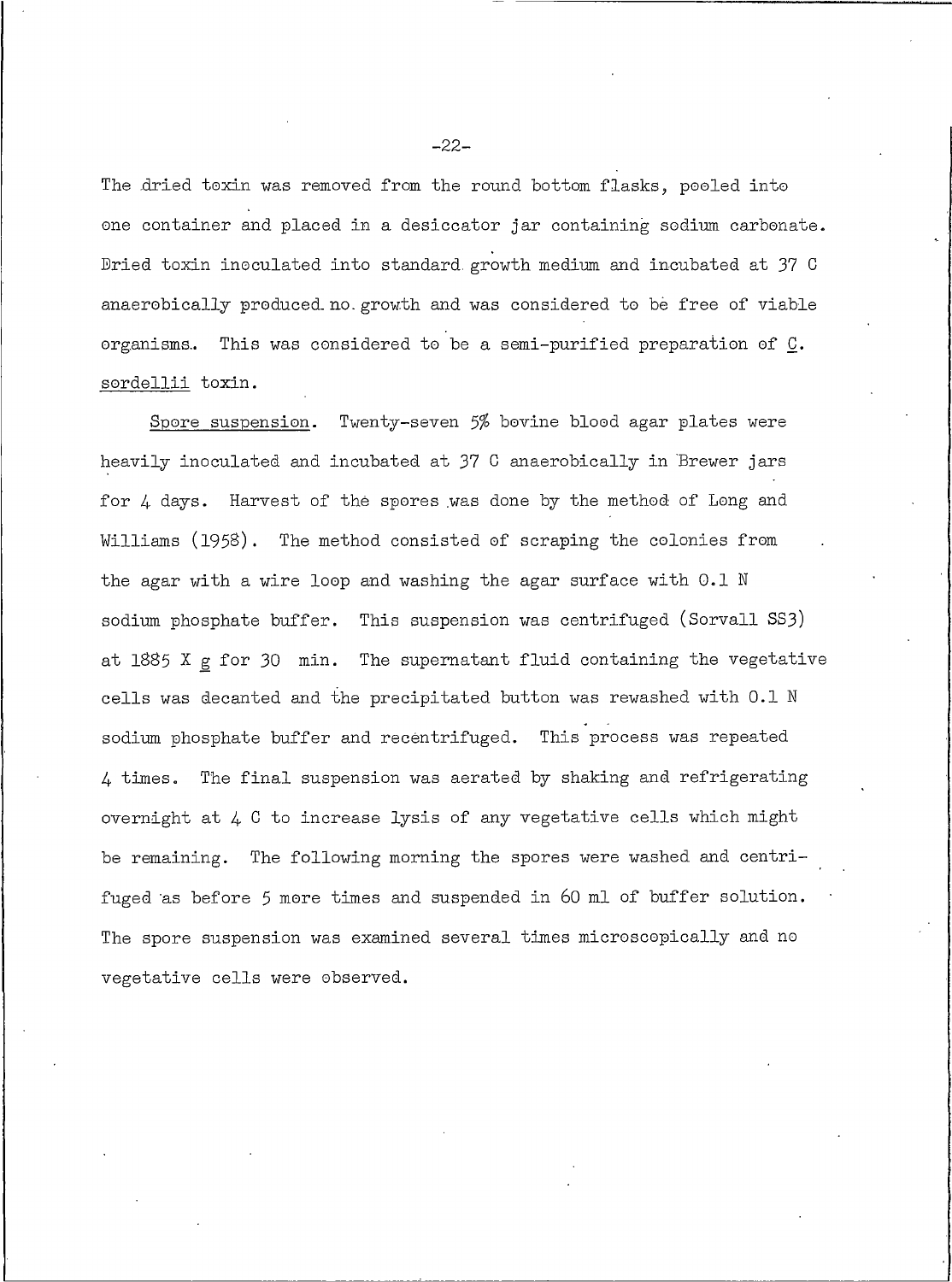The suspension was pipetted into twelve 10 ml freeze-drying ampules. 5 ml to each ampule and lyophilized. The ampules were sealed by heat under vacuum and stored at -20 C.

#### Methods of Determining Toxigenicity and Pathogenicity.

Toxin preparation. Mouse lethality was used as the criterion for toxicity of C. sordellii toxin preparations. White Swiss mice weighing 18 to 22 g were given I.P. injections of toxins. All tests were held for 24 hrs and only mortality rates were used to determine effects.

Spore suspensions. Mouse lethality was used as the criterion for pathogenicity of spore preparations. Spore suspensions were injected I.M. into the large muscles of the rear legs along with calcium chloride. Spore titrations were terminated after 48 hrs and only live and dead animals were used in the determinations.

Dilution methods. Toxin dilutions were made in 1% Bacto-peptone (Difco 0118-01) water whereas spores were suspended in sterile distilled saline. The lethality titration dilutions were made in 2-fold, 10-fold or 0.0025 mg increments of the toxic preparations. Lethal doses were calculated by the method of Reed and Muench (1938). All dilutions were made by changing pipettes with each dilution and mixing the preparation by carefully drawing the solution into a pipette and exuding it 10 times for each tube.

 $-23-$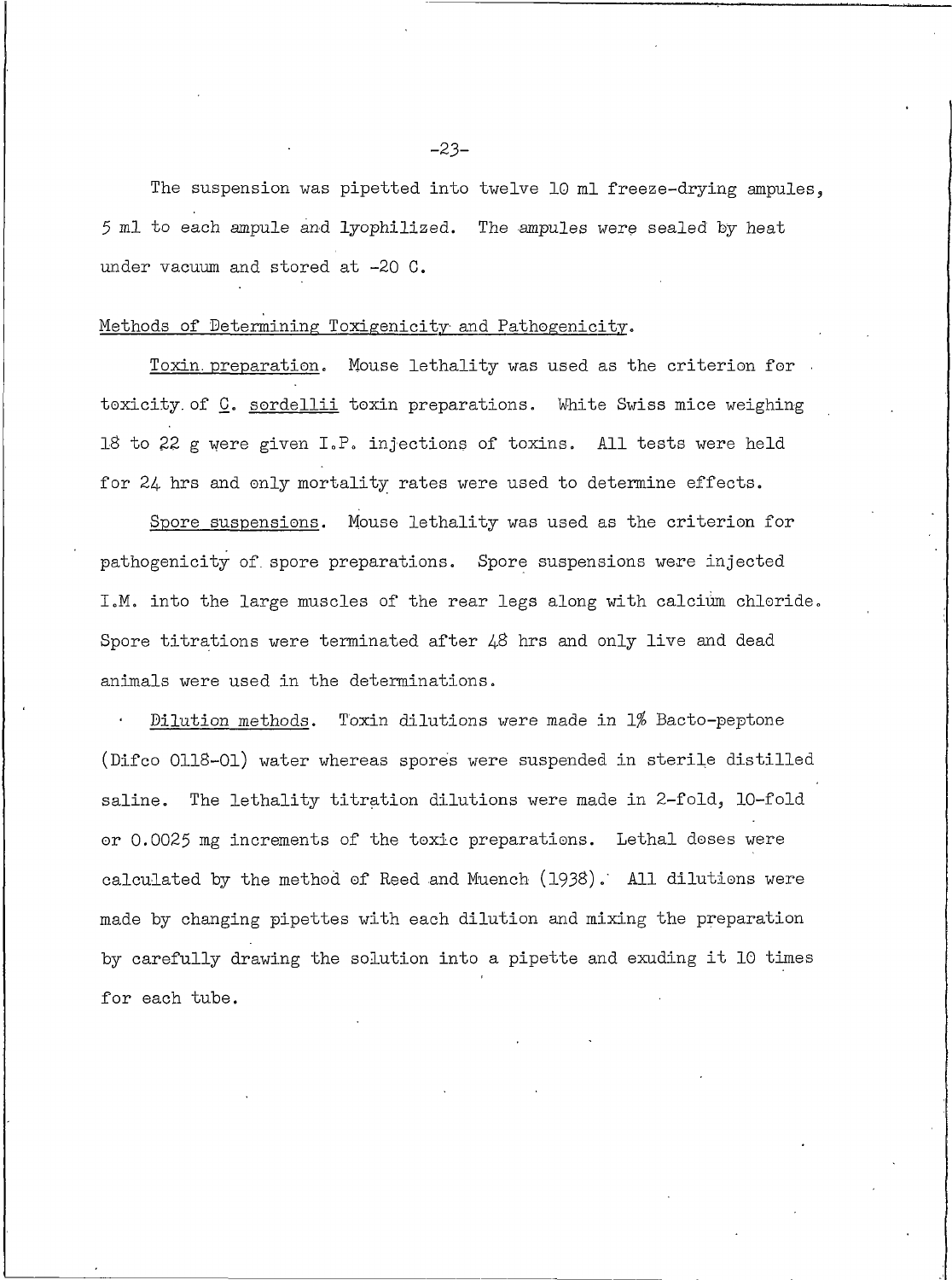Method of Preparing Immunizing Materials.

Toxoids. Toxoids were prepared by diluting dried toxin in 1% peptone water to give 3 preparations of 1000 M.L.D.s per 0.5 ml dose, 100 M.L.D.s per 0.5 ml dose and 10 M.L.D.s per 0.5 ml dose respectively. To each of these preparations a sufficient amount of 36.9% formalin was added and thoroughly mixed by horizontal motion to give a final dilution of 0.7% formalin. The formalinized toxin preparations were incubated at 37 C for  $\mu$  days to insure complete inactivation of the toxin. The pH of these toxoids was adjusted to 7.4. Sterility tests were performed on toxoids by heavily inoculating 5 tubes of standard growth medium and incubating 3 tubes anaerobically and 2 tubes aerobically for 10 days at 37.C. Daily observations for evidence of lack of growth and terminal microscopic examinations of stained smears were used for these sterility tests. Safety tests to determine product inactivation were performed by 0.2 ml I.P. injections in white Swiss mice and by 2.5 ml S.C. injections in guinea pigs. Fluids used for guinea pig safety inoculations were mixed with 5% calcium chloride. Satisfactory toxoids were stored at 4 C.

Spore Bacterins. Preparation of spore bacterins was similar to that of the toxoids. The calculated amount of spores that would give 3 preparations of 1000 M.L.D.s per 0.5 ml dose, 100 M.L.D.s per 0.5 ml dose and 10 M.L.D.s per 0.5 ml dose respectively was suspended in sterile distilled saline. Formalin was added to give a final concentration

 $-24-$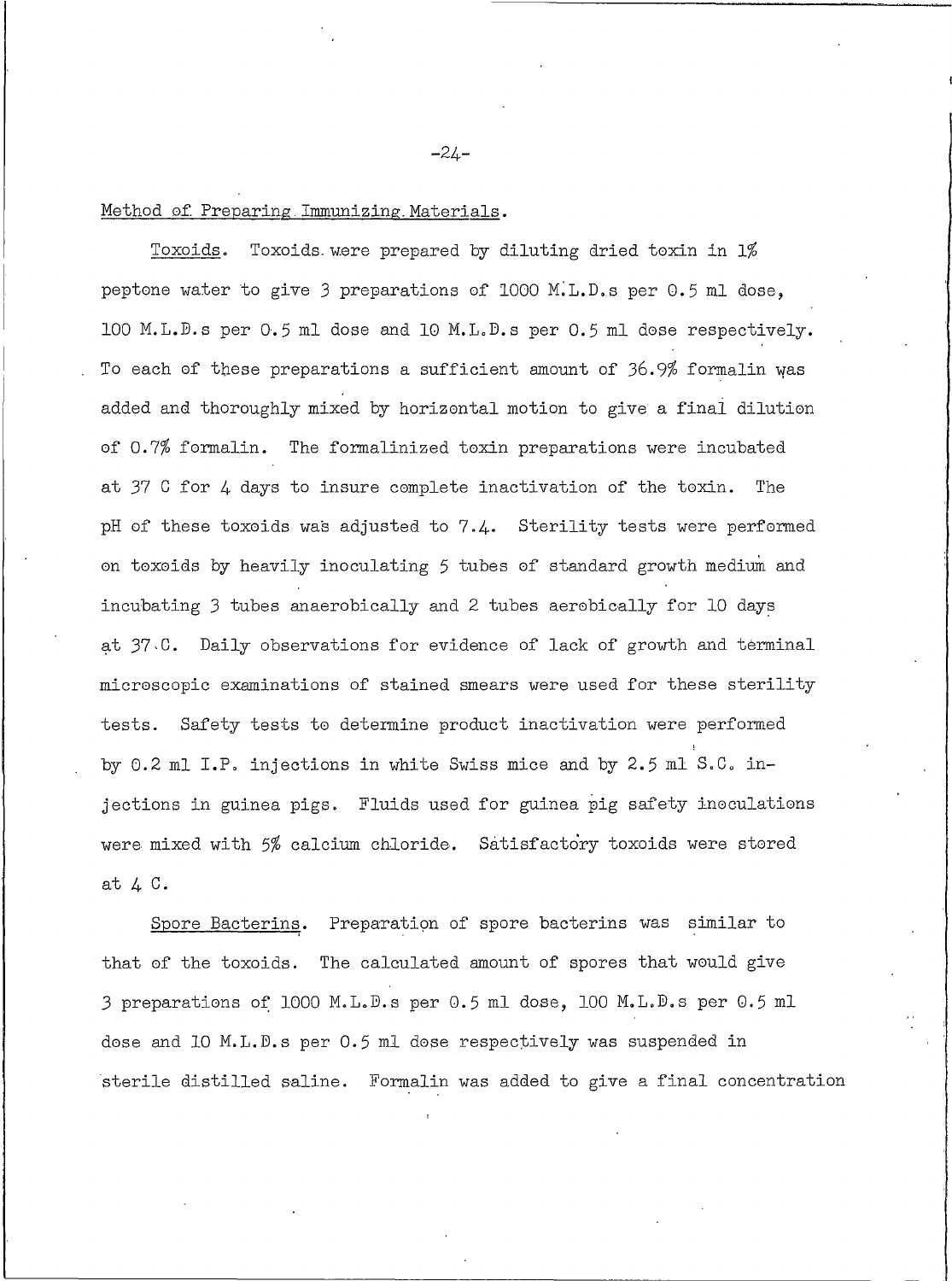of 0.7% formalin. The formalinized preparation was incubated for  $\mu$ days at 37 C, the pH was adjusted to 7.4 and sterility tests were performed by the same procedure used for the toxoids. Safety tests were carried out by the same method as with the toxoids to insure that the spores were inactivated. Satisfactory bacterins were stored at  $\downarrow$  C.

Vegetative cell bacterins. To produce a washed cell bacterin it was determined at what phase of growth spores began to form in order to harvest the vegetative cells prior to sporulation. It was necessary to determine at what phase of growth vegetative cells became the most virulent for mice.

Twelve test tubes of standard growth medium were inoculated with strain 1732 and incubated anaerobically at 37 C and 2 tubes were removed from incubation at 4-hr intervals for examination.

Washed cells were processed by pouring cultures through sterile After centrifuging (Sorvall SS3) at 130 X g for 10 min, cheesecloth. removing the supernatant fluid carefully and resuspending the pelleted cells in an equal volume of sterile saline, the resultant suspension was recentrifuged. This procedure was carried out 4 times. The final cell pellet was resuspended in enough sterile saline to produce a Macfarlane nepholometer reading of 8 which was the same as the broth culture before washing the cells. A Bausch and Lomb Spectronic 20 spectrophotometer adjusted to 740 mu was used to evaluate nepholometer readings.

 $-25-$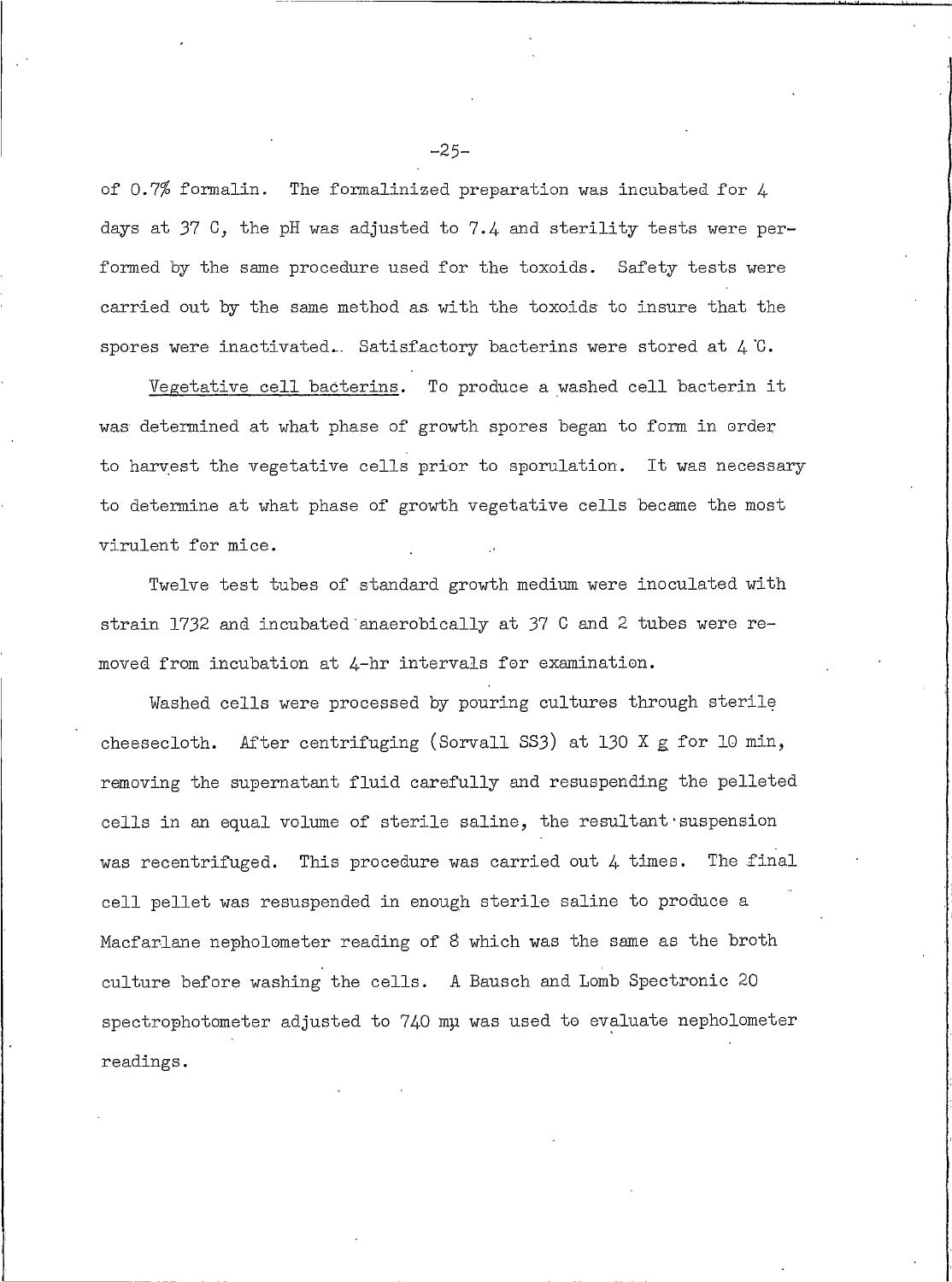This suspension of washed cells with a Macfarlane nepholometer reading of 8, was diluted to  $10^{-3}$  and  $10^{-8}$ . The washed cell bacterins were prepared with cultures from ten 50 ml tubes of standard growth medium that were inoculated with strain 1732 and incubated anaerobically at 37 C for 10 hrs. The pH was adjusted to 7.4. These 2 preparations were inactivated with formalin and tested for sterility and safety in the same manner as the toxoids and the spore bacterins. Those found to be satisfactory were stored at  $4\,0$ .

The whole culture bacterin was prepared Whole culture bacterins. by inoculating ten 50 ml tubes of standard growth medium and allowing them to incubate for 10 hrs anaerobically at 37 C. The cultures were poured through sterile cheesecloth to remove meat particles. Dilutions were made to  $10^{-3}$  and  $10^{-8}$  and treated with formalin to inactivate The pH was adjusted to 7.4 and sterility and safety tests were them. performed as described previously. Satisfactory bacterins were stored at 4 C.

#### Method for Heat Inactivation.

The production of heat resistant substrains of C. sordellii strain 1732 was attempted by the method of Nishida, Tamai and Yamagishi (1964). This consisted of inoculating test tubes of standard growth medium with strain 1732 and allowing them to grow anaerobically at 37 C for 20 hrs. The tubes were placed in water baths adjusted to 80 C, 90 C or 100 C. Cultures removed from the water baths were immediately transferred to

 $-26-$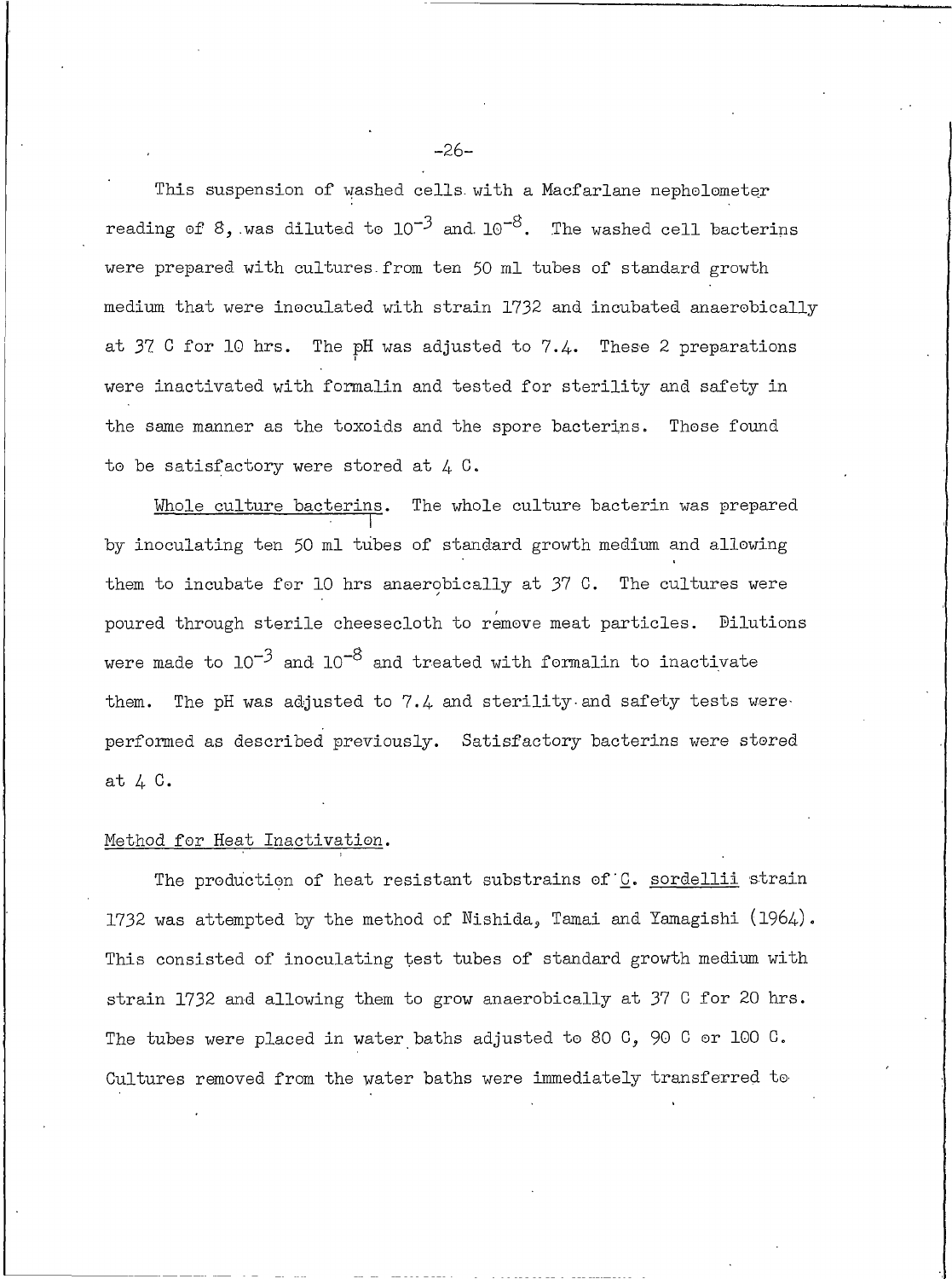freshly boiled standard growth medium and incubated anaerobically at 37 C for 18 hrs. These cultures were injected into mice to determine if they were pathogenic and were inoculated into urea test medium to see if there was urease production (Tamai and Nishida, 1964: Huang, Tamai and Nishida, 1965).

# Serological Methods.

Precipitation reactions between toxins, toxoids and specific antiserum were developed in a plate gel-diffusion system according to Ouchterlony (Ouchterlony, 1968, Campbell et al, 1964).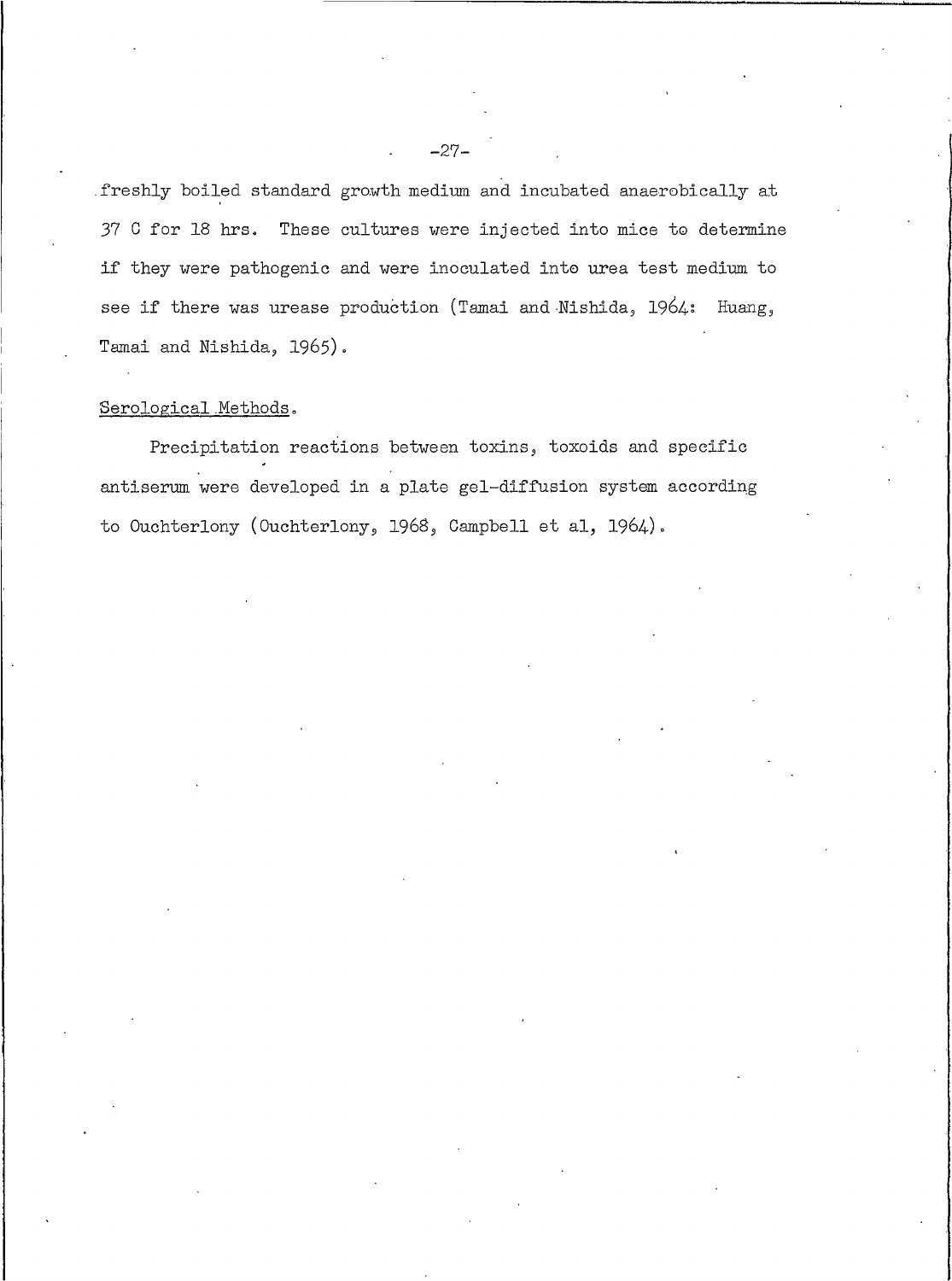#### EXPERIMENTAL RESULTS

#### Preparation of Toxoids.

Factors affecting toxin yield. To facilitate the productions of toxin, several variations were made in the procedures used in toxin production. Also selection of a high toxin producing strain of C. sordellii was necessary.

Preliminary trials indicated that strains of C. sordellii, under these conditions would reach their peak of toxin production at 18 hrs and would maintain this level of production for 24 to 36 hrs depending on the strain.

The temperature of incubation was studied with respect to toxin production using only strains 1732 and 3903. These particular strains were chosen because they produced a potent toxin with regularity.

After 18 hrs growth it was learned that  $42$  C was the optimal toxin production temperature under these conditions for strain 1732, and 37 C for strain 3903.

The third factor considered was the effect of concentration of peptone on toxin production. The results of the peptone variation studies are summarized in Table I. It may be observed that there was little difference in toxin production with strain 1732 when 3% to 5% peptone was used in this medium. Similar observations were made with strain 3903.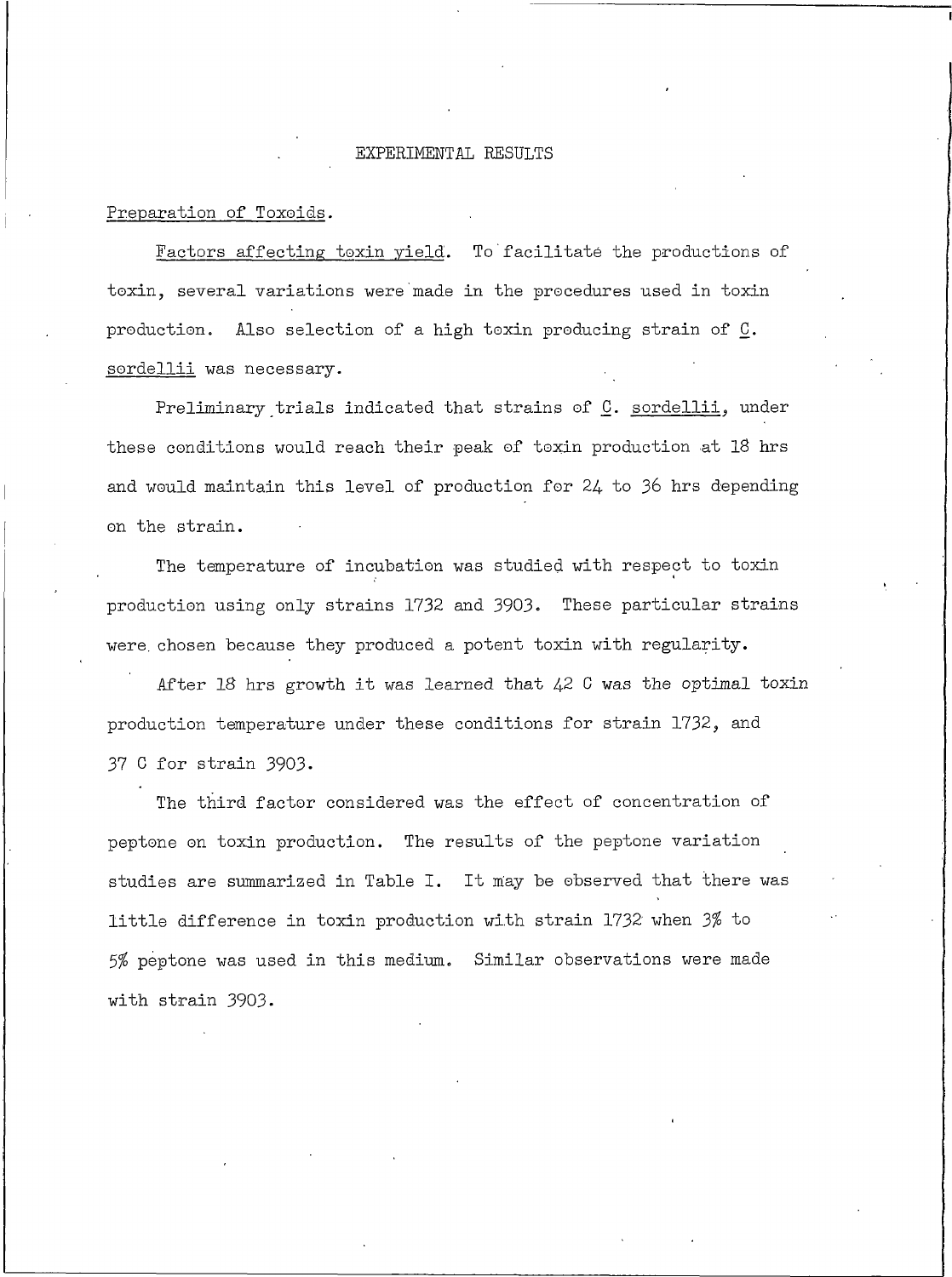| $\overline{\mathscr{G}}$<br>Peptone |       |               | Lethality in mice (dead/total_injected) |             |        |     |  |  |  |
|-------------------------------------|-------|---------------|-----------------------------------------|-------------|--------|-----|--|--|--|
|                                     |       | Strain 1732   |                                         | Strain 3903 |        |     |  |  |  |
|                                     | 1:100 | 1:500         | 1:1000                                  | 1:100       | 1:1000 |     |  |  |  |
| 2%                                  | 2/2   | 0/2           | 0/2                                     | 2/2         | 2/2    | 1/2 |  |  |  |
| 3%                                  | 2/2   | $\frac{1}{2}$ | 2/2                                     | 2/2         | 0/2    | 0/2 |  |  |  |
| 4%                                  | 2/2   | 2/2           | 2/2                                     | 2/2         | 2/2    | 0/2 |  |  |  |
| 5%                                  | 2/2   | 1/2           | 2/2                                     | 2/2         | 2/2    | 0/2 |  |  |  |
|                                     |       |               |                                         |             |        |     |  |  |  |

#### Table I. Effects of peptone concentration on toxin yield

In studies of 5 different concentrations of dextrose, the results of testing at 0.5% to 2.5% in 0.5% increments are recorded in Table II. Since it was desirable to work with only one strain, C. sordellii 1732 was selected because it produced the most toxin under varied conditions. The optimal medium for toxin production with strain 1732 was determined to be:  $0.5\%$  dextrose, 4% peptone, 0.5% sodium phosphate buffer in distilled water.

Twenty liters of satisfactory toxin was produced in production medium and the toxin was extracted with ammonium sulfate, lyophilized and stored.

Toxin titration. Before a toxoid could be made, it was necessary to determine the toxicity of the lyophilized toxin preparation. Serial

 $-29-$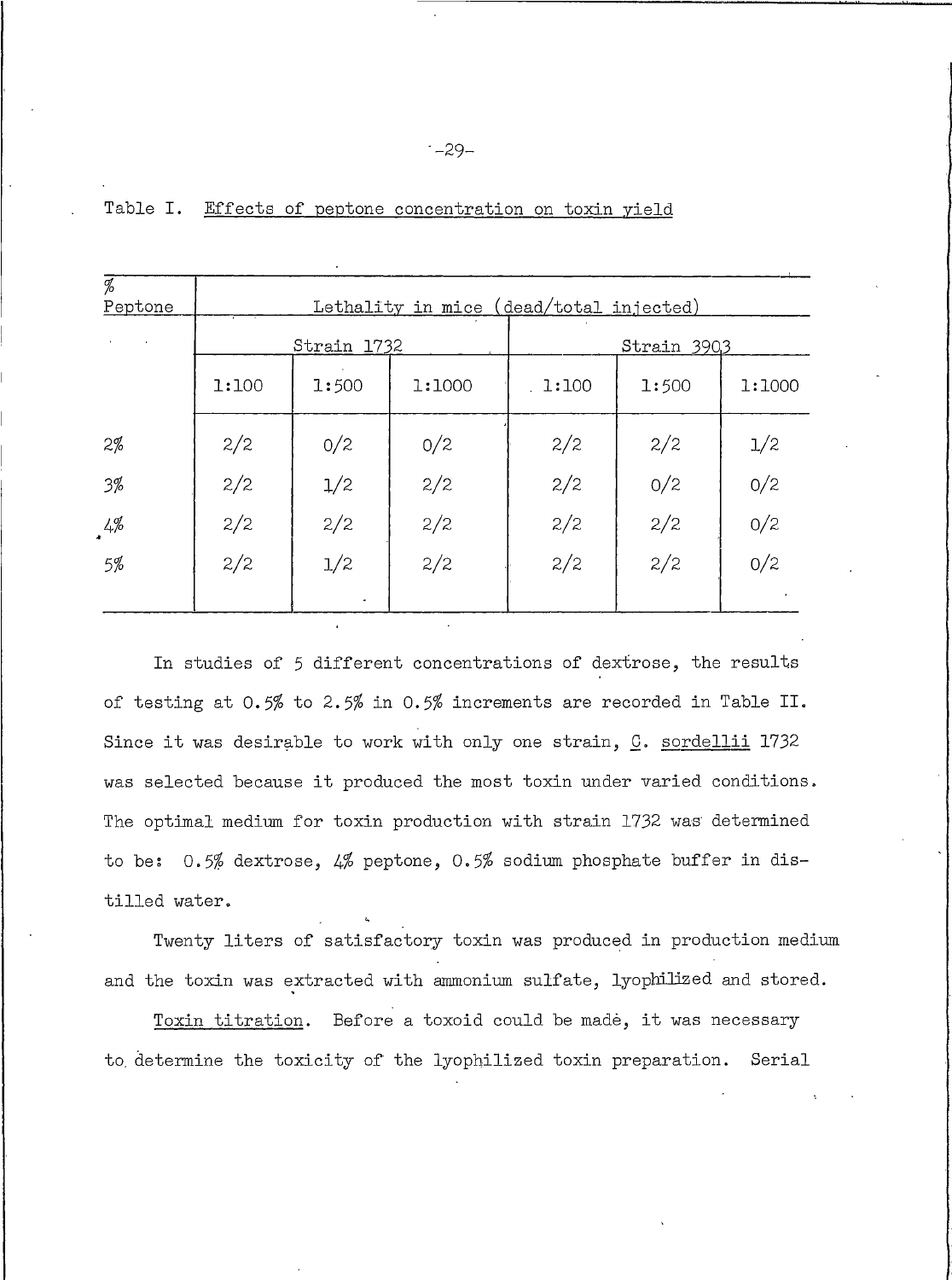| $\%$<br>Dextrose |       |       |             |        | Lethality in mice (dead/total injected) |       |       |             |        |        |
|------------------|-------|-------|-------------|--------|-----------------------------------------|-------|-------|-------------|--------|--------|
|                  |       |       | Strain 1732 |        |                                         |       |       | Strain 3903 |        |        |
|                  | 1:100 | 1:400 | 1:800       | 1:1000 | 1:5000                                  | 1:100 | 1:400 | 1:800       | 1:1000 | 1:5000 |
| 0.5%             | 2/2   | 2/2   | 2/2         | 2/2    | 1/2                                     | 2/2   | 2/2   | 2/2         | 2/2    | 0/2    |
| 1.0%             | 2/2   | 2/2   | 2/2         | 2/2    | O/2                                     | 2/2   | 2/2   | 0/2         | 0/2    | 0/2    |
| 1.5%             | 2/2   | 2/2   | 2/2         | 0/2    | 0/2                                     | 1/2   | 0/2   | 0/2         | O/2    | 0/2    |
| 2.0%             | 2/2   | 0/2   | 0/2         | O/2    | 0/2                                     | O/2   | 0/2   | 0/2         | 0/2    | 0/2    |
| 2.5%             | 0/2   | 0/2   | 0/2         | O/2    | O/2                                     | 0/2   | 0/2   | 0/2         | 0/2    | 0/2    |
|                  |       |       |             |        |                                         |       |       |             |        |        |

# Table II. Effects of dextrose concentration on toxin yield

 $-30-$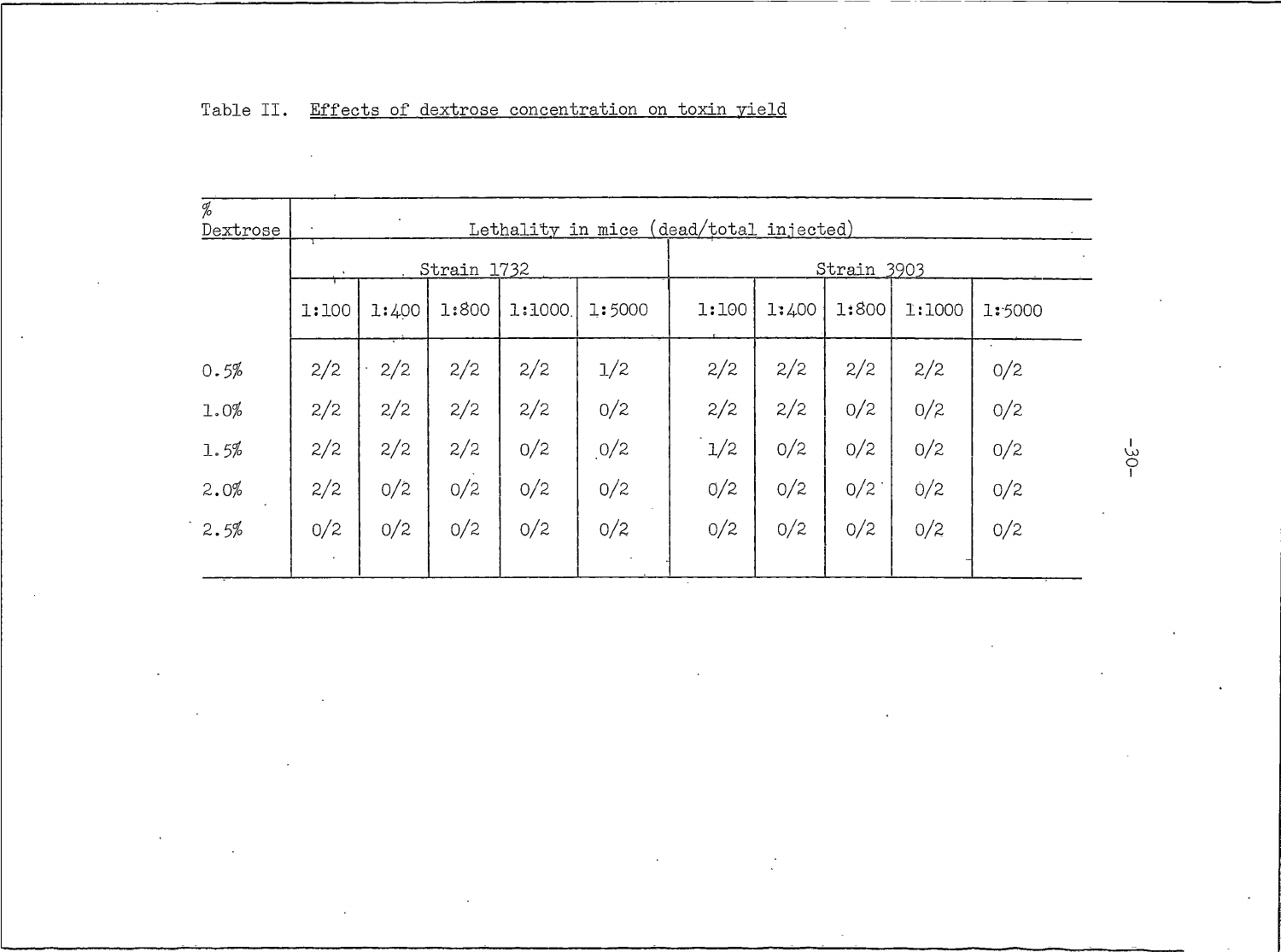2-fold dilutions were made of this solution to give 7 dilutions, containing 0.1 mg to 1.56 X 10<sup>-3</sup> mg, which were injected I.P. into 2 mice each as a screening test. It was observed that all injected mice died indicating a higher level of toxicity than had been anticipated. A second titration was conducted with reduced amounts of toxin using 0.01 mg per 0.1 ml dose for the uppermost dilution level. This experiment was repeated using 5 mice in place of 2 mice per dilution. The results of preliminary toxin titrations are summarized in Table III.

| Table III. | Preliminary toxin titrations |  |
|------------|------------------------------|--|
|            |                              |  |

| Trial                 | $\ddot{\phantom{1}}$<br>Mg of toxin |           |            |            |            |            |            |                               |  |  |  |  |
|-----------------------|-------------------------------------|-----------|------------|------------|------------|------------|------------|-------------------------------|--|--|--|--|
| $\sim$ $\sim$         | 0.01                                | 0.0075    | 0.005      | 0.0025     | 0.001      | 0.00075    | 0.0005     | 0.00025                       |  |  |  |  |
| $+$<br>#2<br>**<br>#3 | ***<br>1/2<br>$\rm ND$              | 2/2<br>ND | 2/2<br>5/5 | 2/2<br>5/5 | 1/2<br>4/5 | 0/2<br>2/5 | O/2<br>2/5 | O/2<br>$\mathbb{N}\mathbb{D}$ |  |  |  |  |
| Total                 | 1/2                                 | 2/2       | 7/7        | 7/7        | 5/7        | 2/7        | 2/7        | 0/2                           |  |  |  |  |

⋇ #2 test is the screening test using 2 mice per dilution.  $**$ 

#3 test is the screening test using 5 mice per dilution. \*\*\* Dead mice/total mice injected.

ND Denotes that the test was not done at this dilution.

 $-31-$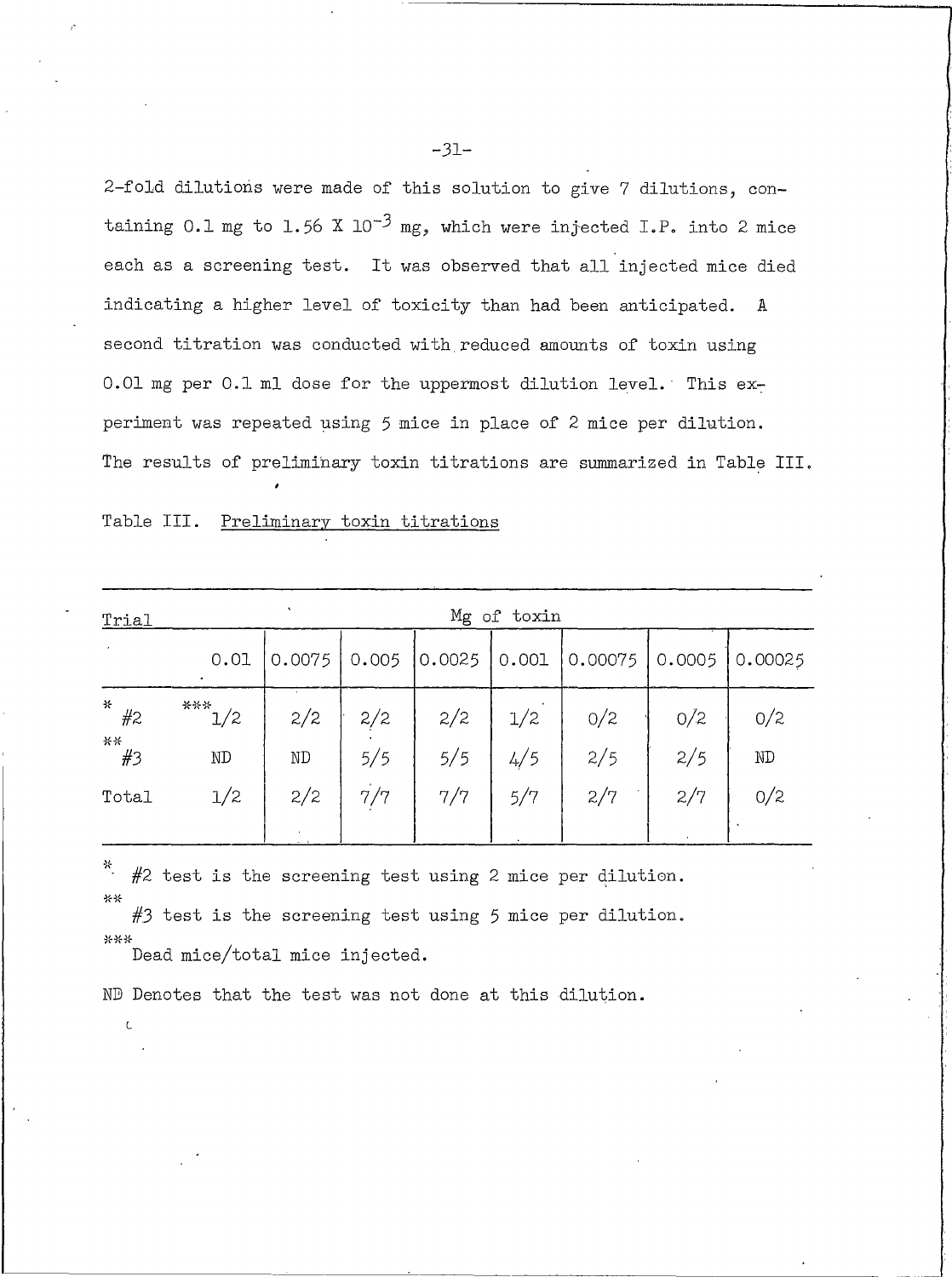It can be seen from the results that the M.L.D. of this toxin preparation was 0.0025 mg per mouse dose when given I.P.

Inactivation of toxins. To insure that when the toxoids were prepared there would be adequate toxin available, the next higher dilution above the titrated M.L.D. was taken as the "toxoiding" dose. Toxoids were thus prepared using 0.005 mg per dose. Inactivation of toxin was accomplished as previously described.

#### Preparation of Spore Bacterins.

Spore suspension production. It was determined that the optimal method to produce large numbers of spores was growth for 4 days on solid media.

Spore suspension titrations. Preliminary titrations of lyophilized spores suspended in 2.5% calcium chloride resulted in death of all mice. Several calcium chloride concentrations were injected I.M. into mice in various volumes. No deaths occurred, eliminating the possibility that death was caused by the calcium chloride.

Further studies were then conducted using various concentrations of spores suspended in either of 3 different concentrations of calcium chloride or sterile distilled saline. The effect of volume of the injections was also studied. The results of these experiments are recorded in Table IV and show that the concentration of calcium chloride used with the spore suspension did make a difference in the lethality. With the smaller volume,  $1\%$ , there did not appear to be sufficient

 $-32-$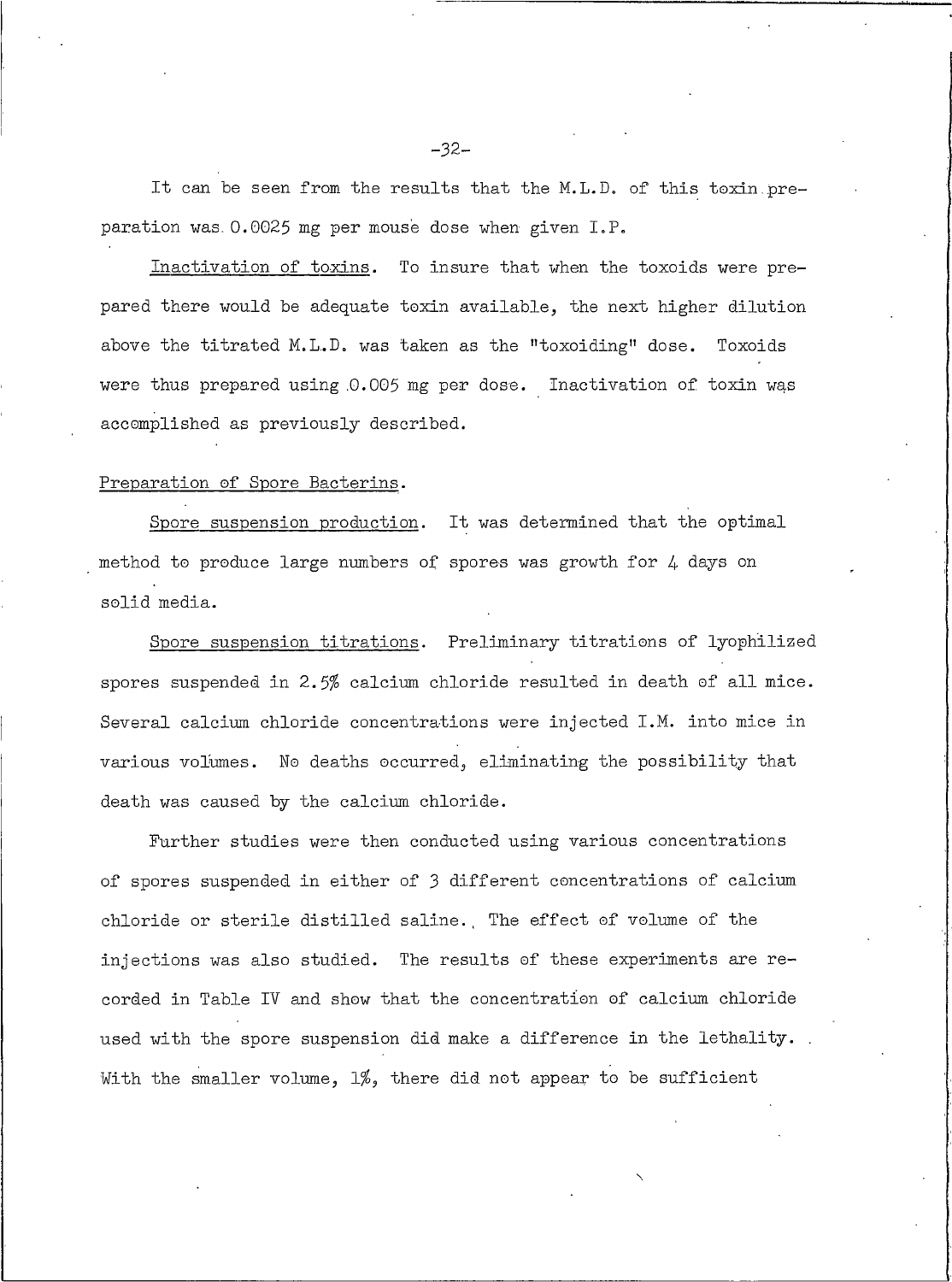| Vol.<br>in $m1/CaC12$ |           | Spore prepartion in mg |            |           |                           |                         |           |           |            |            |            |            |  |
|-----------------------|-----------|------------------------|------------|-----------|---------------------------|-------------------------|-----------|-----------|------------|------------|------------|------------|--|
|                       | $10^{-1}$ | $10^{-21}$             | $10^{-3}1$ | $10^{-4}$ | $\cdot$ 10 <sup>-51</sup> | $-6$<br>10 <sup>°</sup> | $10^{-7}$ | $10^{-8}$ | $10^{-9}1$ | $10^{-10}$ | $10^{-11}$ | $10^{-12}$ |  |
| 0.1/H <sub>2</sub> 0  | $*_{0/2}$ | 0/2                    | 0/2        | 1/2       | 0/2                       | 0/2                     | 0/2       | 0/2       | 0/2        | O/2        | 0/2        | 0/2        |  |
| 0.1/1.0               | 1/2       | 1/2                    | 0/2        | 1/2       | 0/2                       | 0/2                     | 0/2       | 0/2       | 0/2        | O/2        | 0/2        | 0/2        |  |
| 0.1/2.5               | 2/2       | 2/2                    | 2/2        | 2/2       | 2/2                       | 0/2                     | 0/2       | 0/2       | 0/2        | 0/2        | 0/2        | 0/2        |  |
| 0.1/5.0               | 2/2       | 2/2                    | 2/2        | 2/2       | 2/2                       | 1/2                     | 0/2       | 0/2       | 0/2        | 0/2        | 0/2        | 0/2        |  |
| 0.3/H <sub>2</sub> 0  | 0/2       | 0/2                    | 0/2        | 0/2       | 0/2                       | 0/2                     | 0/2       | 0/2       | 0/2        | 0/2        | 0/2        | 0/2        |  |
| 0.3/1.0               | 2/2       | 2/2                    | 2/2        | 2/2       | 2/2                       | 1/2                     | 0/2       | 0/2       | 0/2        | 0/2        | 0/2        | 0/2        |  |
| 0.3/2.5               | 2/2       | $2/2$ .                | 2/2        | 2/2       | 2/2                       | 2/2                     | 1/2       | 0/2       | 0/2        | 0/2        | O/2        | 0/2        |  |
| 0.3/5.0               | 2/2       | 2/2                    | 2/2        | 2/2       | 2/2                       | 2/2                     | 2/2       | 1/2       | 1/2        | 2/2        | Q/2        | 1/2        |  |
|                       |           |                        |            |           |                           |                         |           |           |            |            |            |            |  |

|  |  | Table IV. Effect of dosage and calcium chloride on pathogenicity of spores |  |
|--|--|----------------------------------------------------------------------------|--|
|  |  |                                                                            |  |

 $\displaystyle{\raisebox{0.6ex}{\scriptsize{*}}}$  Dead mice/total mice injected.

 $\frac{1}{3}$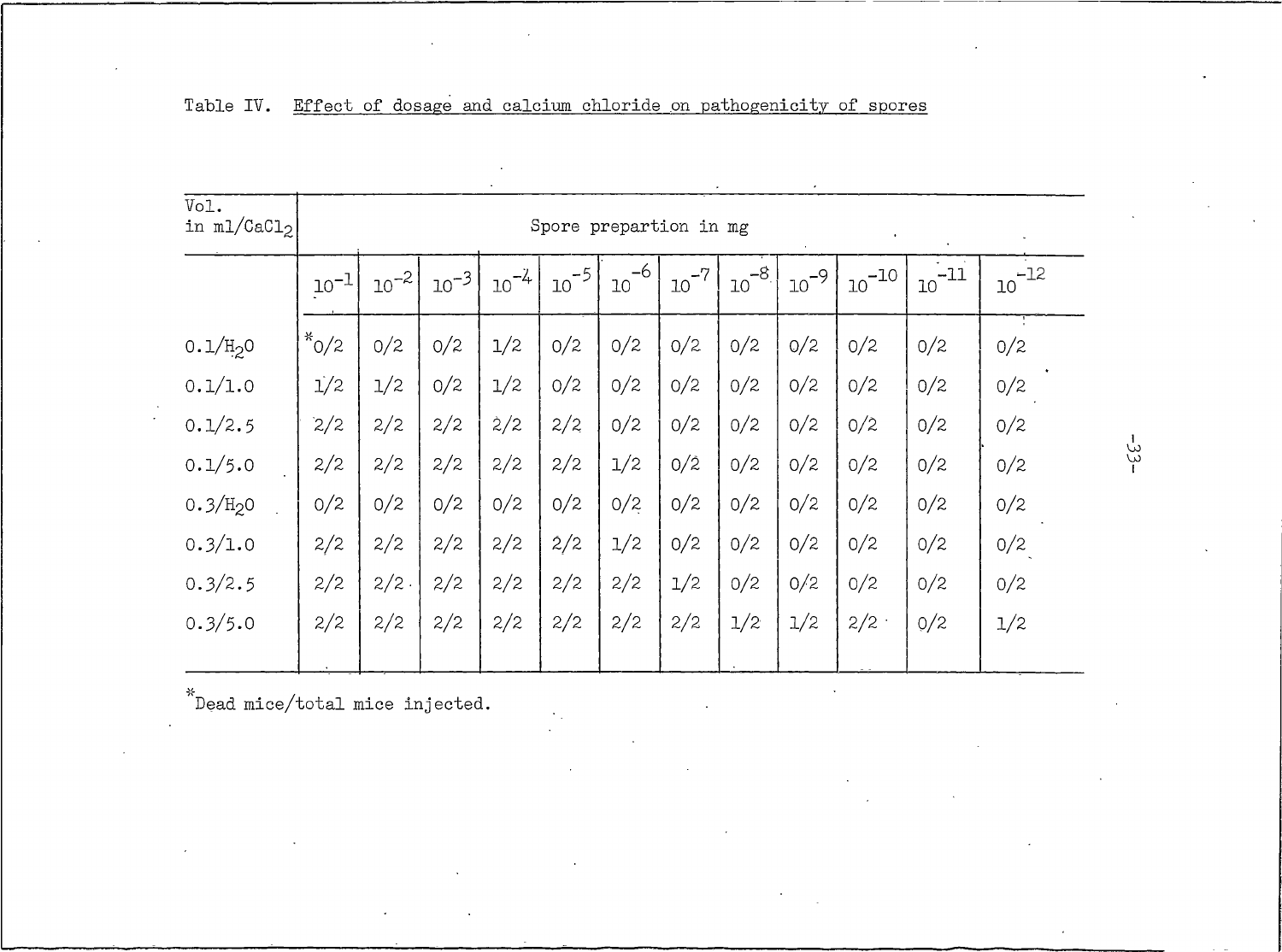calcium chloride to produce suitable conditions for spores to exert their lethal effect. At the 0.3 ml volume there was a significant and uniform relationship between the calcium chloride concentrations and lethality. In the absence of calcium chloride, germination of spores may not take place in sufficient amounts to cause death. It was determined that the 2.5% calcium chloride concentration gave a satisfactory level of anaerobiosis and would be used with spore suspensions hereafter.

In the previous experiment it was observed that there was significant differences between a 0.1 ml dose and 0.3 ml dose containing the same amount of spore suspension with the same concentrations of calcium chloride. Because the injections were made I.M. and the size of the test animal was small, it was desirable to use a small dose. To further study the effect of volume, an experiment was done to compare a 0.3 ml dose to a 0.2 ml dose, both containing the same amount of spore suspension and both having a final concentration of 2.5% calcium chloride. The results of this work are given in Table V. It was learned that the 0.2 ml dose. was at least as effective as the 0.3 ml dose. This volume was used for subsequent spore injections into mice.

 $-34-$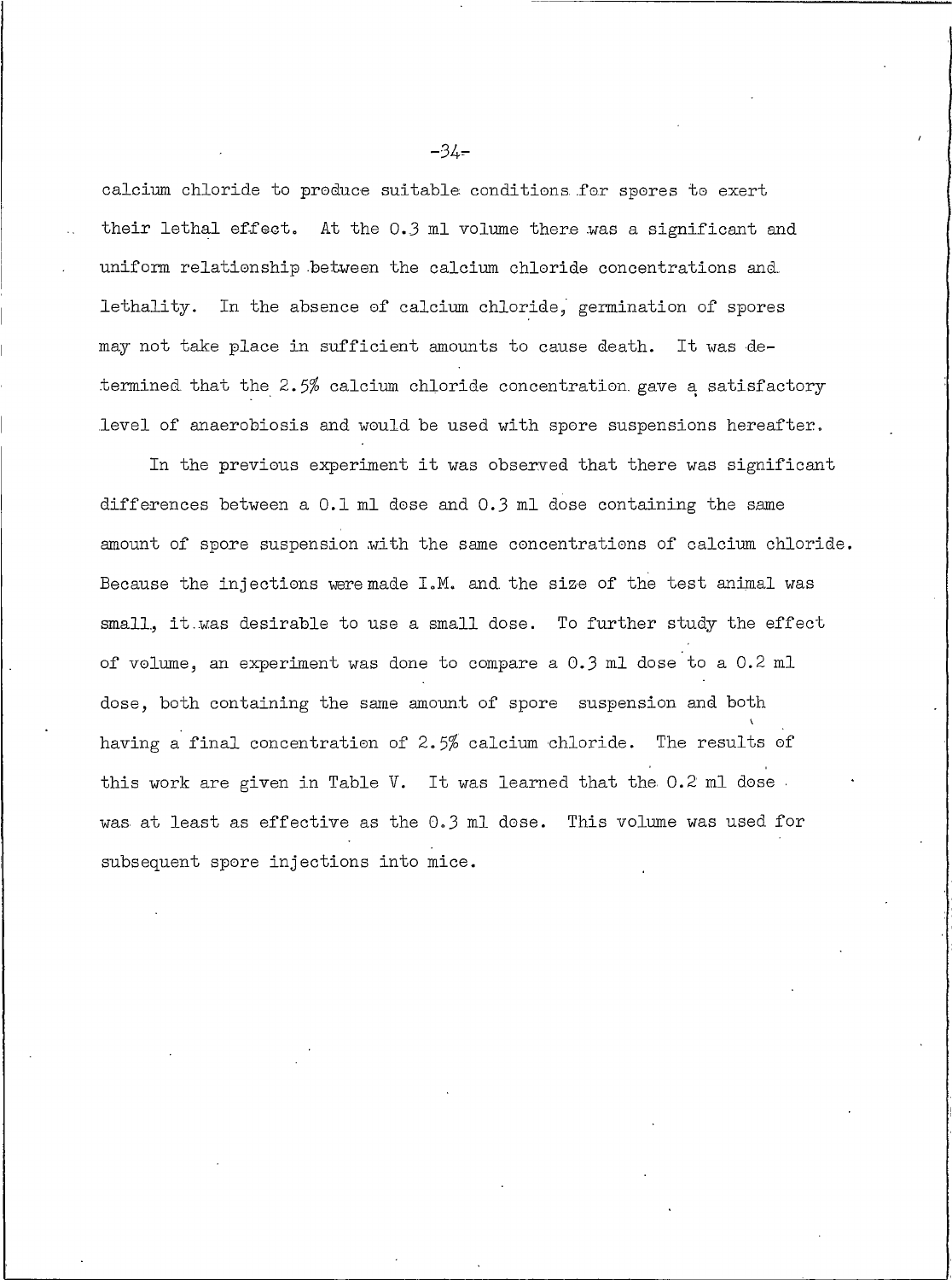| Volume injected<br><u>in ml.</u> | Spore suspension in mg |           |     |           |           |  |  |  |  |  |
|----------------------------------|------------------------|-----------|-----|-----------|-----------|--|--|--|--|--|
| $\mathcal{L}$                    | $10^{-5}$              | $10^{-6}$ | 10  | $10^{-8}$ | $10^{-9}$ |  |  |  |  |  |
| 0.2                              | $*_{5/5}$              | 5/5       | 1/5 | 1/5       | 0/5       |  |  |  |  |  |
| 0.3                              | 5/5                    | 2/5       | 0/5 | 0/5       | 0/5       |  |  |  |  |  |
|                                  |                        |           |     |           |           |  |  |  |  |  |

|  |  |  | Table V. Effect of dosage volume on pathogenicity of spore suspensior |  |  |
|--|--|--|-----------------------------------------------------------------------|--|--|
|  |  |  |                                                                       |  |  |

\*<br>Dead mice/total mice injected.

With volume and concentration of the dose and the concentration of calcium chloride established, an experiment to determine a M.L.D. was performed. The results of these tests are summarized in Table VI.

There was considerable variation in results, but it was observed that in 3 of the 5 titrations the M.L.D. was 1.25 X  $10^{-6}$  mg and this dose was selected for the preparation of spore bacterins.

### Preparation of Vegetative Cell Bacterins.

Vegetative cell titrations. Vegetative cells of strain 1732 of C. sordellii were washed and prepared for pathogenicity titrations as described previously. Ten-fold dilutions were made of the final washed cell suspension and 8 dilutions each were injected into 10 white Swiss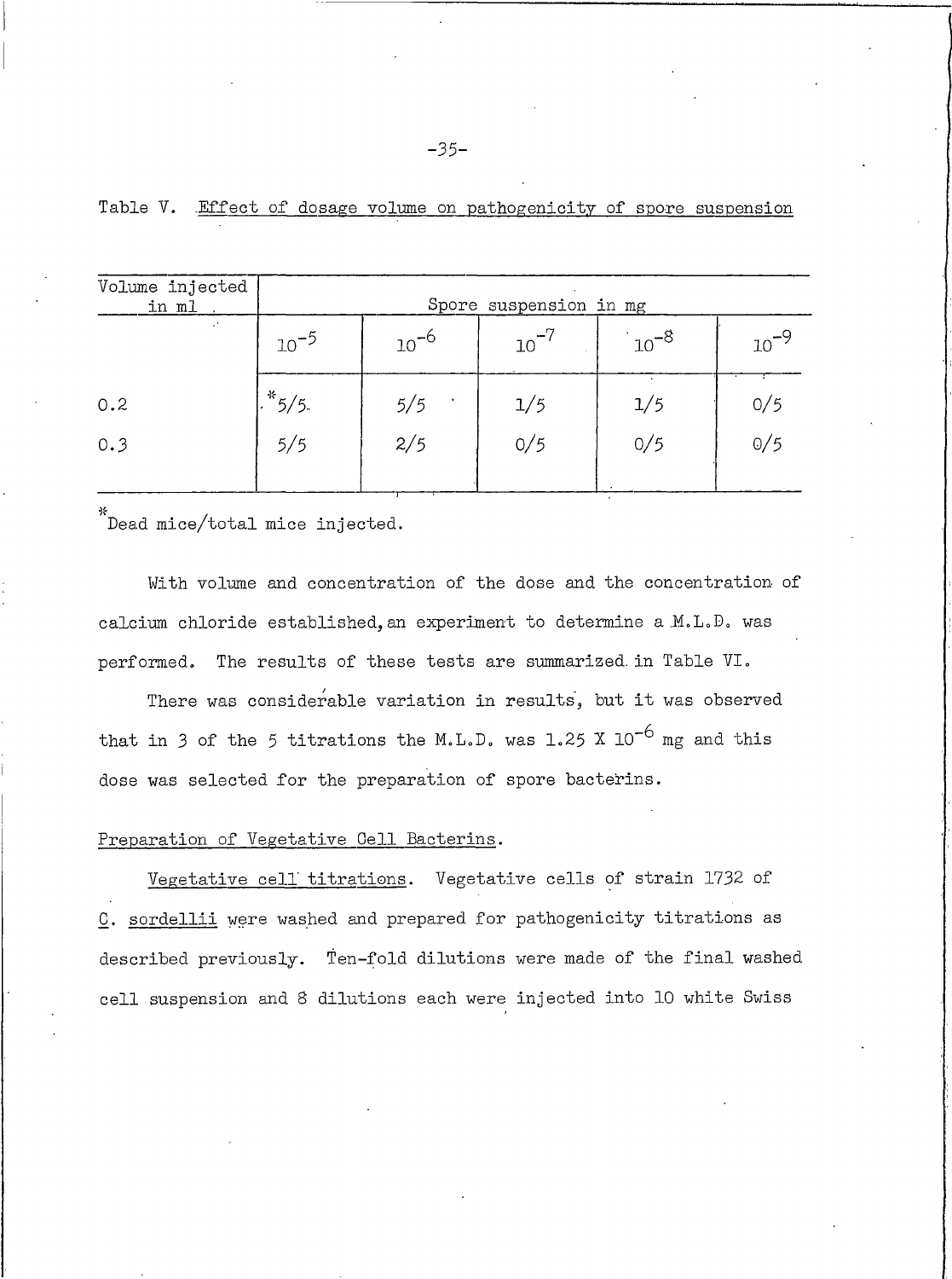| Repetition |          | Spore suspension in mg |      |       |       |       |       |      |               |          |          |  |  |
|------------|----------|------------------------|------|-------|-------|-------|-------|------|---------------|----------|----------|--|--|
|            | 꼯<br>100 | 50                     | 25   | 12.5  | 6.25  | 3.125 | 1.563 | 0.78 | 0.39          | 0.195    | 0.098    |  |  |
| #1         | $**$ 5/5 | 4/5                    | 4/5  | 4/5   | 4/5   | 3/5   | 1/5   | 1/5  | $\frac{1}{5}$ | 1/5      | 0/5      |  |  |
| #2         | 5/5      | 5/5                    | 5/5  | 5/5   | 3/5   | 3/5   | 1/5   | 1/5  | $-1/5$        | .2/5     | 1/5      |  |  |
| #3         | $\rm ND$ | $\rm ND$               | .4/5 | 4/5   | 3/5   | 2/5   | 0/5   | 0/5  | $\rm ND$      | $\rm ND$ | $\rm ND$ |  |  |
| #4         | 5/5      | 5/5                    | 5/5  | 5/5   | 3/5   | 3/5   | 2/5   | 3/5  | $\rm ND$      | .ND      | $\rm ND$ |  |  |
| #5         | 5/5      | 5/5                    | 5/5  | 5/5   | 5/5   | 4/5   | 4/5   | 3/5  | 0/5           | 0/5      | ND       |  |  |
| Total      |          | 20/20 19/20 23/25      |      | 23/25 | 18/25 | 15/25 | 8/25  | 8/25 | 2/15          | 3/15     | 1/10     |  |  |

# Table VI. C. sordellii spore suspension titrations.

\* All numbers times  $10^{-7}$ .

 $\mathbf{z}$ 

\*\*<br>Dead mice/total mice injected.

 $-36-$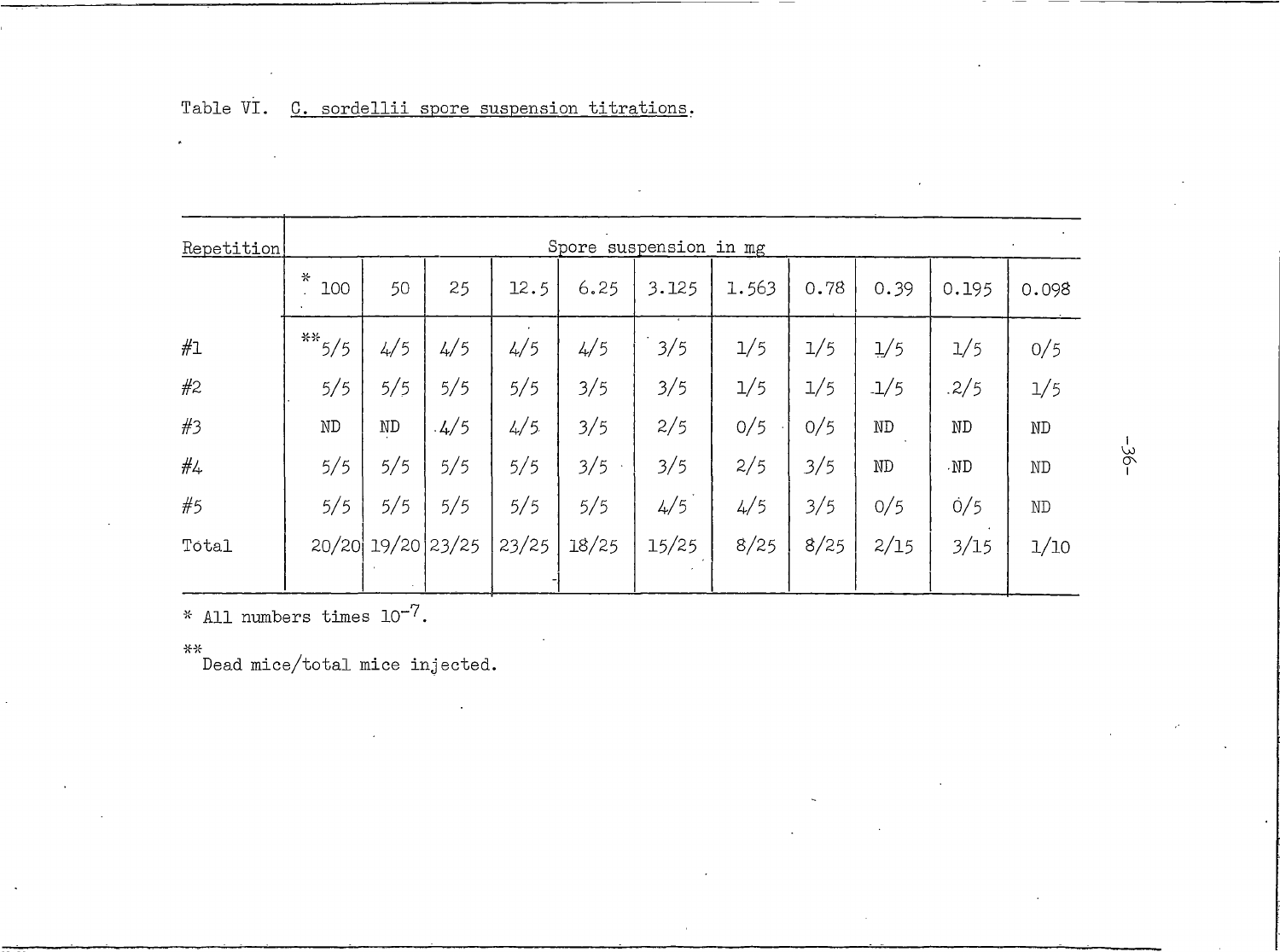mice I.M. using a 0.2 ml dose with a final concentration of 2.5% calcium chloride. The results of these injections are summarized in Table VII and indicate that the organisms from 10-hr growth were more pathogenic. Bacterins were made from dilutions of this preparation.

|  |  |  | Table VII. Lethality titrations of vegetative cell preparations |
|--|--|--|-----------------------------------------------------------------|
|  |  |  |                                                                 |

| Growth<br>in Hours | *Dilutions      |          |        |                 |                 |          |                 |          |  |  |  |
|--------------------|-----------------|----------|--------|-----------------|-----------------|----------|-----------------|----------|--|--|--|
| $\cdot$            | 10 <sup>1</sup> | $10^{2}$ | $10^3$ | $10^{4}$        | 10 <sup>5</sup> | $10^{6}$ | 10 <sup>7</sup> | $10^{8}$ |  |  |  |
| hr                 | $**10/10$       | 10/10    | 10/10  | $10/10$ 7/10    |                 | 2/10     | 0/10            | 0/10     |  |  |  |
| 10 <sub>hr</sub>   | 10/10           | 10/10    | 10/10  | $10/10$ $10/10$ |                 | 10/10    | 10/10           | 10/10    |  |  |  |
|                    | $\bullet$       |          |        |                 |                 |          |                 |          |  |  |  |

Dilutions were prepared from vegetative cell suspensions that had a Macfarlane nepholometer reading of 8.

Dead mice/total mice injected.

#### Preparation of Whole Culture Bacterins.

Whole culture production. Several tubes of standard growth medium were inoculated with strain 1732 of C. sordellii. These tubes were incubated anaerobically at 37 C, one test tube was removed every  $4 \text{ hrs}$ , starting at 6 hrs post-inoculation.

Whole culture titrations. Cultures from the test tubes were diluted in the same broth medium that the cultures were grown in making 10-fold

-37–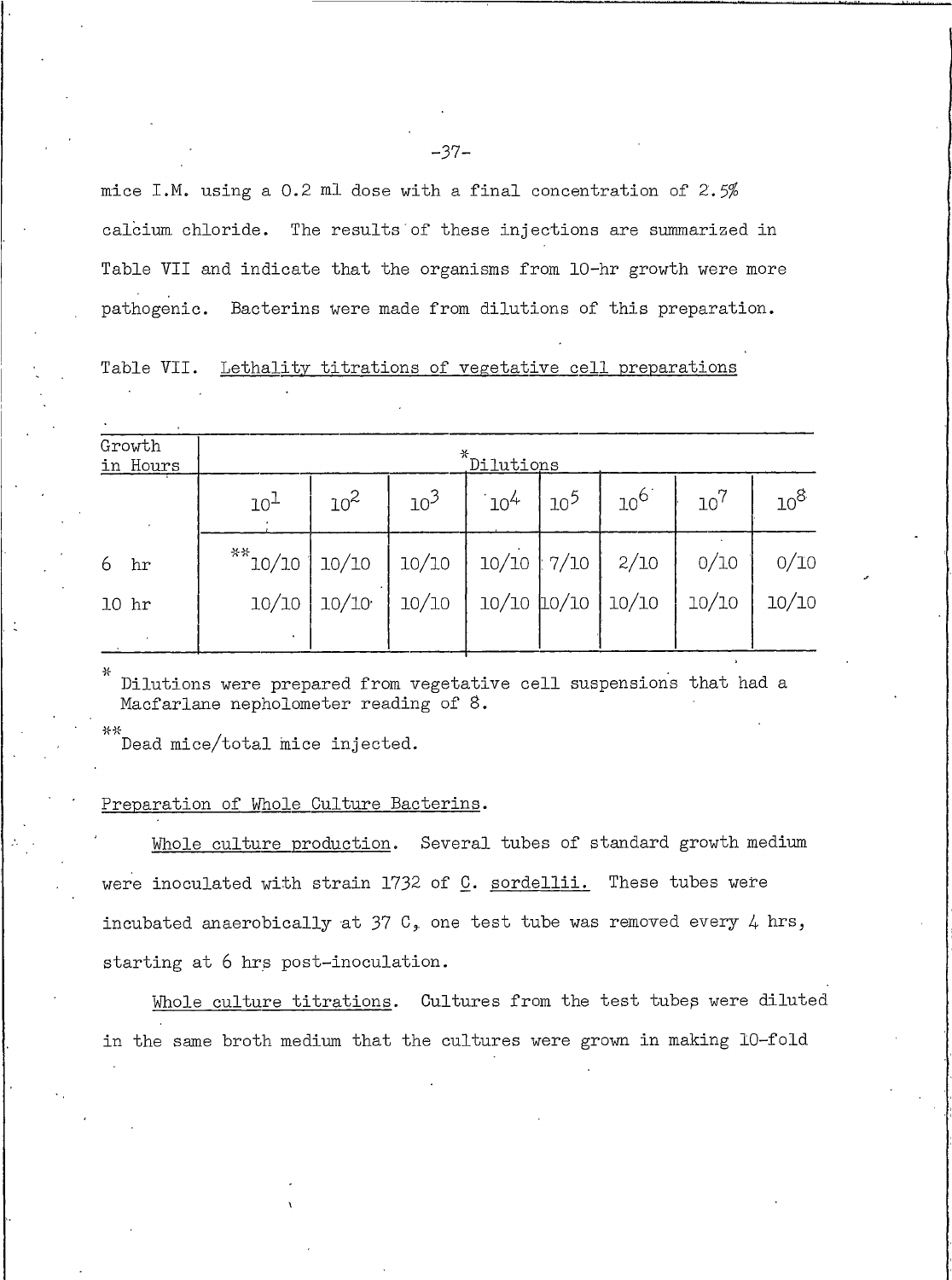dilutions. The dilutions were injected I.M. into 10 white Swiss mice per dilution with a final concentration of 2.5% calcium chloride.

No end point was reached and the  $6$ , 10 and 14-hr incubation periods were not significantly different. The 18-hr culture had a definitely lower end point and was not included in a second trial. The results of the second trial are summarized in Table VIII and show that the whole culture was most pathogenic after a 10-hr incubation period. Bacterins were subsequently prepared from cultures incubated 10 hrs.

Lethality titration of whole culture C. sordellii Table VIII.

| Growth<br>in Hours |             | *Dilutions      |                 |                 |        |        |           |           |  |  |  |  |  |
|--------------------|-------------|-----------------|-----------------|-----------------|--------|--------|-----------|-----------|--|--|--|--|--|
|                    | $10^{4}$    | 10 <sup>5</sup> | 10 <sup>6</sup> | 10 <sup>7</sup> | $10^8$ | $10^9$ | $10^{10}$ | $10^{11}$ |  |  |  |  |  |
| 6<br>hr            | **<br>10/10 | 10/10           | 10/10           | 9/10            | 5/10   | 4/10   | 1/10      | 0/10      |  |  |  |  |  |
| 10 <sub>hr</sub>   | 10/10       | 10/10           | 10/10           | 10/10           | 10/10  | 3/10   | 3/10      | 0/10      |  |  |  |  |  |
| $14$ hr            | 10/10       | 9/10            | 10/10           | 8/10            | 4/10   | 2/10   | 1/10      | 0/10      |  |  |  |  |  |
|                    |             |                 |                 |                 |        |        |           |           |  |  |  |  |  |

Dilutions were made from strained whole cultures.

\*\* Dead mice/total mice injected.

## Comparison Studies of Immunizing Ability of C. sordellii Products.

Several C. sordellii products were produced that were suspected of having immunizing ability against homologous or heterologous challenge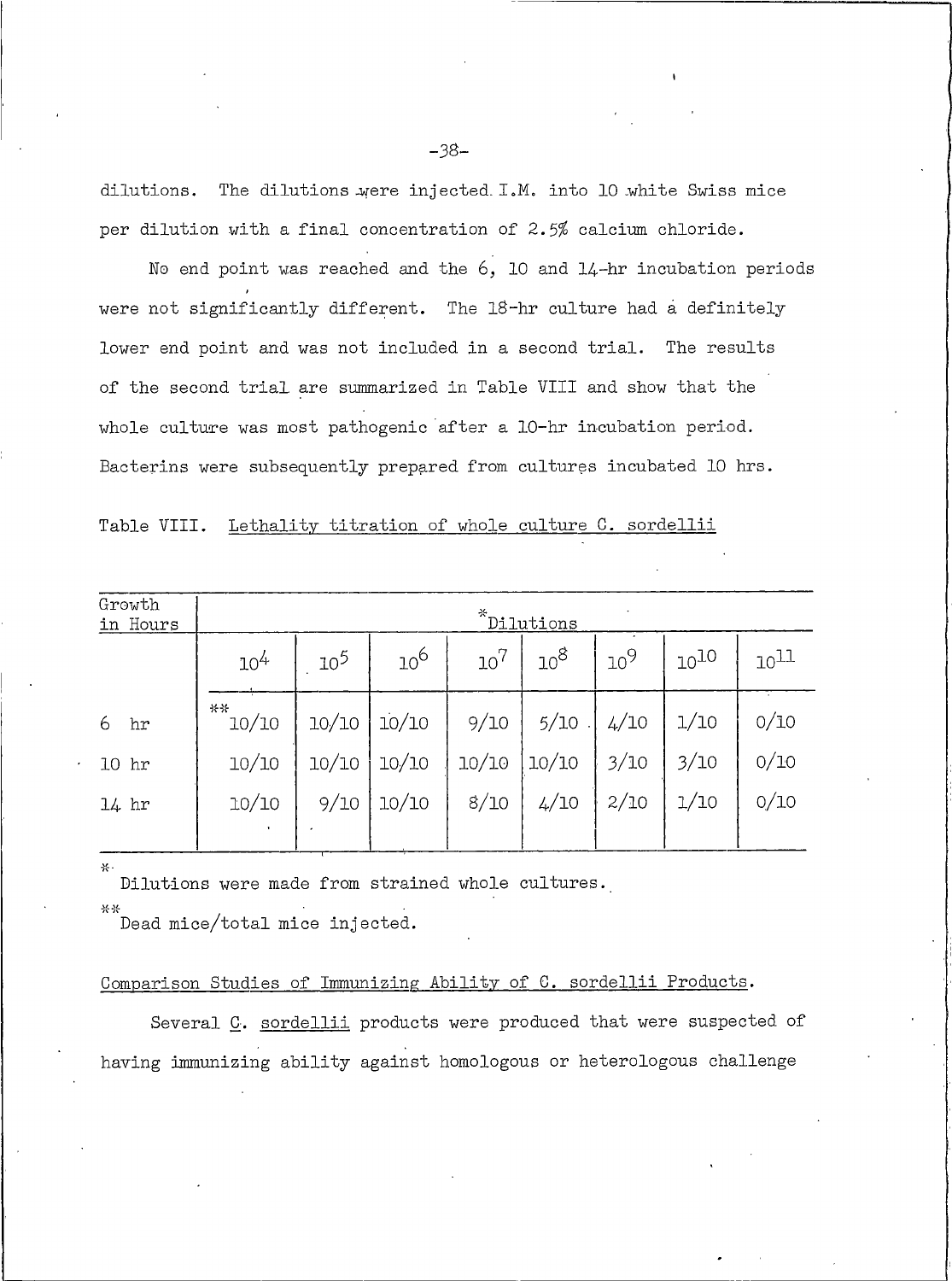. with C. sordellii toxin or spores. Three of these products were toxoids produced with different concentrations of lyophilized toxin. Three were spore bacterins prepared with different concentrations of spore suspensions. Two were bacterins prepared from 2 different concentrations of washed vegetative cells and 2 were bacterins prepared from 2 different concentrations of whole cultures. Commercially prepared aluminum hydroxide precipitated whole culture bacterins were also used. These products were acquired from the National Animal Disease Laboratory in Ames, Iowa and designated by the code numbers B9425 and D9764.

Toxin challenge determinations. Animals vaccinated with various products were challenged with one M.L.D. of toxin. The M.L.D. was determined in mice given 2-fold dilutions of toxin. The results of these titrations and a comparison between I.P. and I.V. injections are summarized in Table IX.

It was observed that the M.L.D. of the toxin when given I.P. was 5 X 10<sup>-3</sup> mg. The M.L.D. by the I.V. route was greater than 5 X 10<sup>-3</sup>. The I.P. route was selected as the route of administration of the toxin challenge.

Spore challenge determinations. It was decided to challenge at or near the M.L.D. Calculations were made from titrations recorded in Table VI. The selected challenge dose of the spore suspension was  $5 X 10^{-7}$  mg.

 $-39-$